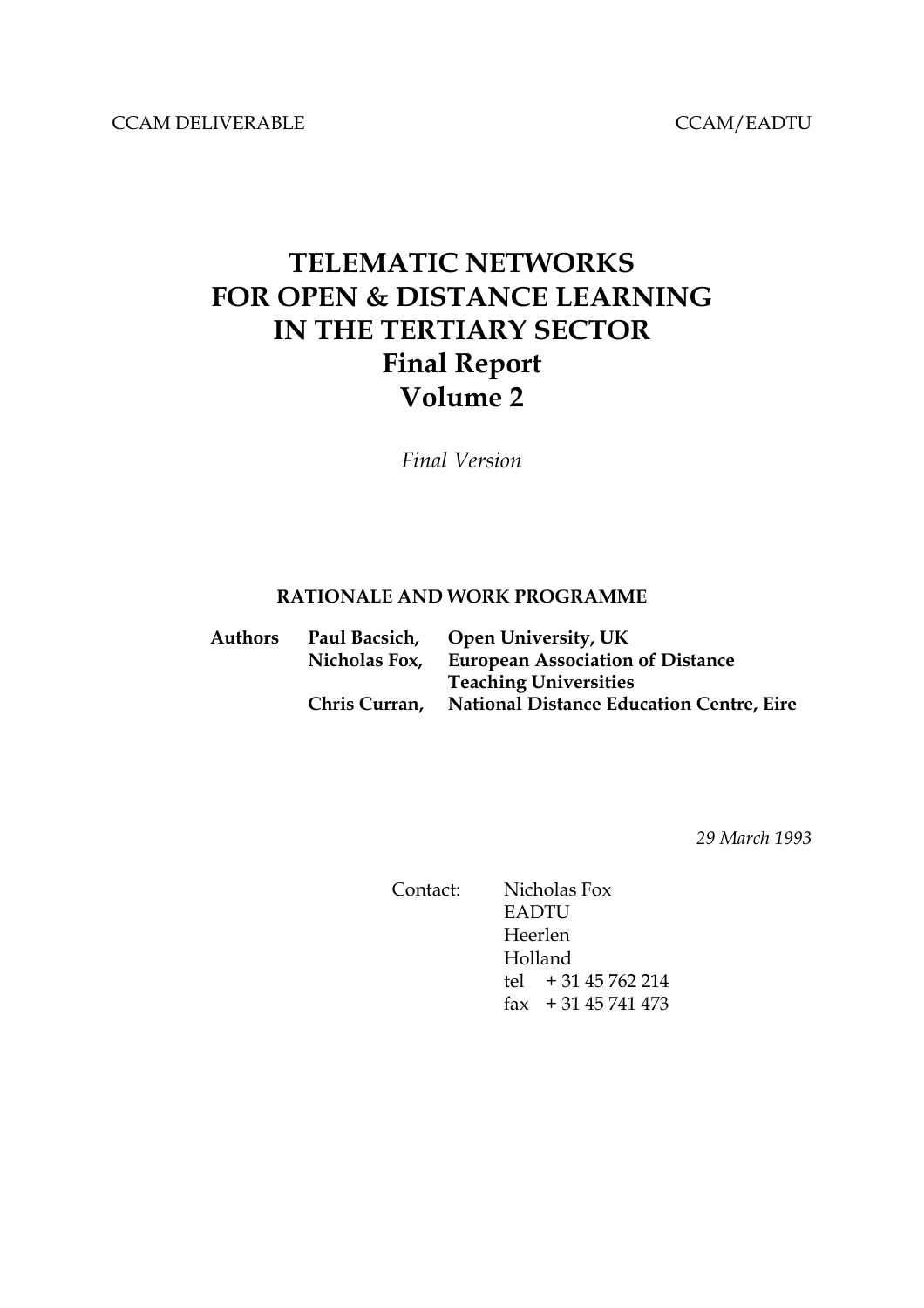# **Executive Summary**

This is Volume 2 of our Final Report of the DELTA "CCAM" Study Contract "Telematic Networks in Open and Distance Learning in the Tertiary Sector". In contractual terms, it forms Deliverable 3 of the Study. The summary that follows covers *both* volumes of the Final Report.

# *Organisation of the Study*

The study was carried out by the project office of the European Association of Distance Teaching Universities (EADTU) under the direction of the general project manager Nicholas Fox. The work was primarily undertaken by two member institutions of EADTU:

- 1 The UK Open University (UKOU) led the survey, scenario and policy aspects.
- 2 The National Distance Education Centre (NDEC) in Eire undertook the cost analyses.

During the course of the study there was regular consultation with the EADTU Board and with the Media Methods and Technology Working Group of EADTU.

The Report is relevant to so-called "traditional" universities wishing to use telematic networks for teaching as well as to "distance teaching universities". (It should be noted that EADTU contains many traditional universities within its organisation as well as open universities and several dual-mode organisations.)

### *Deliverables*

The project had three Deliverables, produced as a two-volume Final Report:

Volume 1 "Scenarios, costs and survey" covers Deliverables 1 and 2

Volume 2 "Rationale and work programme" covers Deliverable 3.

# *Work plan*

The work plan had six components. In the list below we describe them and give volume and chapter references:

- a The specification of hypothetical but potentially realisable scenarios relating to the use of telematic networks in tertiary education (by campus-based or distance universities). [Volume 1 Chapter 2]
- b A postal survey of 760 degree-awarding university-level teaching institutions, primarily in the member states of the European Community (but also some in other parts of Europe), and a subsequent telephone survey of selected institutions. The objective of the two surveys was to identify the potential demand for telematic networks in tertiary education. [Volume 1 Chapter 3]
- c An economic analysis of the comparative cost of using each of four media within the context of the scenarios (see (a) above), relative to the cost of providing the same programmes through a more conventional mode of teaching. In addition, an estimate was derived of the cost of equipping learning resource centres (Euro Study Centres), based on specifications prepared by EADTU. [Volume 1 Chapter 2]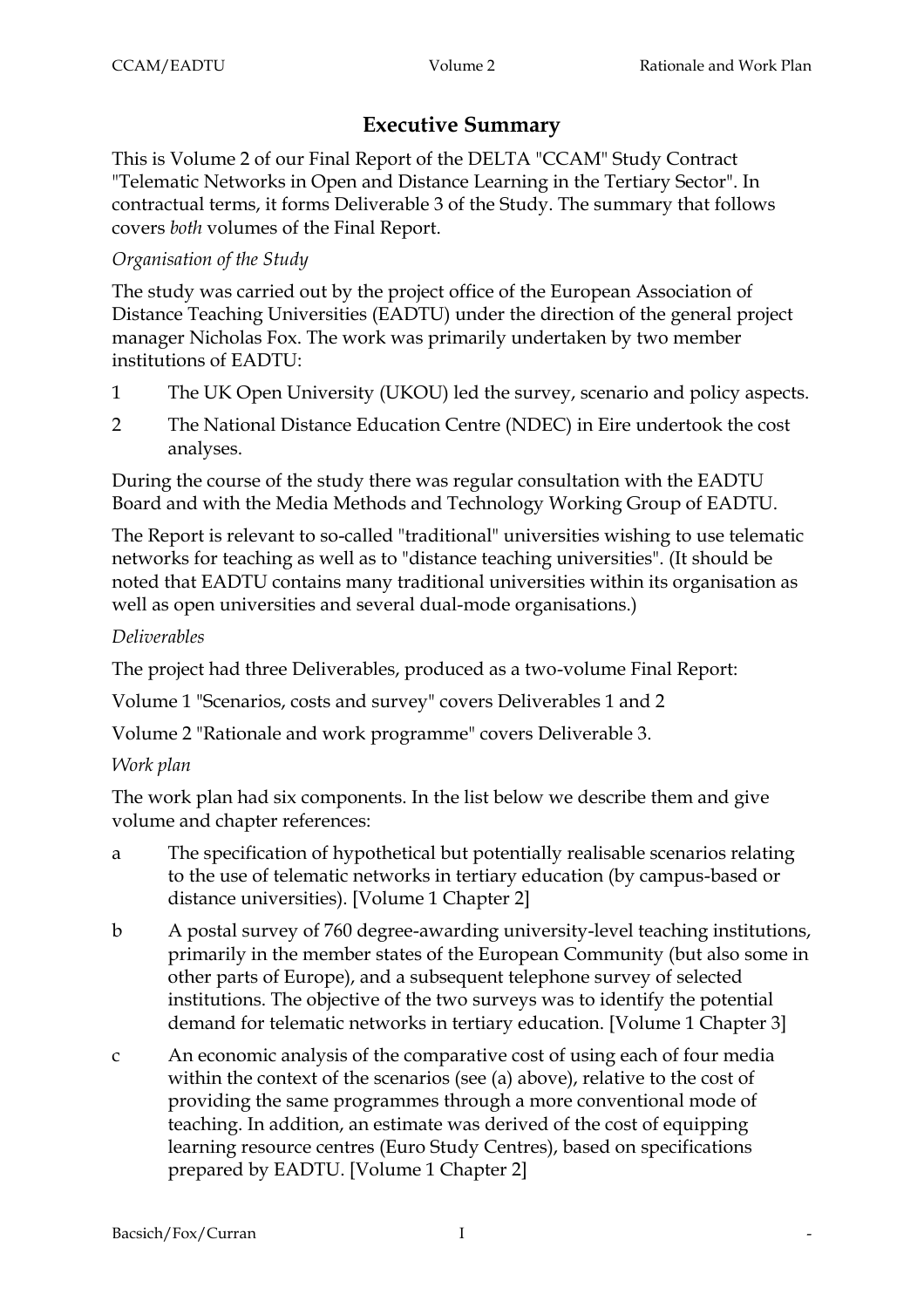- d An analysis of trends in the use of telematic networks in education and training, drawing on a range of sources and in particular on results from the JANUS project. [Volume 2 Chapter 5]
- e The formulation of policy recommendations for the development of European telematic networks to meet tertiary level education and training needs. [Volume 2 Chapters 6 and 7]
- f The formulation of proposals for future work both short-term and longerterm. [Volume 2 Chapters 8 and 9]

### *Conclusions*

The conclusions are in three parts:

- 1 General conclusions
- 2 Conclusions on particular media
- 3 Infrastructural conclusions.

### *General conclusions*

- 1 Our survey work shows interest, but non-specific interest, in the potential of telematic networks
- 2 Standardisation is required in order to avoid the problems, and associated cost increases, of having to buy different products to fulfil similar requirements. For example:
	- having to buy an extra or more complex satellite receiver because education and training channels are on different satellites [as were EUROSTEP and EuroPACE]
	- having to buy a different type of microcomputer from that used for administrative tasks [for example if teaching needed a PC but administration was done via dumb terminals on Unix].
- 3 Media/technologies should be used *extensively*, if users wish to gain economic benefits from them:
	- both for large numbers of students
	- and for a large number of study hours.
- 4 Where telematic networks can be developed on existing infrastructure, the fixed costs can be reduced. For example:
	- using mainframe computing power in the evening to support student access [at times when administrative use and staff access is light]
	- using a satellite for which many users already have receivers or could be "easily" persuaded to buy them [such as Astra]
	- use of existing computer networks cost-justified for other purposes such as research [such as the national academic networks].
- 5 Even now, little is known about *true* costs in *actual* situations.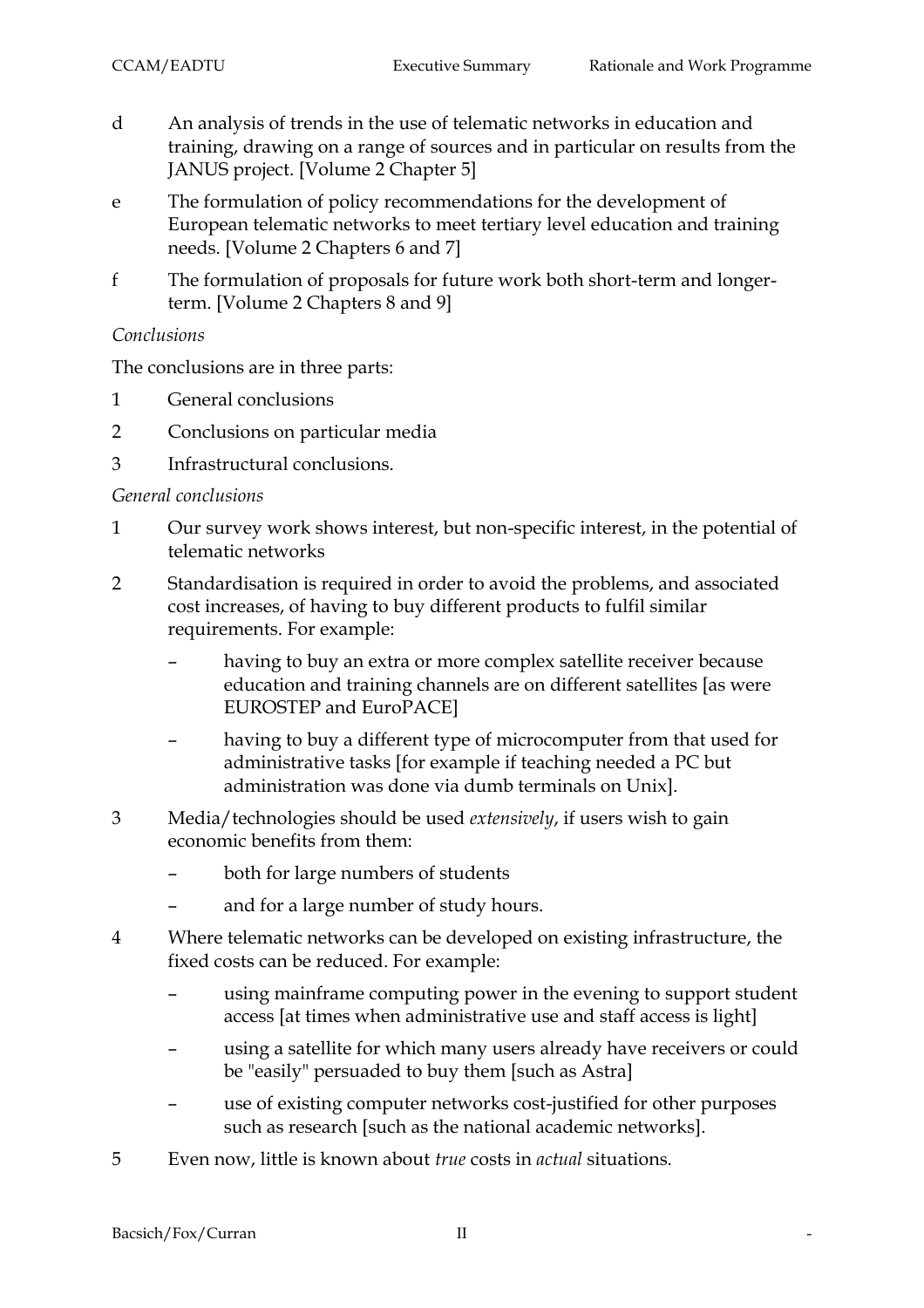#### *Conclusions on particular media*

Some of our main conclusions are given below. It should be stressed that our conclusions are mostly phrased in terms of *overall* system costs including student costs. The issues of who actually incurs the costs and who notices them raise complex organisational and political questions.

- Satellite TV in most cases is less cost-effective than postal delivery of videos; but can become cost-effective as the number of students grows large. In addition, given the under-developed character of postal services in some parts of Europe, and the complexity of working with several national systems, satellite TV offers a single integrated solution to the requirement of Europe-wide delivery of video. The apparent cost-effectiveness of this increases if use is made of domestic satellite TV receivers and overnight transmission time.
- *Computer conferencing* has limited economies of scale because of the need for tutor/student ratios similar to conventional tutorials. It is therefore less costeffective than commonly believed for large numbers of students. However, if students have home or workplace access to the appropriate hardware, software and telecommunications, it can provide an effective method of extending access and support even for small study programmes.
- Video conferencing used for video lectures can be cost-effective at relatively low hours usage per year. At present, however, the initial capital outlays required are substantial. A potentially significant factor affecting costs is the decreasing requirement for bandwidth, opening the way to the use of ISDN in video conferencing and substantially reduced charges. If network bandwidth is apparently free (as on many academic networks) this has a substantial effect on apparent costs.

#### *Infrastructural conclusions*

The cost analyses are restricted to a small number of specific scenarios – however, these have been chosen to be typical of operational use in North America and operational, pilot and planned use in Europe. They strongly suggest that the common assumption of the universal cost-effectiveness of telematic networks is unsupported, and that the use of these technologies needs to be carefully focussed if resources are to be deployed effectively.

They also suggest that factors tending towards cost-effectiveness include scale of use, both in number of students and number of study hours, and use of existing equipment and services on a marginal cost basis. But one cannot have marginal costs if there is no basic tier of service on which to add marginal costs.

They also bring out that there are many limitations of the analytic method, including the fact that it is in practice impossible to substitute one medium for another (is live television the same as video?) and that there are many factors which are either hard to cost or where users (such as students) make economically unjustified decisions (such as over phone bills, TV costs or car use).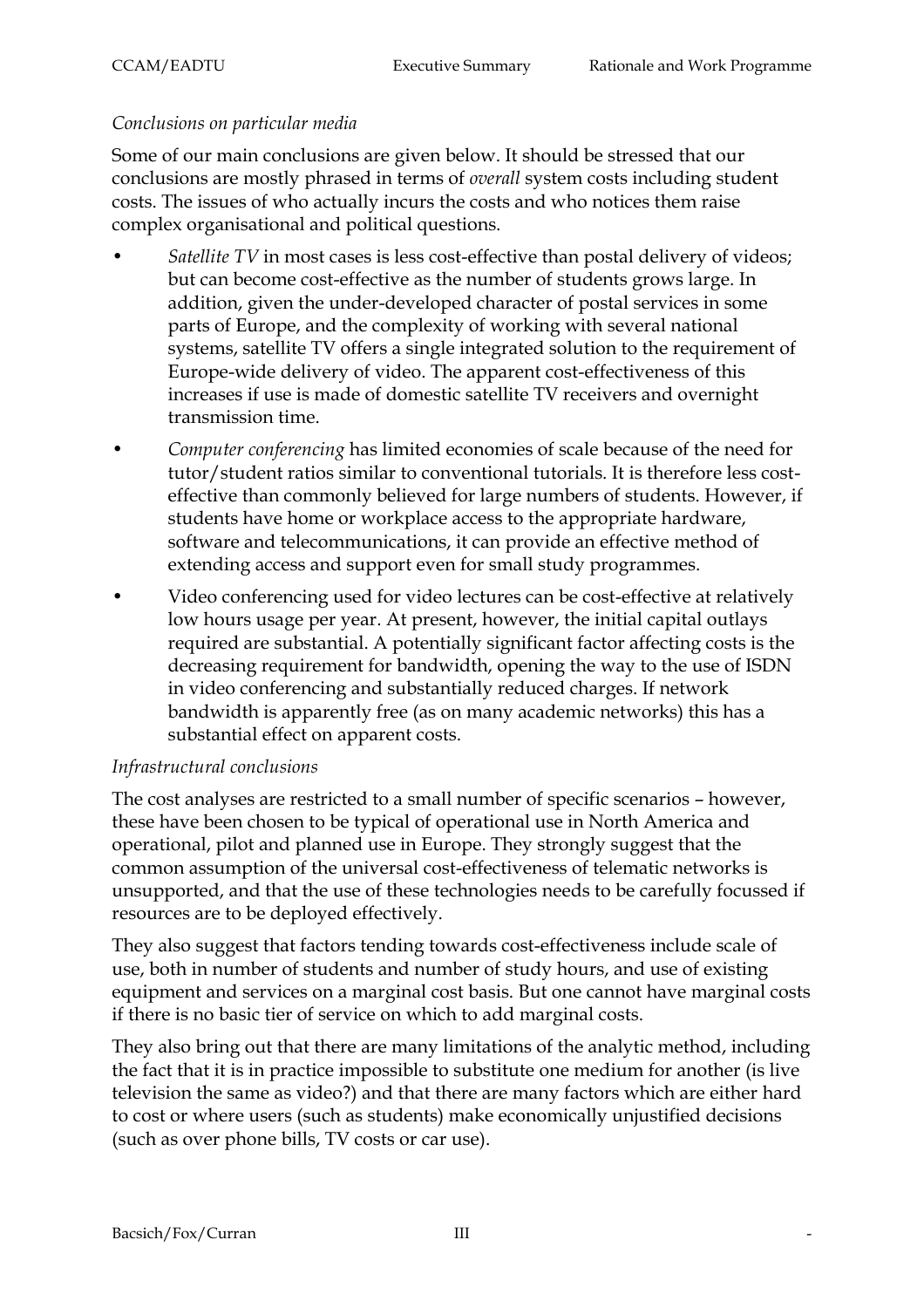And of course it is well known that there are few reliable studies of the cost of telematic networks in operational use.

This suggests that:

- a A number of pilot trials are set up to get better information on the cost factors in the context of educational practice.
- b A European Telematics for Education Infrastructure is set up so that realworld trials can be undertaken without getting bogged down in heavy startup costs and complexity.

### *Recommendations*

In order (a) to make best use of existing infrastructures (run by PTTs, etc) which fulfil part but not all of the operational requirements for telematic trials and (b) to avoid setting up a new large infrastructure – plus organisation to run it – which may not (yet) be justifiable, we propose that a small infrastructure organisation is set up as a "telematic network broker". This would operate rather like a package holiday company. It would purchase telematic services from PTTs, academic networks, and others, and supply them on an agreed basis to universities who wish to use telematic services for the provision of programmes for credit.

A subsidy for this broker should be available from the EC on the usual matchedfunding basis.

The broker would be overseen by a board which would include a substantial representation of those universities making use of its services.

This scheme would give hard information about the demand for such networks. It would also give universities the experience of using telematic networks with the ease of use and low tariffs which market forces would *in the long term* produce if only the market were kick-started.

The broker would provide telematic services for a number of pilot projects but would not be restricted to these. The pilot projects should include the following six applications:

- Video lectures (satellite and ISDN) such as for post-graduate courses for credit.
- Voice mail and audio conferencing such as for language teaching.
- LAN linking by ISDN such as for support of tutoring in Euro Study Centres.
- Two-way video conferencing such as for a "virtual summer school".
- Integration of CD-ROM with networks such as a multi-media courses database allowing on-line registration for courses.
- User-friendly computer conferencing for home-based users such as with windows-based conferencing software over higher-speed links.

These six applications should provide a good range of trials to satisfy universities both in the distance education area and the area of traditional universities considering distance education methods. They also contain relevant trials for our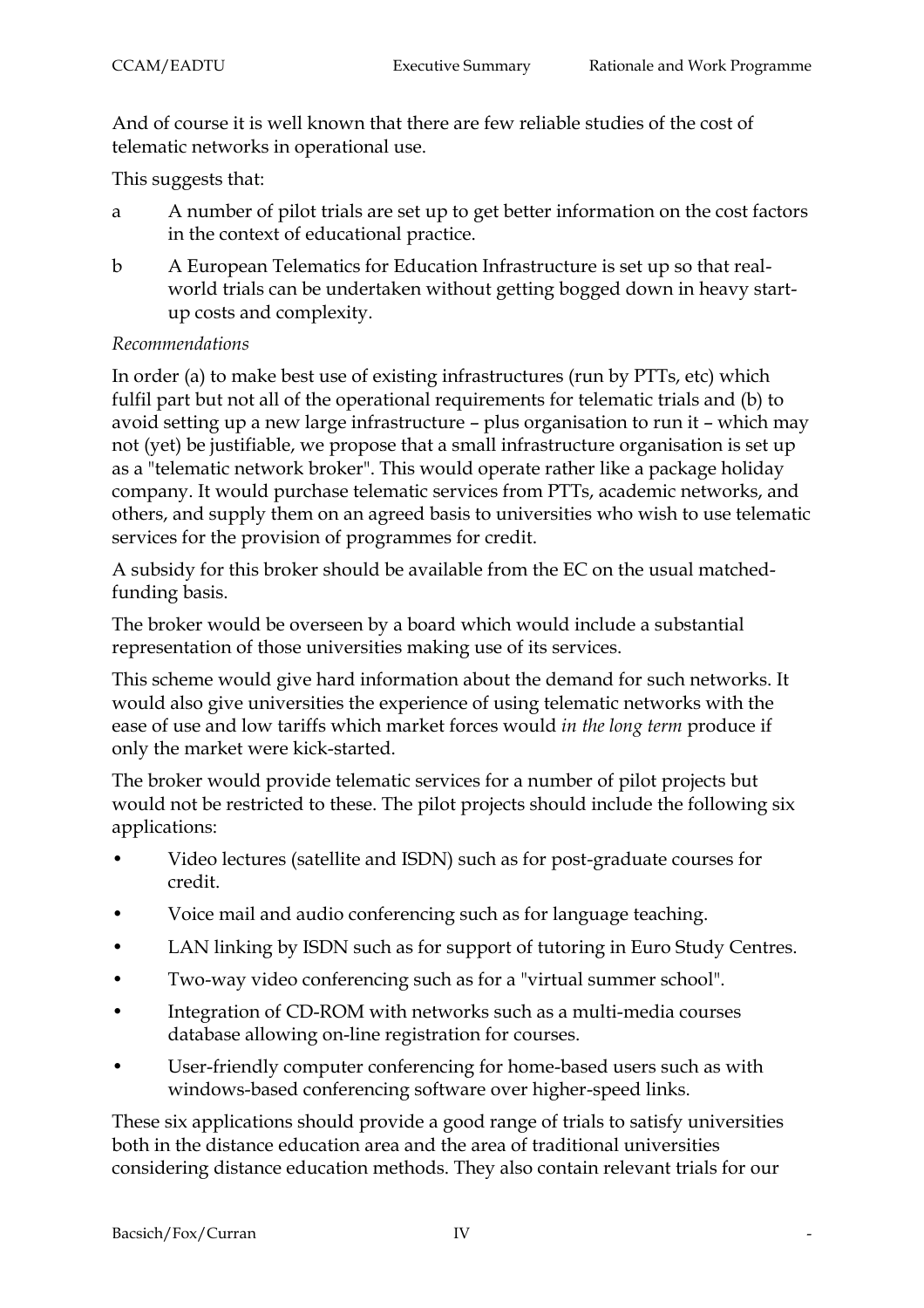partners in the other sectoral studies. We believe that the Infrastructure can be set up to service all three sectors studied.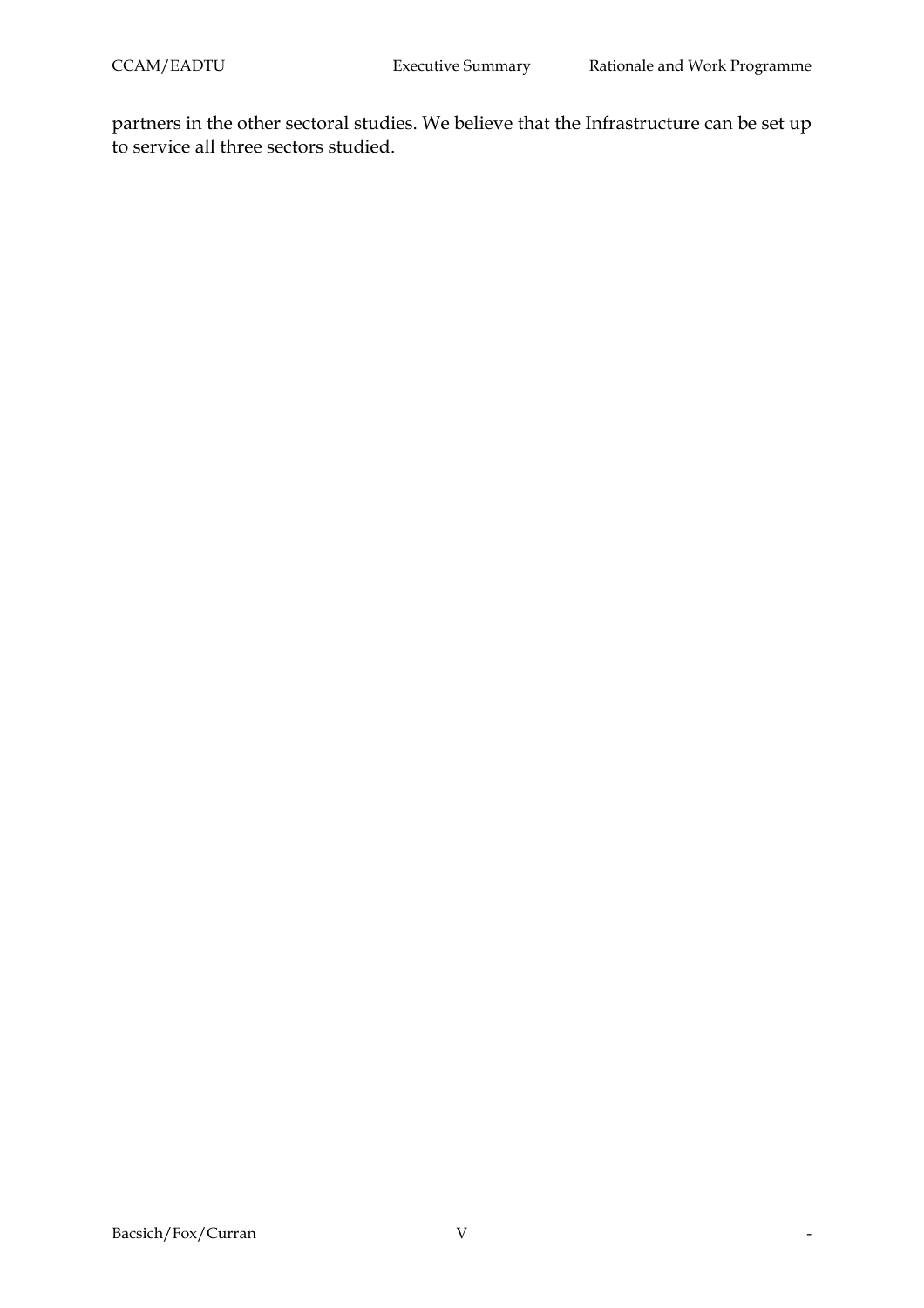$\mathbb{Z}$ 

# **Contents**

| 1              |                                                             |  |
|----------------|-------------------------------------------------------------|--|
| 1.1            |                                                             |  |
| 1.2            |                                                             |  |
| 1.3            |                                                             |  |
| $\overline{2}$ |                                                             |  |
| 2.1            |                                                             |  |
| 2.2            |                                                             |  |
| 2.3            |                                                             |  |
| 3              |                                                             |  |
| 4              |                                                             |  |
| 4.1            |                                                             |  |
| 4.1.1          |                                                             |  |
| 4.1.2          |                                                             |  |
| 4.1.3          |                                                             |  |
| 4.1.4          |                                                             |  |
| 4.1.5          |                                                             |  |
| 4.1.6          |                                                             |  |
| 4.1.7          |                                                             |  |
| 4.1.8          |                                                             |  |
| 4.1.9          |                                                             |  |
| 4.2            |                                                             |  |
| 4.2.1          |                                                             |  |
| 4.2.2          |                                                             |  |
| 4.2.3          |                                                             |  |
| 5              | <b>Existing European Telematic networks relevant to</b>     |  |
|                |                                                             |  |
| 5.1            |                                                             |  |
| 5.1.1          |                                                             |  |
| 5.1.2          |                                                             |  |
| 5.1.3          |                                                             |  |
| 5.1.4          |                                                             |  |
| 5.1.5          |                                                             |  |
| 5.2            | Networks for television - satellite and cable TV networks15 |  |
| 5.2.1          |                                                             |  |
| 5.2.2          |                                                             |  |
| 5.2.3          |                                                             |  |
| 5.2.4          |                                                             |  |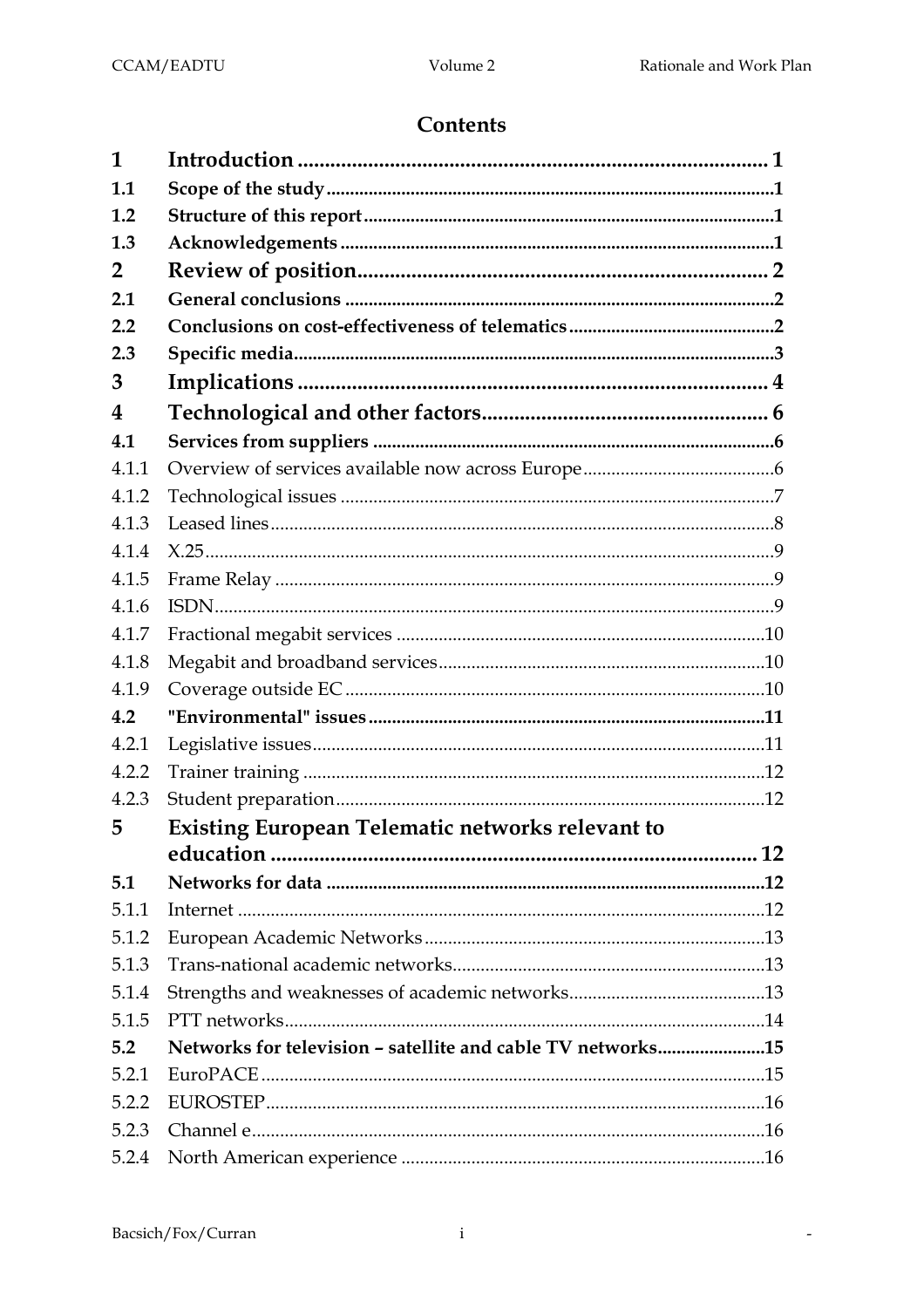$\mathbb{Z}$ 

| 5.2.5 |                                                        |  |
|-------|--------------------------------------------------------|--|
| 5.2.6 |                                                        |  |
| 5.2.7 |                                                        |  |
| 5.3   |                                                        |  |
| 5.3.1 |                                                        |  |
| 5.3.2 |                                                        |  |
| 5.3.3 |                                                        |  |
| 5.3.4 |                                                        |  |
| 5.3.5 |                                                        |  |
| 5.4   |                                                        |  |
| 5.4.1 |                                                        |  |
| 6     | A European Telematics for Education Infrastructure  24 |  |
| 6.1   |                                                        |  |
| 6.2   |                                                        |  |
| 6.3   |                                                        |  |
| 7     |                                                        |  |
| 7.1   |                                                        |  |
| 7.2   |                                                        |  |
| 7.3   |                                                        |  |
| 7.3.1 |                                                        |  |
| 7.3.2 |                                                        |  |
| 7.3.3 |                                                        |  |
| 7.3.4 |                                                        |  |
| 7.4   |                                                        |  |
| 7.5   |                                                        |  |
| 8     |                                                        |  |
| 8.1   |                                                        |  |
| 8.2   |                                                        |  |
| 8.2.1 |                                                        |  |
| 8.2.2 |                                                        |  |
| 8.2.3 |                                                        |  |
| 8.2.4 |                                                        |  |
| 8.2.5 |                                                        |  |
| 8.2.6 |                                                        |  |
| 8.3   |                                                        |  |
| 9     |                                                        |  |
| 9.1   |                                                        |  |
| 9.2   |                                                        |  |
| 10    |                                                        |  |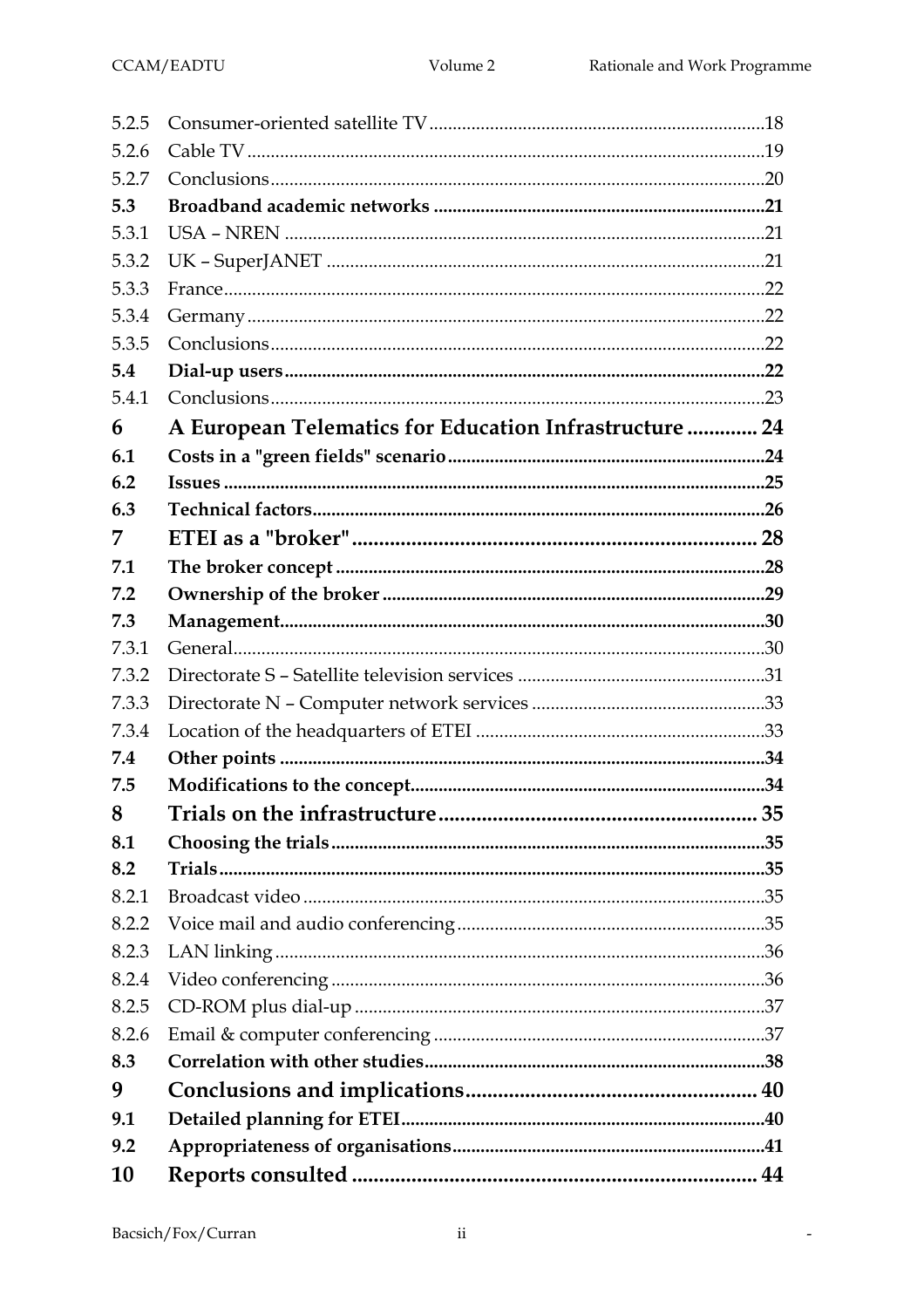# **Volume 2 Rationale and Work Programme**

#### **1 Introduction**

#### **1.1 Scope of the study**

This is a short section to remind readers of the context.

The overall objective of the EADTU CCAM study is:

• To investigate the feasibility of implementing a European telematic infrastructure for distance education linking service providers (distance teaching universities and "traditional" universities) and end-users, in the different European countries.

There are three subsidiary objectives:

- 1 Production of realistic and acceptable technical specifications for the network.
- 2 Identification of potential actors willing to commit themselves to the creation of the network.
- 3 Commitment of sufficient actors to an Action Plan for implementation of the network.

The EADTU CCAM study is one of a group of four studies, two on other sectors of education and training and one (managed by IDATE) on common aspects and technical specifications for the infrastructures. It is likely that one overall infrastructure may emerge rather than three separate ones, but that issue is outside the scope of our study.

#### **1.2 Structure of this report**

This volume comprises Deliverable 3 of the study.

It provides a rationale and then a proposal for a strategic European plan for implementation of an infrastructure supporting scenarios which the previous work in the study has judged to be economically viable, taking into account the views of the institutions interviewed.

It identifies some of the potential actors willing to commit themselves to the creation of the infrastructure. No doubt further actors will emerge during the period when the trials are formulated.

#### **1.3 Acknowledgements**

To our co-workers on Volume 1 (Adrian Rawlings, Robin Mason, Seamus Fox, Valerie Hogg) without whom we would have no data on which to base our plans!

To colleagues in our own and other institutions who have listened patiently at various seminars and workshops to the ideas developing over the last few months.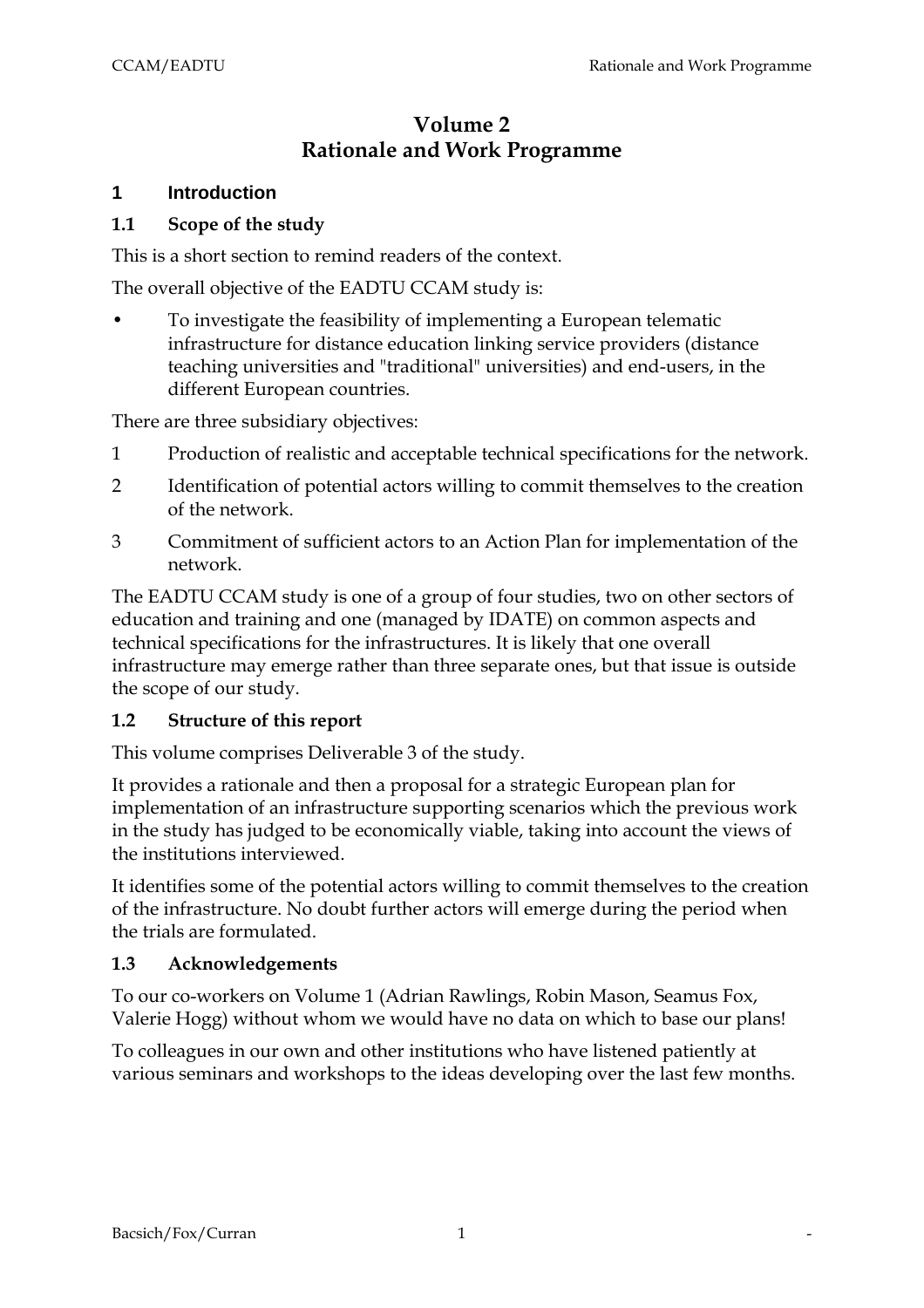# **2 Review of position**

Volume 1 of our Report contains a comprehensive review of five emerging scenarios for open and distance learning using telematic networks, intertwined with a thorough economic analysis of the main scenarios. It also contained the results of a survey of organisations interested in distance education.

In the three sections below we review the conclusions that were reached. To help the analysis in Chapter 3 we underline the parts of the conclusions that are particularly relevant.

### **2.1 General conclusions**

Volume 1 comes to the following general conclusions:

- 1 Our survey work shows interest, but non-specific interest, in the potential of telematic networks
- 2 Standardisation is required in order to avoid the problems, and associated cost increases, of having to buy different products to fulfil similar requirements. For example:
	- having to buy an extra or more complex satellite receiver because education and training channels are on different satellites [as were EUROSTEP and EuroPACE]
	- having to buy a different type of microcomputer from that used for administrative tasks [for example if teaching needed a PC but administration was done via dumb terminals on Unix].
- 3 Media/technologies should be used *extensively*, if users wish to gain economic benefits from them:
	- both for large numbers of students
	- and for a large number of study hours.
- 4 Where telematic networks can be developed on existing infrastructure, the fixed costs can be reduced. For example:
	- using mainframe computing power in the evening to support student access [at times when administrative use and staff access is light]
	- using a satellite for which many users already have receivers or could be "easily" persuaded to buy them [such as Astra]
	- use of existing computer networks cost-justified for other purposes such as research [such as the national academic networks].
- 5 Even now, little is known about *true* costs in *actual* situations.
- **2.2 Conclusions on cost-effectiveness of telematics**
- **There is no general cost-justification of telematic networks based on our scenarios**. The general cost-effectiveness of telematic networks is unsupported by our scenario calculations. (Yes, this conclusion is contrary to much received wisdom!)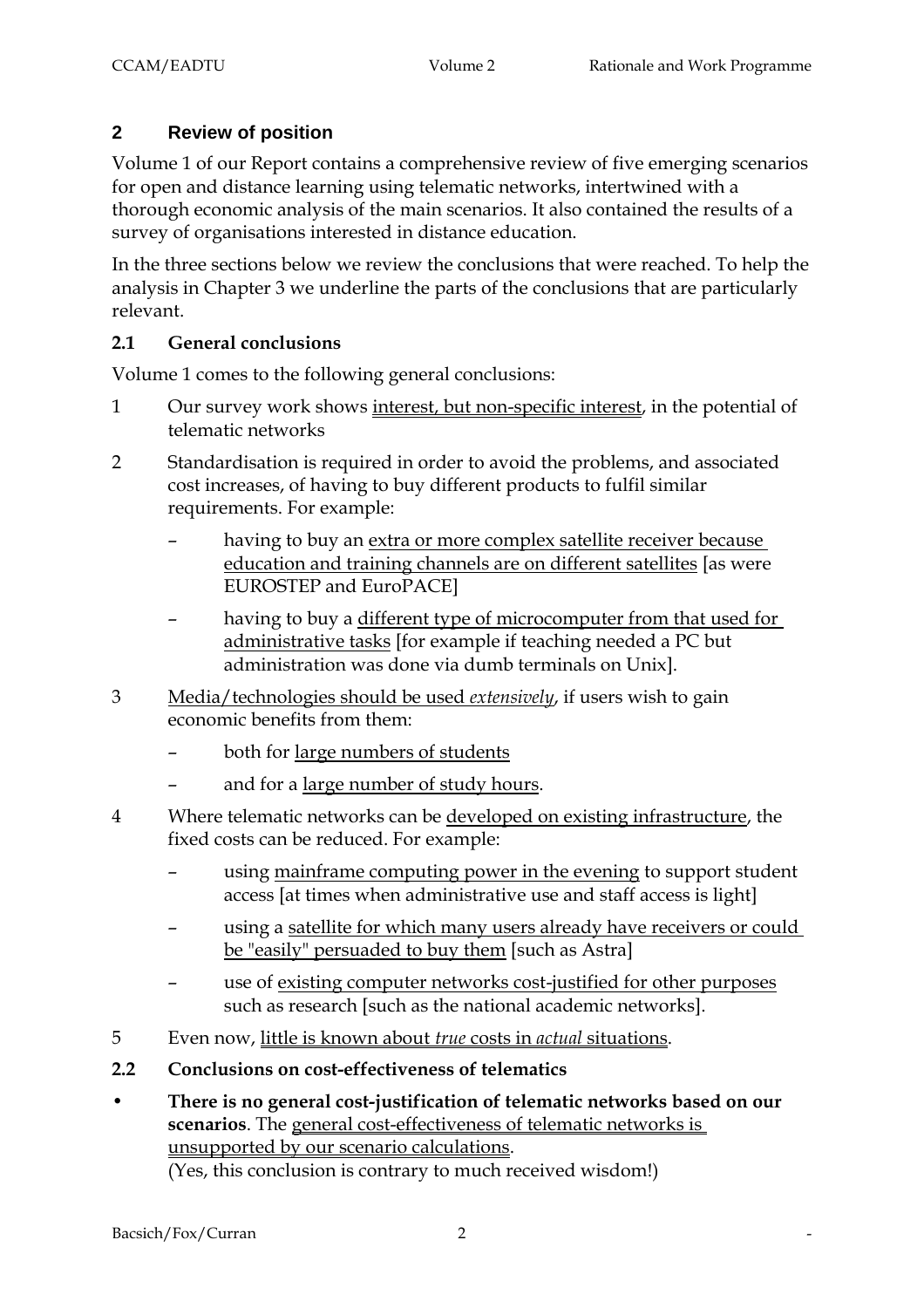- **Our scenarios are valid and relevant**. The scenarios were based on existing practice or small extensions of that; and we assume that existing practice tends to focus on the areas where there is some belief in cost-effectiveness. This was confirmed in the survey – no significant alternatives were mentioned by mainstream providers. Thus we believe that our scenarios cover most of the practical possibilities.
- **Nevertheless** there are many specific areas where telematic networks make good sense from a perspective encompassing economic, organisational and educational factors.
- Furthermore, cost-effectiveness increases when careful use is made of existing infrastructure and careful "in-fill" developments.
- **But** really confident predictions can be made only when large-scale carefullyevaluated pilots in major existing actors have been carried out.

### **2.3 Specific media**

We can also learn more about the general situation by looking at the conclusions on specific media.

- *Satellite TV* in most cases is less cost-effective than postal delivery of videos; but can become cost-effective as the number of students grows large. In addition, given the under-developed character of postal services in some parts of Europe, and the complexity of working with several national systems, satellite TV offers a single integrated solution to the requirement of Europe-wide delivery of video. The apparent cost-effectiveness of this increases if use is made of domestic satellite TV receivers and overnight transmission time.
- *Computer conferencing* has limited economies of scale because of the need for tutor/student ratios similar to conventional tutorials. It is therefore less costeffective than commonly believed for large numbers of students. However, if students have home or workplace access to the appropriate hardware, software and telecommunications, it can provide an effective method of extending access and support even for small study programmes.
- Video conferencing used for video lectures can be cost-effective at relatively low hours usage per year. At present, however, the initial capital outlays required are substantial. A potentially significant factor affecting costs is the decreasing requirement for bandwidth, opening the way to the use of ISDN in video conferencing and substantially reduced charges. If network bandwidth is apparently free (as on many academic networks) this has a substantial effect on apparent costs.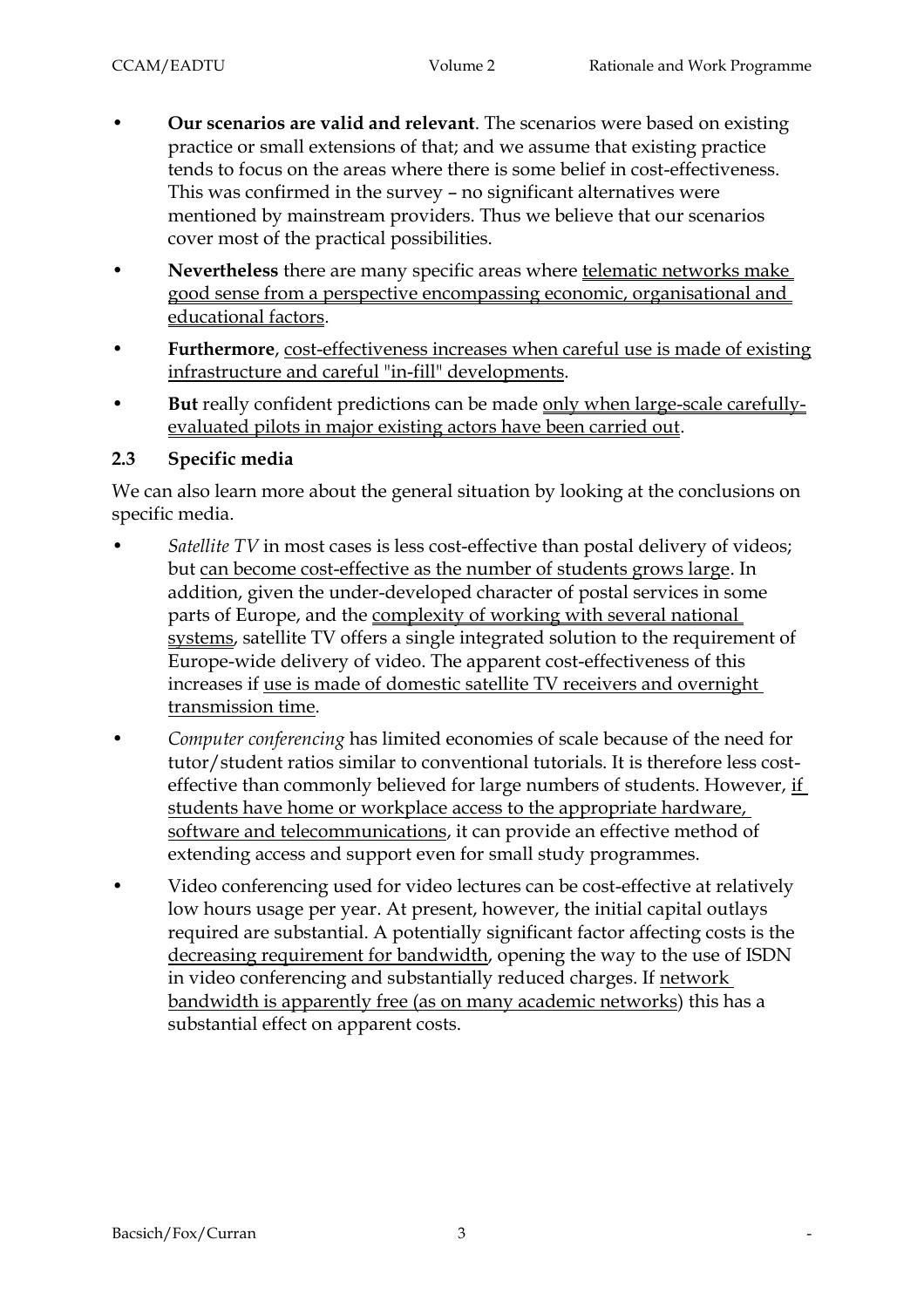# **3 Implications**

Let us now reflect on the implications of the statements in Chapter 2.

Marginal cost and scale issues

If you look at the statements that we have underlined (with single underline), they point to two factors:

- large scale of use, both large student numbers and large number of study hours
- use of existing equipment and services (or such as can be cost-justified outside the educational parameters) on a marginal-cost basis.

A fundamental problem with a marginal-cost approach is that there has to be a basic service on which to build the marginal one. To give two concrete examples:

- 1 If there is no satellite TV channel on which one can buy cheap night-time transmission then there is no point writing reports extolling the virtues of cheap night-time transmission!
- 2 If there is no academic network connection to a particular university (and in southern parts of Europe many universities are still not connected in a realistic way – that is at 64 kbit/s or more – to academic networks), then there is no point recommending that university to use the academic network for video conferencing!

The problem with large scale services is that this is not the way that innovation typically happens in education. Education starts small, then scales up if the initial small scale trials are successful. But the earlier conclusions point to the fact that small scale trials will *not* be cost-effective, unless using services tariffed as if the trial was making large-scale use. (We avoid the emotive word "subsidised". There would need to be pump-priming funds to get over the hump of early small-scale use but the subsidy could taper off as the volume of use rose.)

#### Trials issues

The statements that we have underlined with double underline point in the following directions:

- the need for more trials on realistic networks in order to get better information on costs, bearing in mind the inevitable limitations of our predictive methodology (in particular, the fact that media are not as individually interchangeable as we have to suppose)
- the need to take notice of justification of use of telematic networks other than cost-justification (noting that humans, including students and teachers, do not always behave in strictly economic terms).

### Other issues

There are some other issues that we should point out now.

• The ERASMUS scheme has been a good way of encouraging student mobility, in the interests of encouraging European integration. But ERASMUS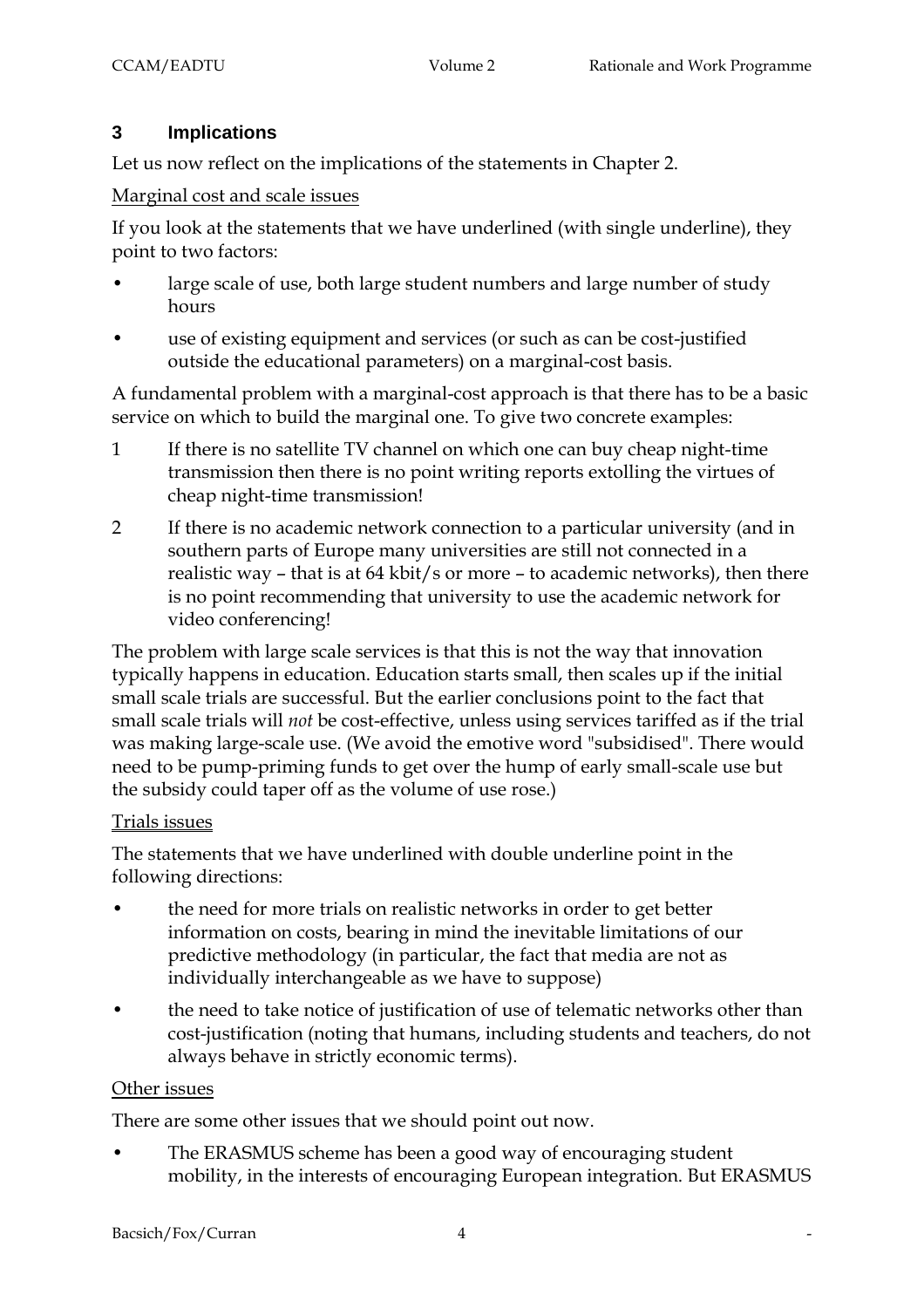affects only a small percentage of students. Why not move the *courses*, not the students? Telematics could assist that process.

- Much course provision takes place on the local, regional or national scale; much less yet on the pan-European scale. It is necessary to ensure that telematics has a beneficial effect on all these levels. For example, if it only were to affect the pan-European level, it might never gain the interest of a critical mass of open and distance learning course suppliers.
- Notwithstanding the above, a pan-European market offers significant economies of scale.
- Many telematic services already exist (see Chapter 4). Many agencies offer open and distance learning. We should build on these, not ignore them.

### Conclusion

Consequently we recommend a work plan to foster the use of telematics in tertiary education which has two components:

- 1 To set up a telematic infrastructure the "European Telematics for Education Infrastructure" – supporting educational uses of telematics in open and distance learning at the tertiary level (including appropriate tariffing of the network). This infrastructure should make good use of existing provision.
- 2 To set up a series of trials on the infrastructure. These trials should build on best practice from existing suppliers.

In the following chapters 4 through 7 we discuss issues related to the infrastructure. In Chapter 8 we look at the issues relating to trials.

#### Reminder

As a reminder of the economies of scale that can arise from infrastructure, consider the diagram below, which looks at satellite TV cost per student/hour using four levels of transponder cost (500, 100, 1500 and 2000 ecu per hour). For a course with 1000 students, the cost per student/hour is less than 2 ecu.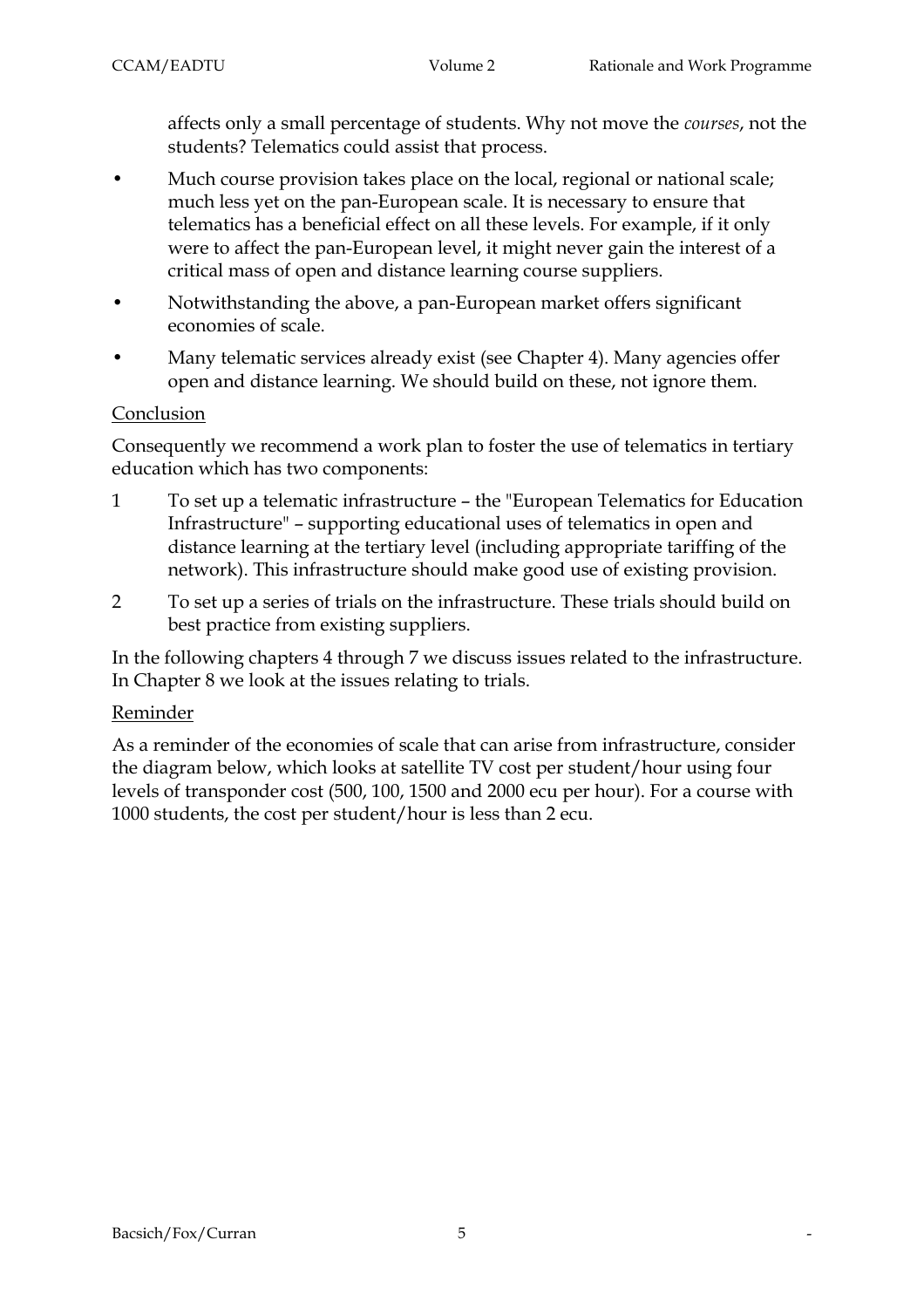

*Cost per student per hour at transponder costs per hour shown*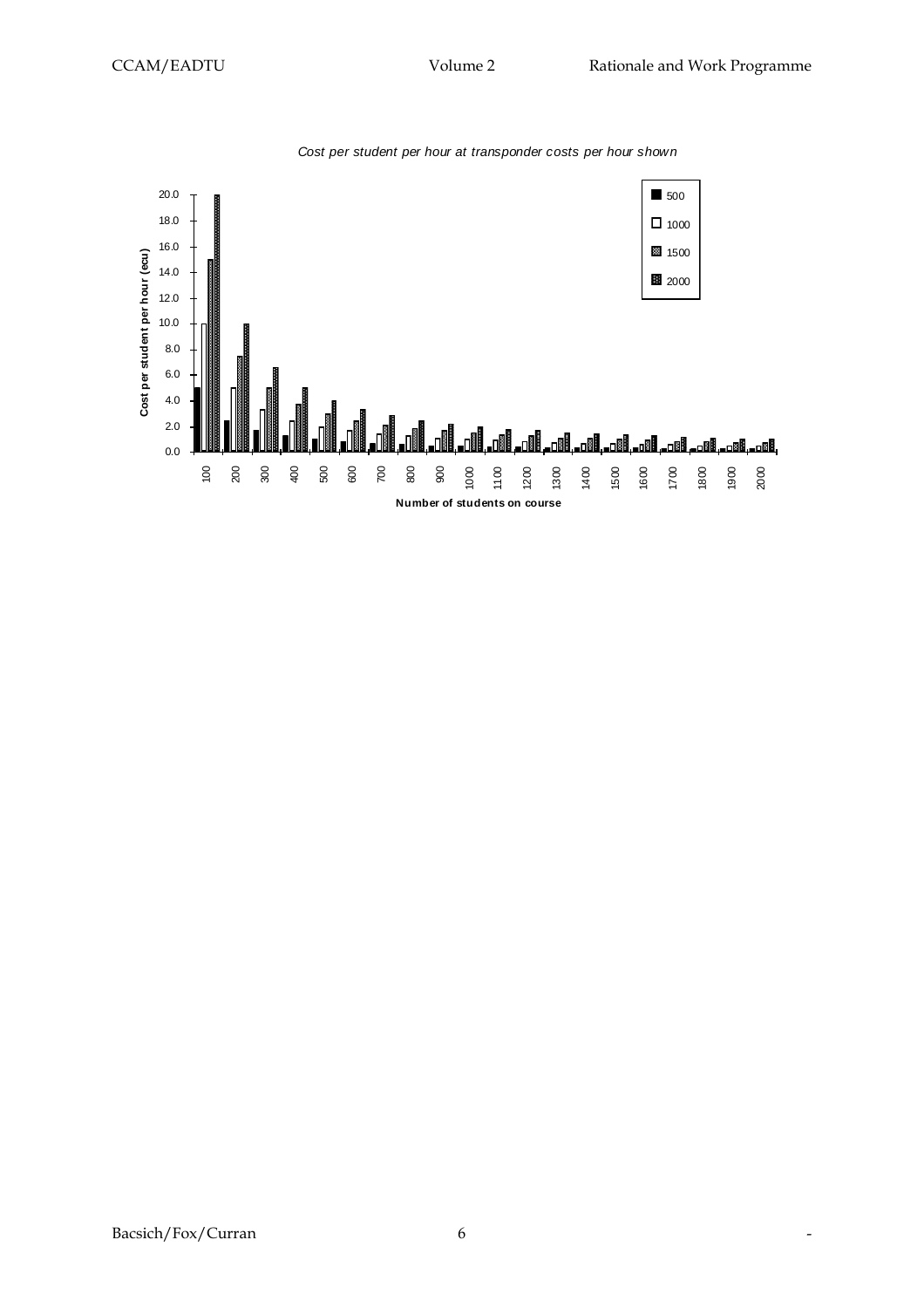# **4 Technological and other factors**

Setting up a new telematic infrastructure can be very expensive. To give some examples:

- One satellite TV transponder costs about 5 million ecu per year to rent.
- The UK has recently spent 21 million ecu on merely a pilot phase for the new SuperJANET broadband academic network.
- Connection at 64 kbit/s into a switched Europe-wide network from a major PTT can run at around 40 000 ecu per year, leading to a potential bill of 20 million ecu per year for a 500-node Euro Study Centre network.

Thus we do *not* propose a brand new infrastructure. The first thing to do is to look at the existing network suppliers of potential relevance to the sector.

### **4.1 Services from suppliers**

This section consists of an overview of the main telematic services available in Europe which impact on open and distance learning. But first we need to give this overview some context. The main one is that of location of learning.

**Locations** of interest to tertiary education are:

- 1 Home
- 2 Workplace
- 3 Study Centre
- 4 College or university.

This classification is important since the location makes a large difference to the range and cost of telematic services that are deployable.

*4.1.1 Overview of services available now across Europe*

At the current stage of technology, deployable Europe-wide telematic infrastructures fall into two categories of relevance:

- 1 Satellite television
- 2 Terrestrial data network connecting European learning locations in, or associated with, tertiary education institutions.

(We shall briefly look later at broadband networks, which will in time break down such divisions.)

Homes and very small businesses Europe-wide still only have the public switched telephone network (PSTN) as a universal service. Although ISDN is spreading fast in some countries, we do not expect it to be relevant to home users until after the year 2000. Home users will continue to use modems, though at higher speeds (V.32, 9600 bit/s and more) and with more advanced protocols (PPP, etc).

Businesses Europe-wide (and tertiary institutions) have an increasing range of digital services that they can use, many more than the traditional service of X.25, although connectivity at speeds above 64 kbit/s is problematic in many areas,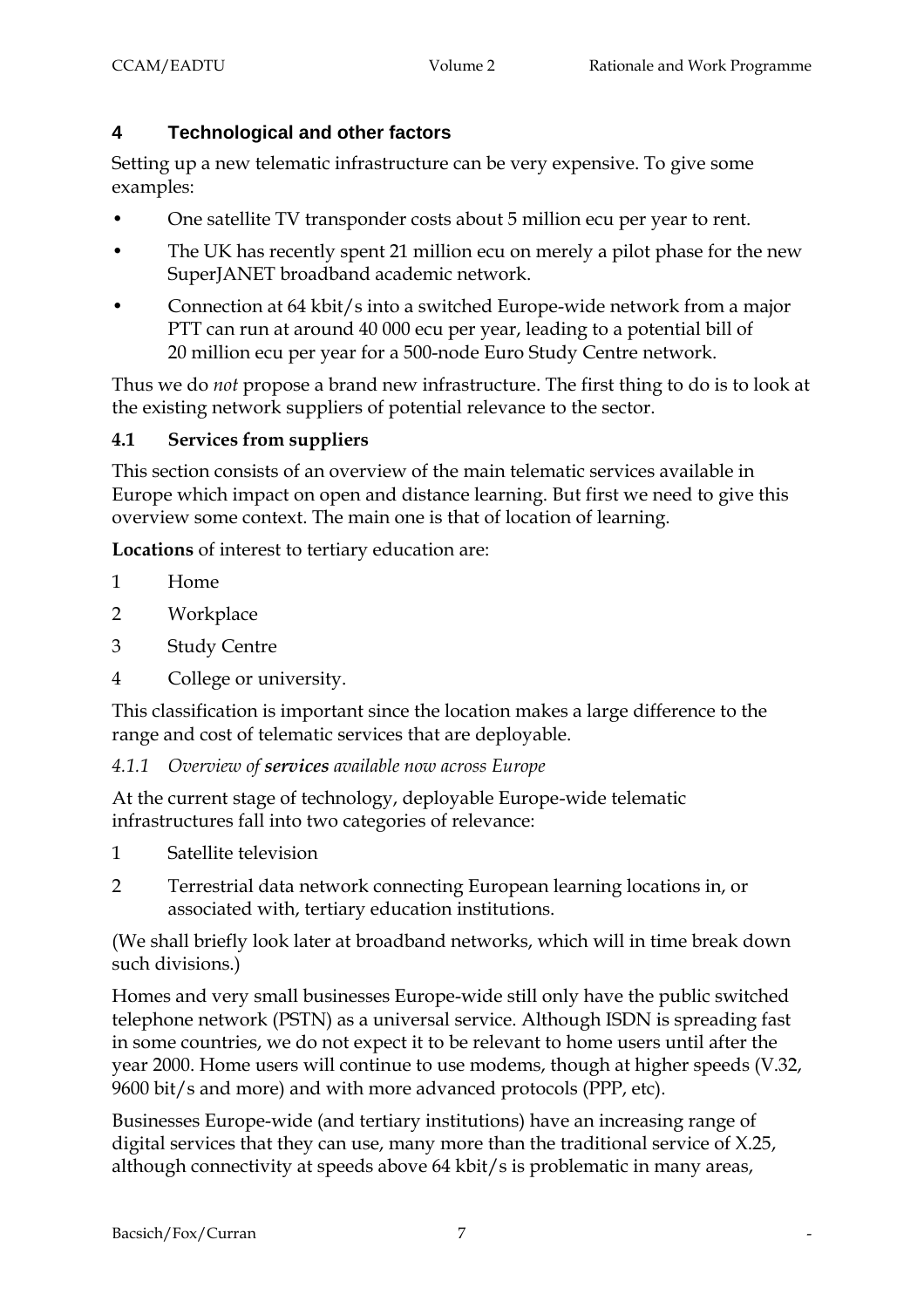especially for international links. We expect Euro Study Centres to use such technologies for their wide-area network links.

Important universities and large businesses in favoured locations (eg "wired cities") have access to a limited number of high-bandwidth services, such as the slowly emerging academic broadband academic networks in UK, France and Germany.

Satellite television direct to home (and more so to other sites) can be provided across Europe including much of central and East Europe. However, as regards coverage EC-wide, it is the case that Greece, Southern Italy and the extreme west have a more limited choice of systems and require in general larger dish sizes. (In particular, coverage by the main commercial satellite TV supplier is not adequate in such regions.)

Almost all universities and many other tertiary education institutions are connected free of charge (or at a subsidised rate) to the academic computer networks; but these have limited bandwidth and constraints on services offered and quality levels. Some tertiary institutions will want better or different services from those that the academic networks provide, especially for connection to non-university sites such as companies to which they are providing training.

#### *4.1.2 Technological issues*

These fall into three main areas:

- standards
- coverage
- tariffs.

### Standards

There are many difficulties with standards for European networks. These include:

- Tension between international standards (such as from ISO) and so-called *de facto* standards – a recent example is the situation of OSI versus TCP/IP.
- Tension between today's technology standards and tomorrow's such as worries about FDDI and Frame Relay being obsolete since ATM is emerging
- Different national implementations of standards. Because of the process of defining standards, many standards (such as those in the OSI series) have a wide range of options of which developers typically implement only a subset. There are some current difficulties with Europe-wide ISDN implementations.

### Coverage

Services vary widely in their coverage of countries. Even when a service is available within a country, it may be restricted in coverage – for example to some regions, to urban areas or to business lines.

It is not realistic in this report to provide an exhaustive treatment of coverage. Thus we shall give a few typical examples only. (These have been drawn from JANUS Deliverable 9 on Market Research.)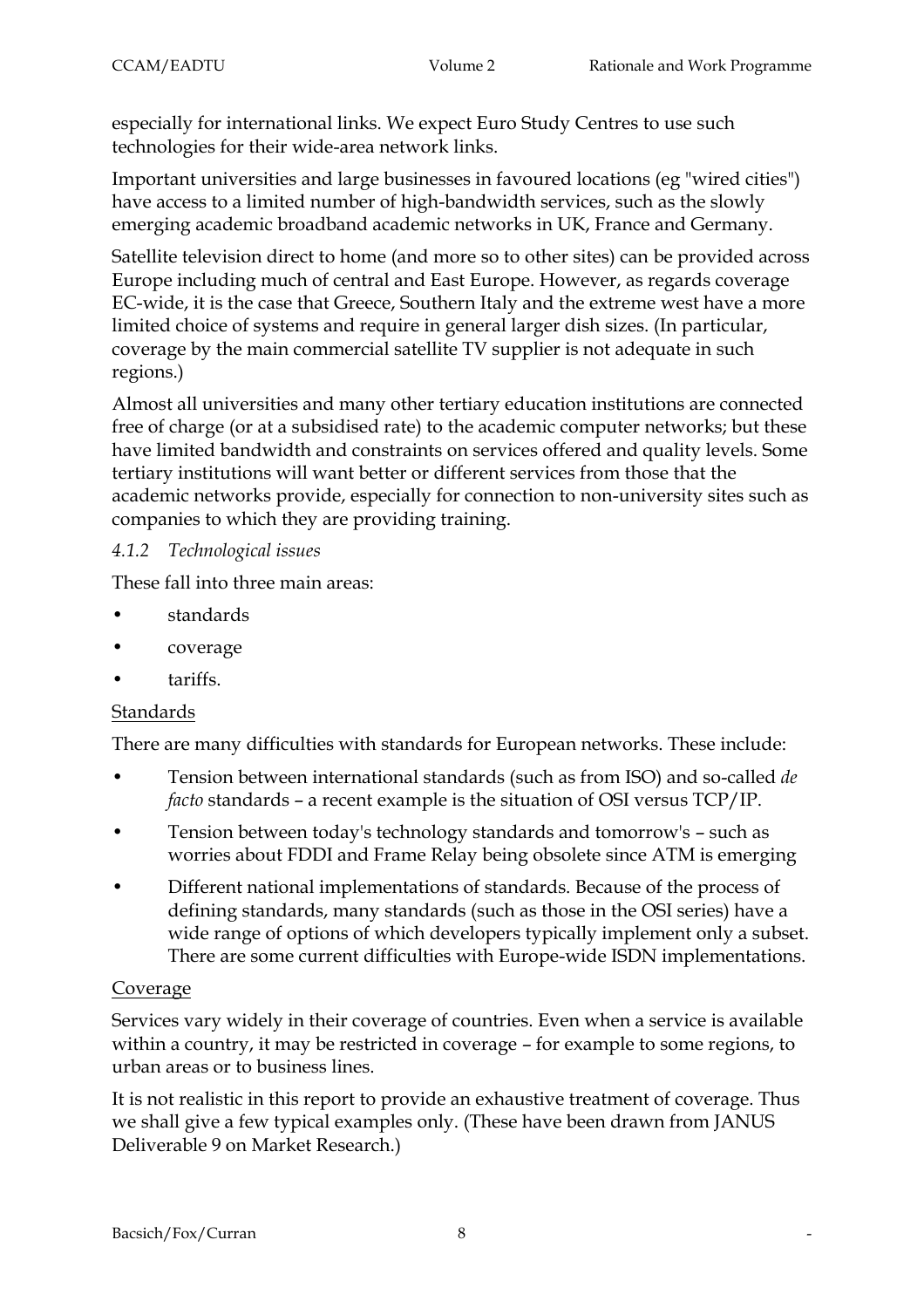### Tariffs

As a recent Touche Ross study for CEC stated, after analysing the last 10 years of telephone tariffs in the EC: "The only thing that one can say about tariff trends is that there are no tariff trends." However, we shall make some tentative statements.

First, we look at tariff differences between countries. Note that:

- The difference between leased line tariffs in the most expensive and least expensive EC country is of the order of 4:1.
- There is a rough correlation between cost and degree of deregulation. UK is the cheapest.
- Tariffs are changing fast. For example, the Netherlands PTT recently cut its rates within Europe by up to 15%.

Trends are harder to discern. We would argue that:

- The emerging pattern of deregulation will continue, patchily, under the impact of commercial pressures and CEC initiatives (Open Network Provision etc), and this will lead to lower tariffs, but gradually. (We suspect that the world recession is now slowing down deregulatory moves in Europe.)
- Equalisation of tariffs across Europe will continue but affect Mediterranean Europe last.
- There will be further rebalancing of tariffs between categories of customers this will tend to favour business subscribers but disadvantage domestic subscribers (including students studying at home).
- Satellite tariffs will drop, as will terrestrial tariffs.
- It will be a long time before we reach US levels of tariff. These can be as little as 10% of European tariffs for the same bandwidth.
- There will be significant reductions in tariffs on a basis not of cost of link, but of *cost per bit carried*, as newer higher-capacity networks are deployed.

Some commentators do not even agree with our view that UK tariffs are the "asymptote" towards which others are tending. (There was much discussion on this, within JANUS and with IDATE within CCAM.)

### *4.1.3 Leased lines*

The main technology used for building data networks is still leased digital circuits:

- It is estimated that currently 99% of LAN interconnection in Europe is carried on leased circuits.
- Most other technologies do not as yet have significant Europe-wide deployment, or if they do, do not have a mature product range supporting them (especially in the vital area of routers).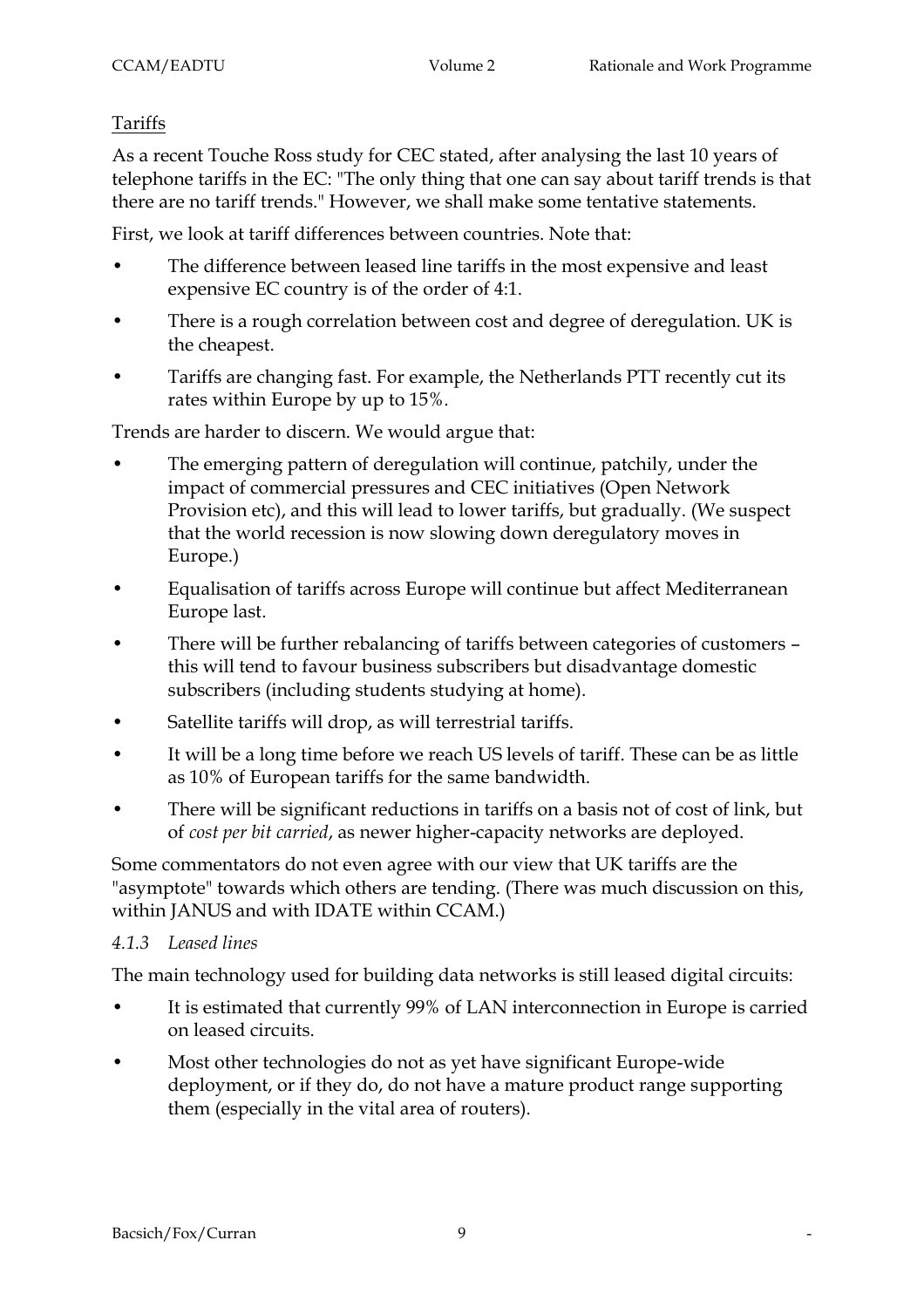- Leased circuits carry no volume charge, so that there is no "tax on success" in other words costs do not rise as usage rises. (On the other hand, this makes them expensive for low-volume use such as in start-up situations.)
- Analogue circuits can now be replaced by digital circuits in most West European countries.

Leased digital circuits at 64 kbit/s are available in every EC country, except for Greece. Currently in Greece the only way to provide international 64 kbit/s service is via satellite links; but the Greek PTT tell us that it will soon be possible to have 64 kbit/s terrestrial circuits inside Greece and from Greece to elsewhere.

We are not saying that other technologies are not relevant (to some degree) to users intending to run telematic networks. For example, sites such as Euro Study Centres may well use X.25 or ISDN technologies.

# *4.1.4 X.25*

X.25 is a traditional networking service. Every country in Western Europe and several in the East (Poland, ex-Yugoslavia) has a public X.25 network. (Some countries have several.) In many countries it is not possible to dial in to X.25 at more than 2400 bit/s; although there are some X.25 services (such as from Transpac) where 9600 bit/s dial-up is possible. Few X.25 services allow X.32 dial-up (in other words, full X.25 support over dial-up, not just terminal access).

X.25 is not suitable in most circumstances for LAN interconnection. Thus we do not expect that it will be suitable for connecting Euro Study Centres.

### *4.1.5 Frame Relay*

This is a much talked about but little deployed service, oriented to interconnection of LANs. It is mainly deployed at present in the US, and even there on a limited basis. A few European PTTs, including BT, plan to roll it out soon. It is operational in Finland at present.

Some commentators predict that Frame Relay will never be comprehensively deployed, since it will be overtaken in the market by ATM.

### *4.1.6 ISDN*

ISDN is a very relevant technology for telematic networks. ISDN is available now in several countries including France, Germany and the UK – but only in France is it available on a national basis.

In January 1994, European ISDN coverage is predicted to be as follows:

|  | UK Fra Ger Neth Bel Den Ital Lux Ire Spa Port Gree                     |  |  |  |  |
|--|------------------------------------------------------------------------|--|--|--|--|
|  | all all 80% 60% all all 50% all 60% 50% 80% 20%                        |  |  |  |  |
|  | In January 1996, European ISDN coverage is predicted to be as follows: |  |  |  |  |

|  |  | UK Fra Ger Neth Bel Den Ital Lux Ire Spa Port Gree |  |  |  |  |
|--|--|----------------------------------------------------|--|--|--|--|
|  |  | all all all 80% all all 80% all all 80% all 80%    |  |  |  |  |

However, all these figures still obscure the fact that if one is not in one of the towns or cities with ISDN, then the availability of ISDN is *zero*.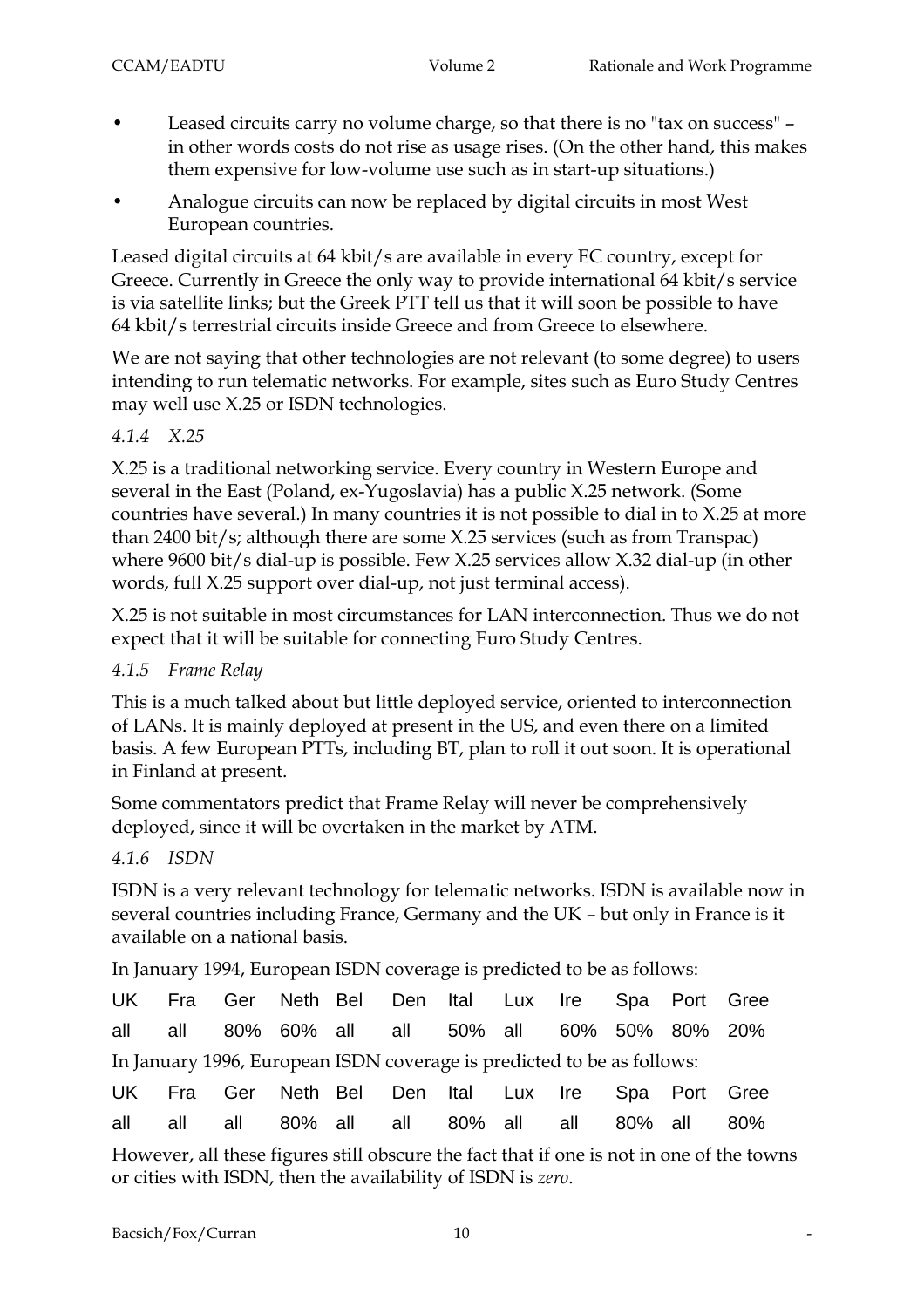# *4.1.7 Fractional megabit services*

As regards leased digital circuits, there is currently a coverage gap between 64 kbit/s and 1 Mbit/s.There is very fragmentary coverage of these services in Europe, either for leased lines or for dial-up; and in several countries they are only available in certain areas such as major cities. However, North American experience suggests that these services, so-called "Fractional T1 service" are an important area; and we cannot imagine that the European PTTs will ignore them for long

There is now a Switchband 384 kbit/s dial-up service introduced by several PTTs. This is mainly used for video-conferencing. Its coverage is very limited.

### *4.1.8 Megabit and broadband services*

Within many countries there are available 2 Mbit/s leased circuits, but prices are very high. Links at this speed are possible between some countries.

At the broadband level (which we somewhat arbitrarily define as starting at 34 Mbit/s) we enter the arena of experimental networks with very limited operational capability.

### *4.1.9 Coverage outside EC*

Open and distance learning in Europe are not confined to the EC – indeed some organisations such as EADTU have active members in most EFTA countries. Satellites and even terrestrial networks do not stop at EC boundaries – most EFTA countries have similar network capability to EC countries – better, in some cases.

However, as soon as one moves into Eastern Europe, coverage falls off sharply. In case one argues that coverage in Eastern Europe is not relevant, there is an argument that an increasing number of agencies regard Europe as *one* area in which to provide service; so that a service gap in one country could affect deployment in all countries. (Indeed, there are countries within EC where coverage is limited – for example, Greece has no illumination from the commercial Astra satellite TV service, and as yet no access to international digital circuits.)

Some East European countries (ex-Yugoslavia, Poland, Hungary) have data networks in the early stages but a knowledge of what they can do. Some specific points:

- Ex-Yugoslavia already had considerable data networking. (The YUNAC academic network had 400 connected hosts, with 64 kbit/s digital links for international access.) However, the fragmentation and political problems makes it an uninteresting prospect for most agencies.
- Hungary has a rudimentary academic network but (surprisingly) very little commercial data networking.
- Poland has a public data network connecting 18 cities and an active academic computer network linked to the West.

### **4.2 "Environmental" issues**

These issues cover such topics as legislation, trainer training, student preparation, and programme development.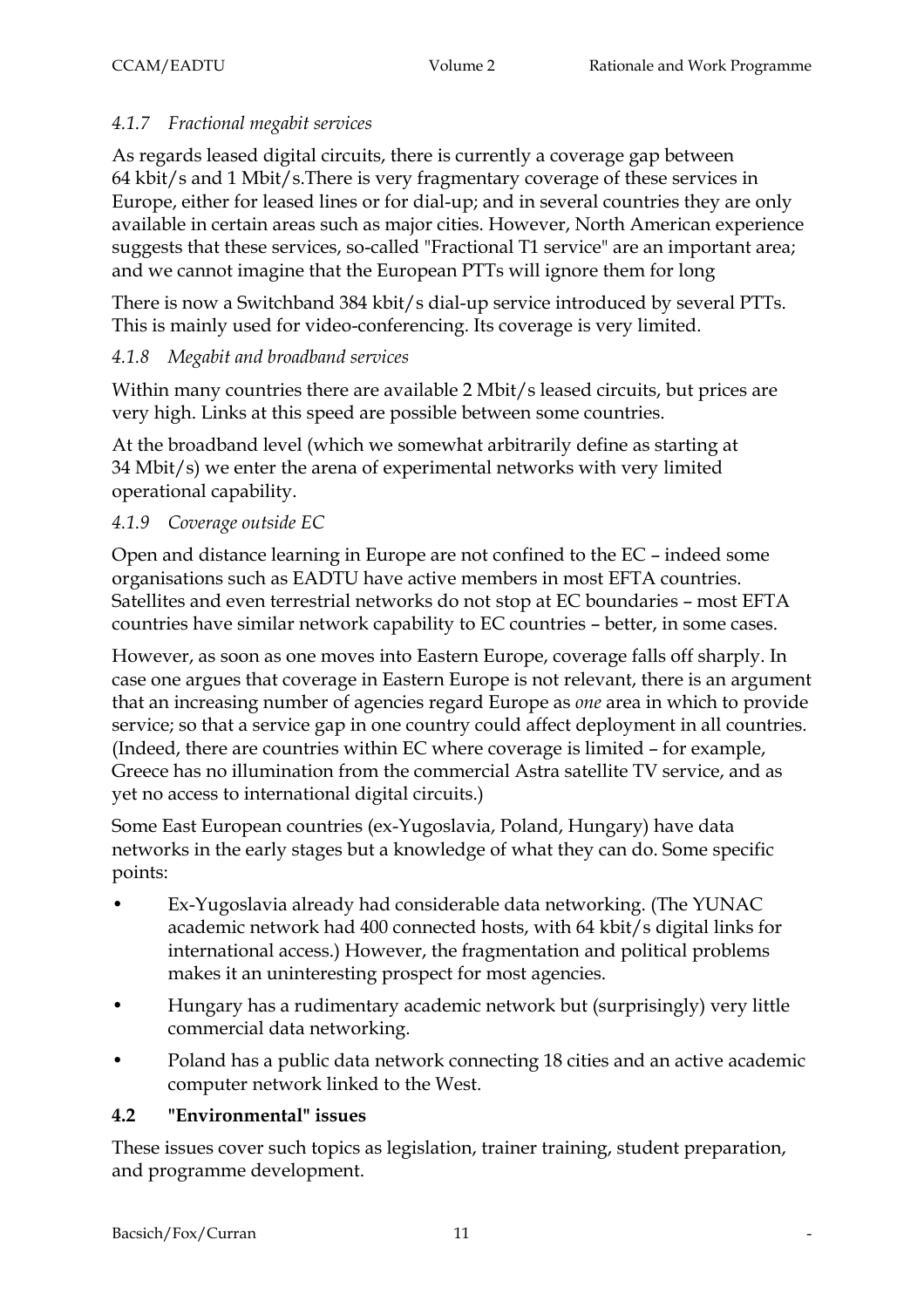#### *4.2.1 Legislative issues*

This covers a variety of topics. As an important example but outside the scope of this study, copyright issues are by no means solved at a European level.

Concerning telematic networks, an important and traditional question is that of providing an subsidy to educational users of telematic networks, for example by a discount or by relief from VAT. Several years of studies have not shed much light on this issue. There still remain two fundamental objections:

- 1 Deregulatory issues
- 2 Monitoring and control.

#### Deregulatory issues

Such a subsidy appears contrary to the deregulatory principle of non-discrimination between customers. Why should educational users get a discount rather than the elderly? (Why not teenagers, for that matter?) Advice to us from a "new-style" PTT – BT – has been that such discrimination would be contrary to the regulatory status of BT, both in the previous duopoly and under the revised regime recently introduced. As other PTTs become deregulated and commercial, they will probably have to take the same view.

However, it is possible under the rules to provide discounts to customers based on traffic patterns, which may *indirectly* benefit certain categories. For example, a discount for low volumes of calls indirectly benefits the elderly, many of whom use their phone as a lifeline rather than routinely. A discount for evening use (as in most countries) indirectly benefits students using telematic networks from home after work.

#### Monitoring and control

If there were a discount for educational users, how does one (a) monitor who is an educational user, and (b) control when the alleged educational user is carrying out an educational use? This issue is similar to that of the "acceptable use" criteria on academic networks, which has proved impossible to control in practice – indeed, on some of the networks (such as US Internet) no monitoring or even accounting is possible! (One apocryphal estimate is that in order to introduce billing on the US Internet, the capacity of every network switch would have to be doubled!)

Some educational organisations (such as the UKOU) use special passwords to control access to the network; but it is in the nature of passwords that have to be known by hundreds or even thousands of people, that in fact they become known by anybody who wants to find them out.

Other solutions include reverse-charge calls and dial-back (where the network calls the user back after the user has logged in). Both these solutions suffer from the problem that they increase the time it takes for the user to log in to the network; and increase the complexity. In brief, they violate the goal of "one click and you're online".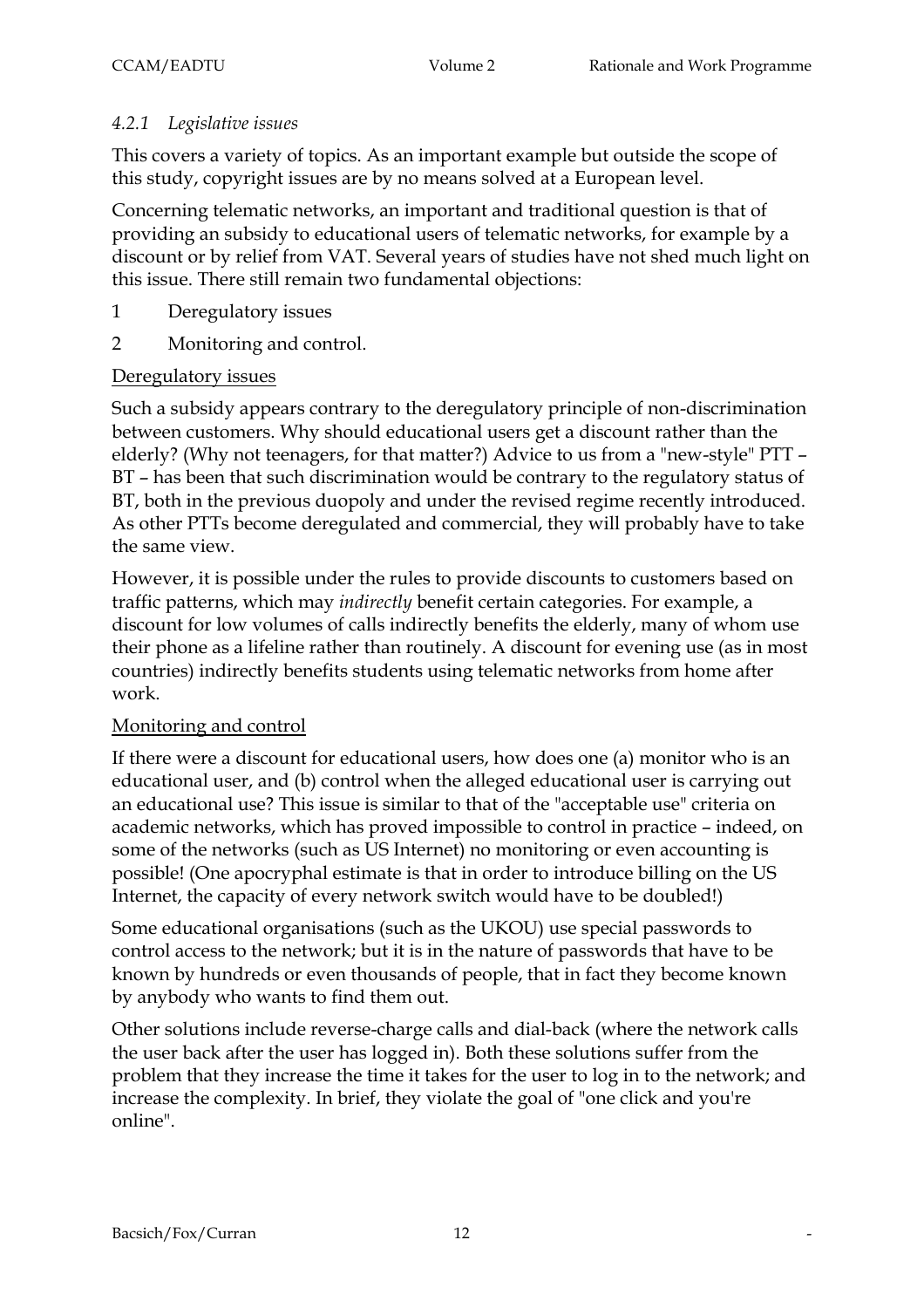### *4.2.2 Trainer training*

Teachers need training to prepare them to cope with telematic networks. This is needed at two levels:

- 1 Training of an educational technology nature in how best to use the medium.
- 2 Training in the "mechanics" of using particular technologies.

### *4.2.3 Student preparation*

Students also need training. Even with the spread of computer literacy, there are few students familiar with telematic networks (even, or especially, modems!).

# **5 Existing European Telematic networks relevant to education**

In the last chapter we looked at services in Europe which provided "raw" network services. In this chapter we look at those agencies operating at the "Value Added Network" level which are of relevance to open and distance learning at the tertiary level. These may provide guidance as to the kind of infrastructure that will be needed to be set up to service all the needs of the tertiary open and distance learning sector.

Largely for historical reasons, we shall treat satellite TV services all in this chapter. (There is an arguable case that providers of "raw" satellite capacity should have been covered in the last chapter; but it makes for a more coherent presentation to discuss them here.)

### **5.1 Networks for data**

The paradigm for all academic computing networks is the Internet.

### *5.1.1 Internet*

This was set up in the late 1960s to link the major US universities into one network for sharing of computing resources. In the mid 1970s the TCP/IP protocol suite was defined and used throughout the network. In the 1980s the Internet expanded rapidly until in the early 1990s it connects every significant university and college site in the US. (And has connections to many other academic computer networks world-wide.)

For most of its history the Internet was run in a centralised way as a monolithic network. However, in the last few years the Internet has fragmented. In the US it is now a collection of inter-operable networks, each run by a different Network Management Agency. These networks are usually not split by state boundaries – they may be based on compact geographical regions (such as the Bay Area round San Francisco), communities of like-minded organisations (such as High Energy Physics), or groupings of states (such as in the mid-West or the New England area). We believe that this fact has significant implications for European academic networking.

The Internet is perhaps best known for its fostering of the TCP/IP protocol suite in all its ramifications. As every schoolboy knows, the TCP/IP suite is not standardised by ISO (or CCITT), but by the Internet Activities Board. Despite (or because of?) this,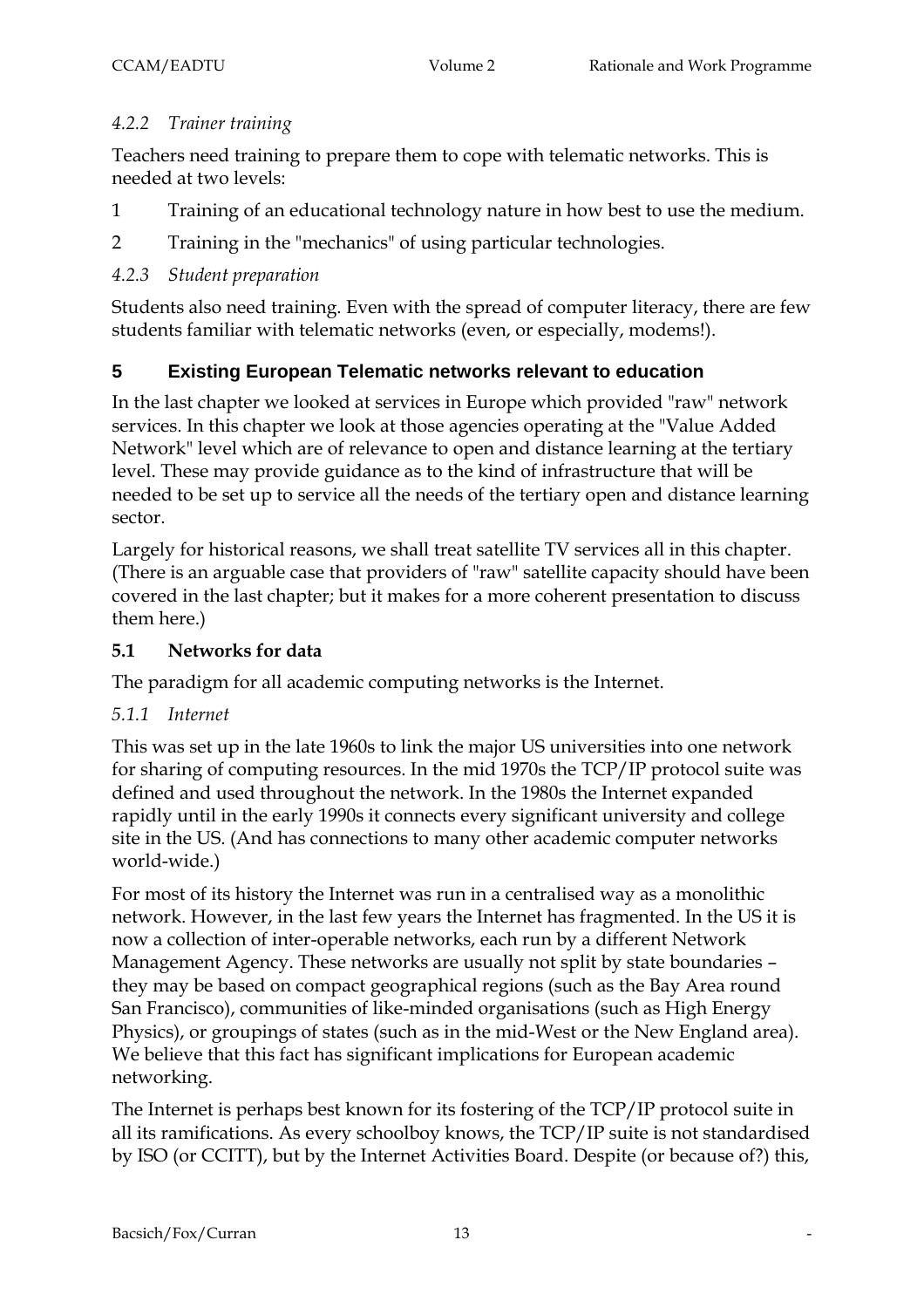the TCP/IP suite has become one of the most successful network standards in the world.

### *5.1.2 European Academic Networks*

In several countries of Europe, academic computer networks were also set up in the 1970s and 1980s. Unlike the US, they did not on the whole adopt TCP/IP, preferring to use manufacturer-specific protocols or versions of the emerging OSI standards. Those which were set up earliest (such as JANET in the UK) have had perhaps the greatest difficulty in coming to an operationally viable view of network standards.

The UK was for many years in a particularly difficult situation, since it had adopted the (very) pre-OSI standards called the "coloured books" which had neither the merits of OSI nor the wide acceptance of TCP/IP to recommend them. (But that of course is hindsight.)

Academic networks that were set up later (such as IRIS in Spain) had a much easier time, since they could go straight to TCP/IP. (Note that no operational national academic network has been able yet to adopt full OSI for its network standards; though some have successfully adopted parts of the standard – a particularly successful standard has been the X.400 email standard.) The timescale for adoption of OSI should be kept under permanent review.

So far, although the national academic networks do inter-operate, there are no moves to join them together in any real sense into one supra-national network. The RARE organisation operates as a coordinating agency.

### *5.1.3 Trans-national academic networks*

There are some examples of trans-national academic networks in Europe. The best known example is EARN.

EARN, the European Academic and Research Network, was set up by IBM originally to link the main university centres running IBM mainframes – but since then it has branched out to include some other models of computer. It has a rather limited number of functions based on proprietary IBM protocols – for example although it supports email there is no support for terminal access (like telnet on the Internet).

The relationship between EARN and national agencies (including PTTs) has not always been harmonious.

### *5.1.4 Strengths and weaknesses of academic networks*

### **Strengths**

- Network access is often free to universities or at a fixed cost. However, in several countries such as the UK there are moves towards tariffs based more on cost of provision, and we expect this to become the approach in most of Europe in the longer term.
- The networks are all interconnected to each other and the Internet in the US, forming a large community of millions of users.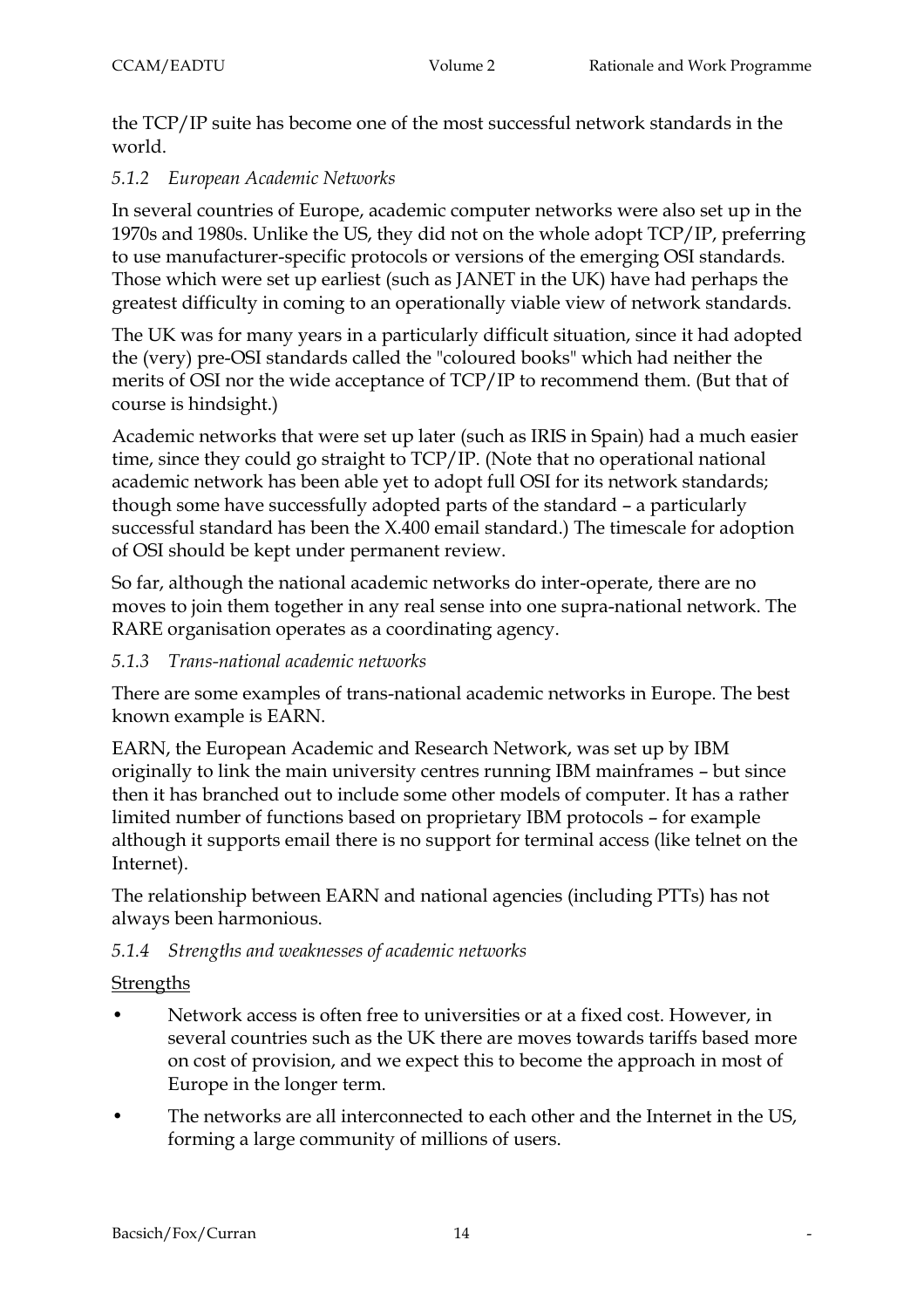- There is also connection at the email level to many other networks including several (but not all) commercial email services.
- Most (but not all) universities are connected.

#### Weaknesses

These weaknesses are analysed from the point of view of suitability for a Europewide infrastructure.

- The networks are on the whole not interested in servicing the needs of educational users except when on campus. For example, the UKOU has spent much effort in organising the installation of modems on JANET and other networks, and progress has been slow.
- For similar reasons, the networks are on the whole not interested in ISDN since the nodes on the network are normally connected by leased digital circuits or X.25.
- The networks have in the past played the role of a testbed for protocols and architectures as well as (some would say, instead of) providing the best service for users. This has led some networks to over-concentrate on OSI despite the wishes of users. For example, JANET in the UK was forced to provide a TCP/IP service only when faced with the likelihood of major defections from its ranks to a rival network.
- Operational management has been a concern in the past but they are now getting much better run.
- International links have been limited in capacity but are now getting the bandwidth required through developments such as IXI, EBONE, etc.
- Connection to companies is still limited, and restricted (at least in theory) by the "acceptable use" guidelines. In the US these appear to be swept away both in practice and in strategic terms by the drive towards a continent-wide National Research and Education Network – not so (yet) in Europe.

# *5.1.5 PTT networks*

# X.25 dial-in networks

Every PTT runs an X.25 dial-in network. Speeds are usually restricted to 2400 bit/s. They are on the whole not easy to use, with bad interfaces and complex registration procedures for new users.

Only in countries which have worked at developing videotex services have such problems been overcome – but only in a way specific to videotex. Despite some national pride issues, the general opinion is that videotex is an aging technology not very relevant to education. Having said that, there are many lessons that network planners of dial-up networks could learn from videotex networks.

# Value-added networks

PTTs run a number of value-added networks oriented to education. Several appear now to be suffering from obsolescence – such as Campus 2000 in the UK with a command-line interface running on obsolete Prime minicomputers. Modern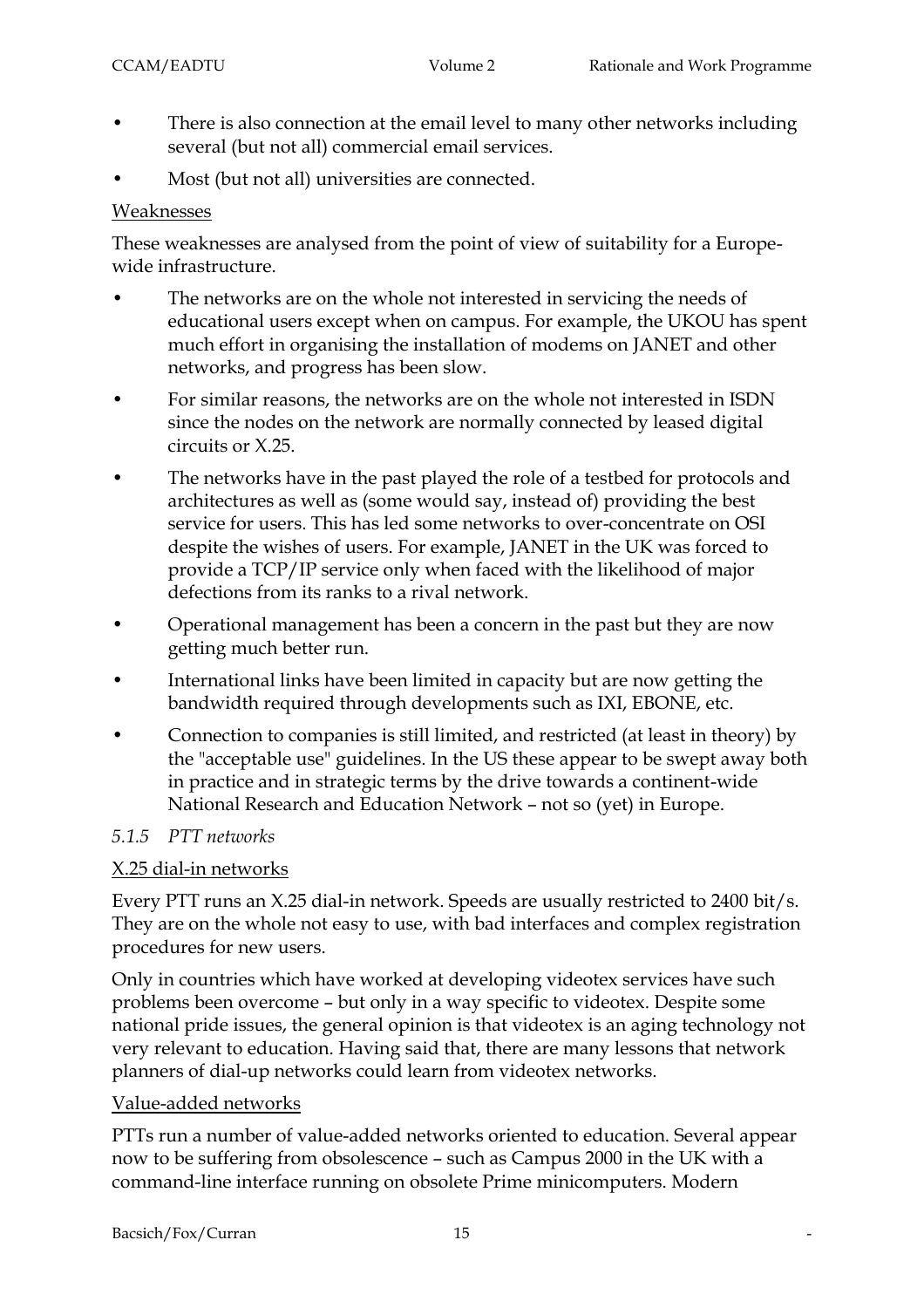windowing developments on the US-oriented value added networks – such as AppleLink on the General Electric network – seem either to have been ignored by the PTT educational providers, or else they cannot, on their own, cost-justify the additional investment. In the latter case, they may form natural partners (active but not dominant) in a future educational infrastructure.

Future PTT plans in this area are not clear despite the existence of the EPOS consortium (of some PTTs but with notable absentees). EPOS has not yet been able to present a network plan for large potential users such as some of the EADTU members – perhaps it is too soon to expect that.

A problem that affects PTTs – and dates from the early days of RACE if not before – is a tendency on their part to decide what educational users want without consulting them in depth. EADTU stands willing to enter meaningful discussions with the PTTs about European network needs.

### **5.2 Networks for television – satellite and cable TV networks**

The networks discussed in the previous section have all been computer networks. Though certain computer networks do use satellite links (such as several military networks connected to the Internet), such networks do not support television.

Pan-European networks supporting television have up to now used different technology and different organisational approaches. The typical approach is to use a geostationary satellite. We show this schematically below.



Programmes are transmitted from an *uplink* (node "A" in the diagram), up to the satellite, from where they are transmitted down to reception sites (nodes "B", "C", "D" in the diagram). There are a wide variety of satellites – the main ones are the Eutelsat system of satellites (operated by a consortium of European PTTs), the commercial Astra system, and the national satellite systems (such as in France,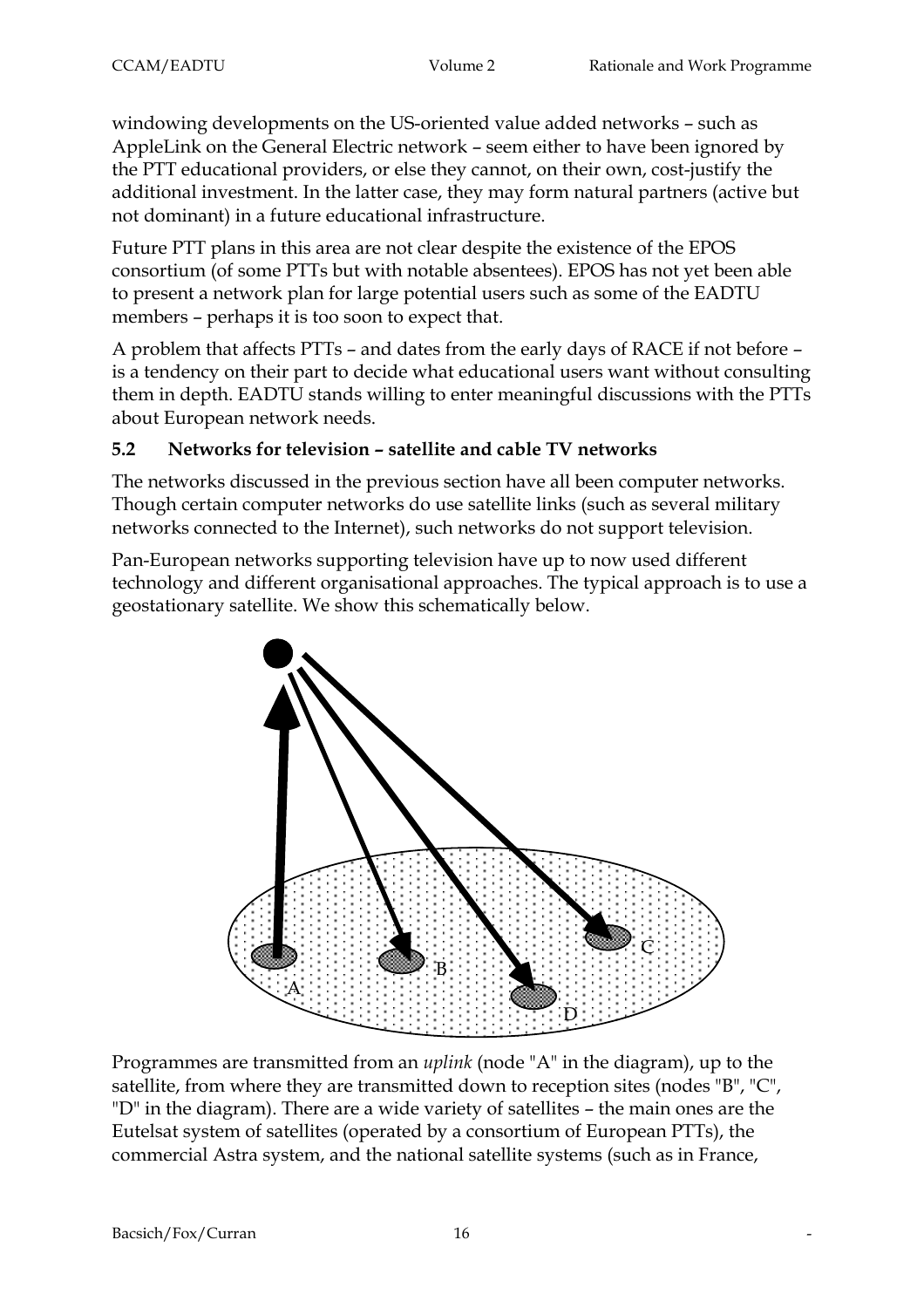Germany and Spain). Depending on the system, there can be millions of such reception sites (as is the case with Astra), or maybe just a few hundred.

# *5.2.1 EuroPACE*

The full name of EuroPACE is "the European Programme of Advanced Continuing Education". It was a satellite service using one of the Eutelsat satellites. It aimed to provide high quality courses in the fields of advanced science, information technology, engineering and technology management. It had a clear industry focus but drew on expertise from universities, scientific centres and industries as receivers and deliverers of programmes. It produced its own programmes with the support of, and in response to, the needs and prevailing expertise of members. Courses or training modules typically entailed between six to twenty hours of study/viewing.

For reasons which are much discussed but not yet generally agreed, EuroPACE was unable to capture enough market share. It is closing down the satellite service, and entering a period of discussions of future approach.

### *5.2.2 EUROSTEP*

EUROSTEP is the European Association of Satellites in Training and Educational Programmes. It is both a forum for European users of satellites for education and training and a satellite broadcaster of education and training programmes. Until recently it used a TV channel on the experimental Olympus satellite. Now it broadcasts up to four hours per day on one of the Eutelsat satellites (a different one from that which EuroPACE used).

We regard EUROSTEP as an interesting model, with strengths but also weaknesses:

### **Strengths**

- A strong membership.
- The only serious player left in educational satellite television in Europe.

### Weaknesses

- The satellite used is not relevant to users at home.
- Perhaps because of that, it has failed to capture the interest of some of the major actors in educational television, in particular the UKOU/BBC.
- A very diverse membership leading to a very diverse and perhaps incoherent range of programmes.
- Only about 500 registered sites, plus (recently) several hundred inherited from EuroPACE. Commercial satellite systems have millions of receive dishes (see later).

### *5.2.3 Channel e*

Channel e was a European information, education and training channel, originally an experimental project undertaken by the European Institute for the Media, formerly based at the University of Manchester but now in Dusseldorf, Germany. Channel e began by taking one correct decision – using a TV channel on the Astra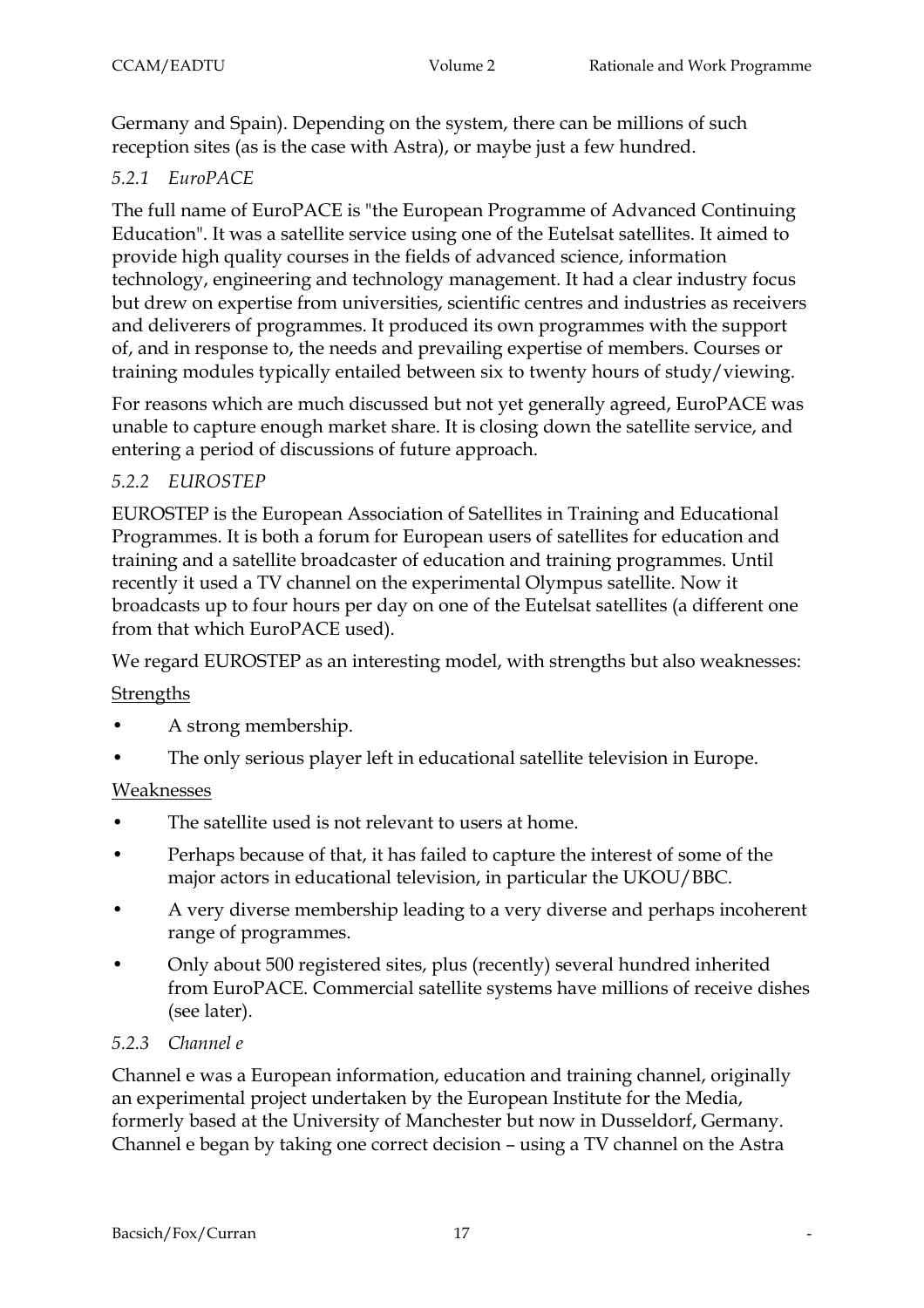satellite. However, it was unable to build on this. It remained a very small part of one commercial channel with which it had little coherence.

It later moved to occupy a thirty minute per day time slot on the popular Superchannel TV service. (Superchannel for obscure reasons is not on Astra but on Eutelsat; however, it is relayed on most European cable TV systems.)

### *5.2.4 North American experience*

The area of educational satellite TV is very active in North America.

We summarise experience with two large systems.

# NTU

The National Technological University (NTU) is a satellite-based provider of graduate engineering education to industries in the United States. It has no campus for students and no professors on the pay roll and no research apart from educational technology. Students study at their own plants and homes, take some of their exams at local universities, and graduate in a teleconference ceremony. The course suppliers are member universities, the clients are the corporations or government agencies which have satellite reception sites and site coordinators who maintain daily contact with the NTU and the students. The NTU administers the credit and non-credit programme which enrols 3000 students per year and has the potential to offer over 4000 courses from its 29 affiliated universities. The non-degree programme began in 1987, and enrolled over 30 000 participants in 1988 and 45 000 in 1989, in short courses, seminars and teleconferences on state-of-the-art technology and management subjects.

Member universities of NTU supply exactly the same graduate courses offered on campus, the great majority of which are broadcast live from special classrooms and uplinked to the satellite. NTU chooses its courses on the basis of demand and availability of broadcasting time. Professors are generally available for telephone calls from NTU students during agreed-upon office hours, as well as during the live broadcast of each class.

NTU is considering expanding to Europe and to Russia.

### Knowledge Network

This is a highly interesting example in terms of the organisational arrangements.

Knowledge Network is an educational communications service in the province of British Columbia in Canada, financed by the provincial government. This province covers an area about two-thirds the size of Western Europe with a population of under 3 million, mostly concentrated in the south-west round the city area of Vancouver.

Programmes are distributed via the Anik satellite: the more isolated homes have large TVRO dishes which can pick up Knowledge Network programmes (dishes were installed mainly to pick up US TV), but urban homes receive the programmes via cable systems. (Cable systems must carry the programmes.)

There are two not completely distinct types of programmes: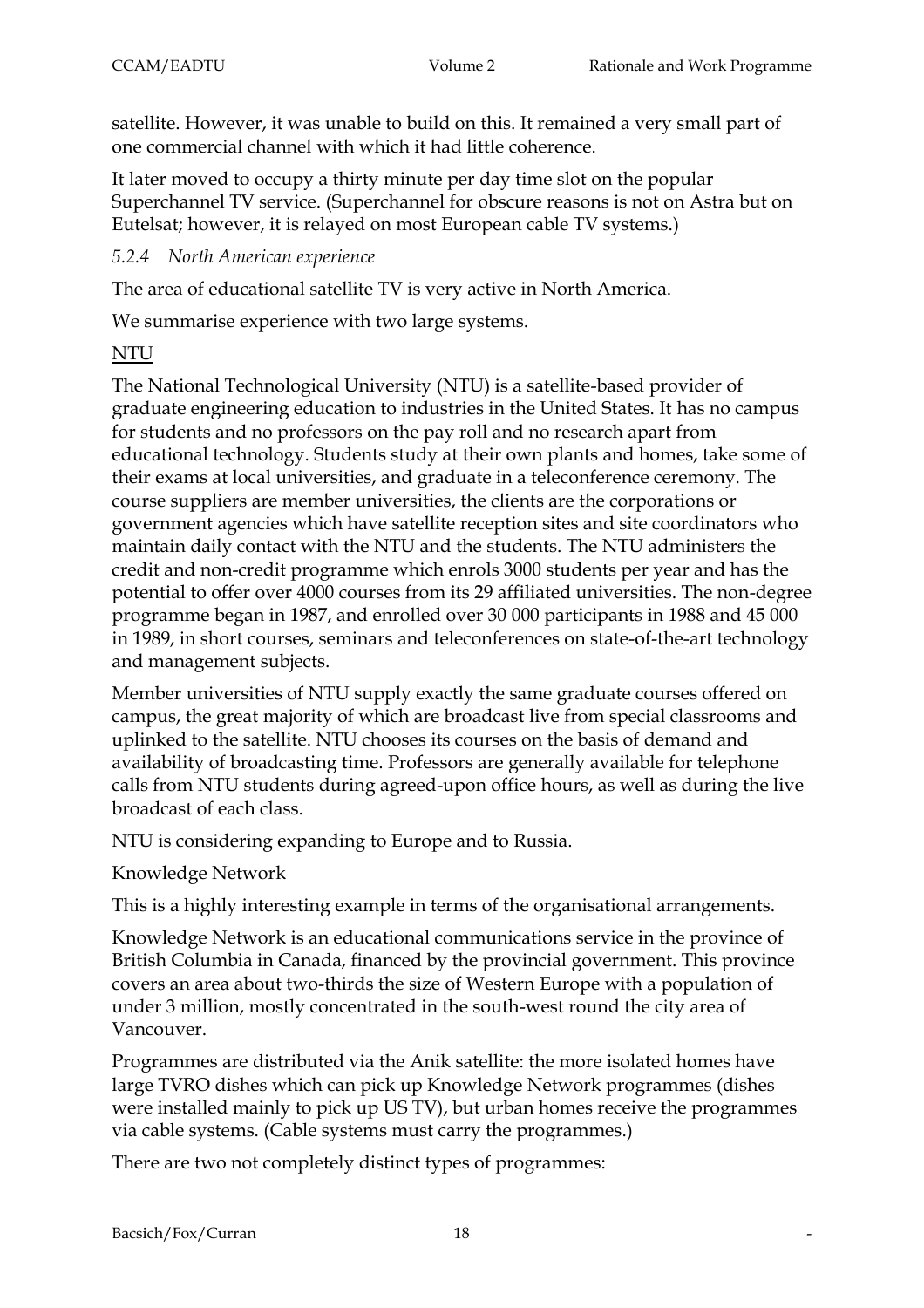#### *1 Teleseries*

These are programmes with general educational value. They are normally bought in from other production agencies including BBC and PBS in the US. Most programmes are transmitted purely as programmes, but some colleges build courses around the programmes.

#### *2 Telecourses*

These are programmes which are part of a fully-fledged distance teaching package run by one of the educational institutions in the state Open University consortium. A classic example is a history course run by Simon Fraser University built round a well-known TV series from the UK called "The World at War". Despite (as some might say) being based on a popular TV series, the course included the traditional panoply of university distance education including course books, correspondence back-up and a final examination.

Institutions wishing to use Knowledge Network are responsible for producing their own programmes. The network will advise and guide, including setting of minimum production standards, and will even hire out studios; but does not impose editorial control.

Since a whole channel is available but production budgets are usually small, there is a wide range of types of video material disseminated including locally-produced documentaries, lectures, and studio discussions as well as bought-in material from the best of the public and commercial companies.

Course enrolments vary from 100 or so up to over 1000; but an important part of the justification for the channel is the much larger viewing figures from the general audience.

#### *5.2.5 Consumer-oriented satellite TV*

For all practical purposes, this means Astra.

Astra and the bouquet of channels on it have been one of the few success stories in the satellite TV industry. From the earliest publicity in 1985, Astra described itself as the "hot bird" – hot in the sense of exciting, in that every satellite television channel should be carried on it. It has virtually achieved this aim, and some would say it is hot in the other sense of having singed most of its rivals including Eutelsat and all the national satellite operators.

Recent successes for Astra include the selling of capacity to Spanish operators despite the Spanish national satellite. Also significant is the statement by the BBC that they would use Astra for future European services. (BBC were for a long time reticent about throwing in their lot with other operators.)

The Astra satellites are owned by SES, that is, Société Europeène des Satellites. SES is a private company registered in Luxemburg with some very influential Europeans on its board. SES currently operate two satellites, Astra 1A and Astra 1B. The next satellite, Astra 1C, is being built and Astra 1D is being planned.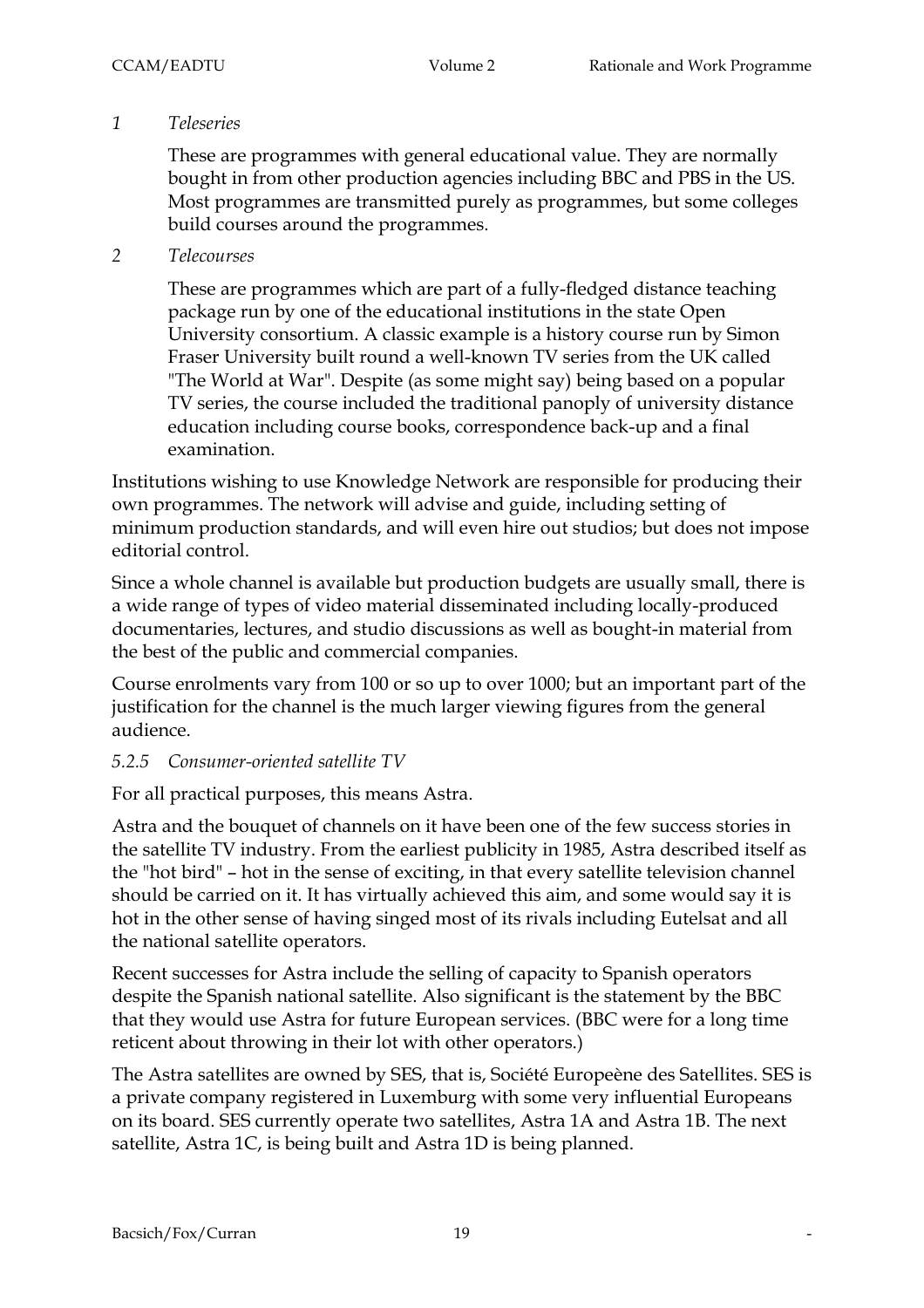Each satellite offers 16 channels. Thus currently SES can offer 32 channels and after 1C is launched they could offer the maximum of 48 channels. (Astra 1D is for backup and special services.) This channel offering currently outstrips the capacity of all the national systems put together and is close to what the whole Eutelsat system can offer, but with higher power levels than Eutelsat.

We give some specific details of Astra 1A. The others are relatively similar except that being newer, technology allows some improvements. Astra 1A was launched in December 1988, is located at 19° East, and has 16 channels each of 45 watts power. Power at the ground is measured in technical terms at 52 dbW which means that 80 cm dishes can be used easily.

This high level of satellite power and small size of dish, coupled with the economies of scale, mean that satellite reception equipment is cheap, ranging from 250 ecu upwards.

Satellite lifetime is predicted at over 12 years; thus Astra 1A should still be in service beyond year 2000.

One disadvantage of Astra for pan-European coverage is that Southern Italy and Greece are not within the coverage map. However, for many current distance learning activities that is not an issue, as yet at least. Not all distance learning systems need to be pan-European; and indeed *all* satellites have coverage limitations; this is especially true now that the area of interest for pan-European education has expanded so much to the east.

There is still some capacity on Astra but not much. A recent listing of channels on Astra listed 31 channels out of a possible 32; but not all are on different frequencies since a few channels do share with each other at different times of day. As an example of Astra's pragmatism one should note that 5 of these channels are now transmitting in D2-MAC; but as an example of their commercial power one should also note that several of these "should" have been on the Scandinavian Tele-X.

About 3 million people in the UK now have dishes to receive Astra and over 50 000 each month sign up for Astra. By the year 2000 there are expected to be nearly 8 million viewers of Astra in the UK alone. Like satellite TV in general, Astra been less successful in other European countries, except for Germany where there are now nearly the same number of Astra viewers as in the UK.

None of the national satellite systems have even 100 000 dishes installed.

Despite the success of EUROSTEP (or at least its longevity outlasting the others) there are less than 1000 dishes installed specifically to receive EUROSTEP.

### *5.2.6 Cable TV*

You may ask why we are so oriented to satellite TV. Many people believe that cable TV can provide an answer for educational needs. Is this true?

Many European countries have well-developed cable TV systems. (In some countries like Belgium the vast majority of the population are connected to cable TV systems.) Thus it is tempting to believe that cable TV can be a solution for providing a Europe-wide infrastructure for delivering video.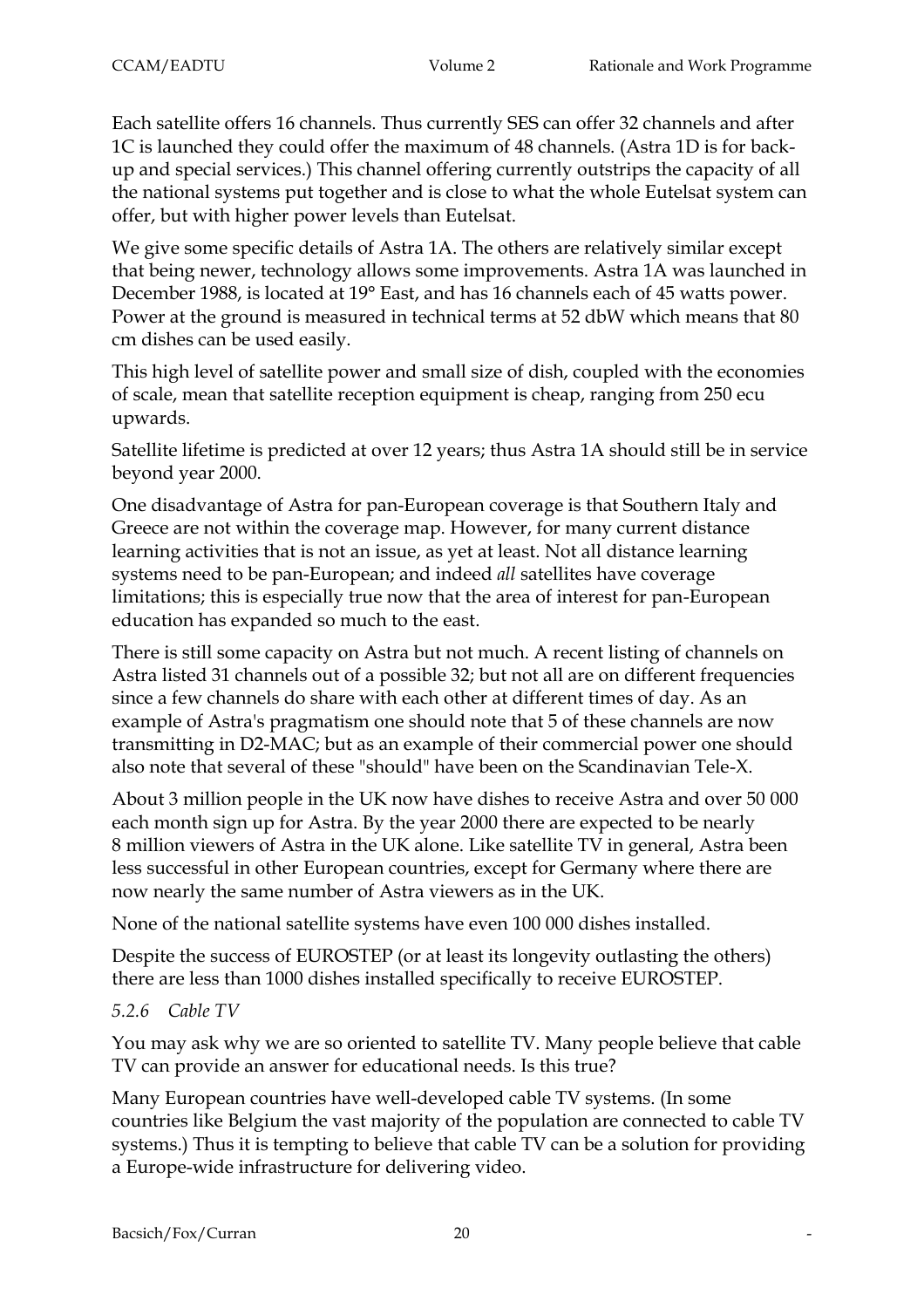However, the reality is that many countries such as the UK and Germany have only a small percentage of their homes connected to cable. In addition, even in countries (such as Denmark) with very high coverage, if even *one* site (that one requires to use) is not on the cable then the provider has a problem. If the site is in an area where cable TV is available, then a provider can get the site connected (at a cost); then the provider has only a small problem. But if the site is not in such an area, for example in a rural area (often the ones where distance education is needed), providers have a big problem.

One answer which may or may not be acceptable is to refuse to provide service to such a site. Providers of *training* may find this acceptable; however, many providers of *distance education*, brought up on notions of universal provision, find this less acceptable.

Some well-meaning people find even the above arguments hard to accept. Even those that do accept it still hope to find a role for cable. They argue, cannot cable be used along with satellite in a Europe-wide infrastructure?

Unfortunately not. The argument is based on the complications of *negotiation of carriage*.

Since cable TV systems are owned by different companies in different cities (even sometimes in different parts of cities), providers find themselves having to negotiate with many different cable TV organisations in order to have their material carried. This causes many difficulties:

- The general problems that multi-country TV has (copyright, repeat fees, etc). These are not trivial – they have inhibited for some years the wider use of satellite television by the UKOU.
- Many cable systems are *full up*. Thus no more material cannot be carried, however interesting (and education comes well down the list of types of material that cable TV companies are interested in).
- Cable TV companies are used to dealing with providers of *channels* thus, large quantities of material, not one-off programmes. If a provider's material is not part of a channel, little progress can be made.
- Many cable systems charge "carriage fees", in other words, providers have to *pay* to have their material carried. Many distance education providers' activities are economically marginal already and cannot afford extra costs.
- Providers tend to lose control over what time or what day the material is presented. (This may or may not be a problem depending on the type of material.)

The conclusion we come to is that it is very difficult to make use of cable TV systems as part of a *Europe-wide* provision. No educational or training provider except Channel e has managed to appear on more than a handful of cable TV systems; and Channel e managed it because the educational offering was part (a very small part) of an entertainment channel, with much more access to funds.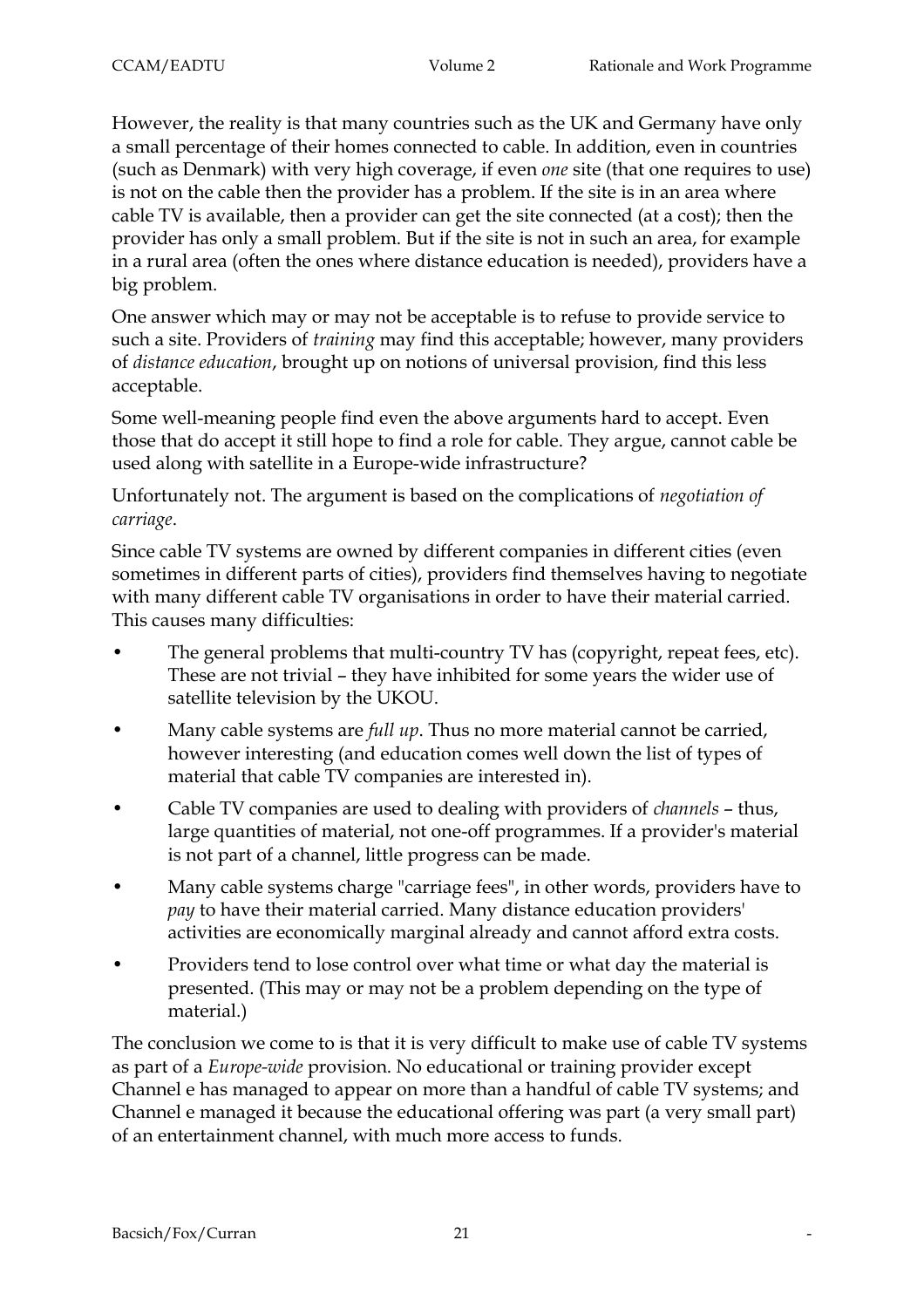The above arguments have much less force if a provider has purely local interests. (But it is hard to find enough viewers in *one town* to finance an educational channel.)

# *5.2.7 Conclusions*

For Europe-wide provision, satellite TV rather than cable is the technology to go for.

Although it is an unpalatable conclusion to several PTTs and nation states, no satellite system other than Astra has been able to deliver significant numbers of viewers. There are few signs of this changing – the recent part-failure of Hispasat merely confirms our view.

Thus for the *home-based* learner, where the institution expects the student to bear all or part of the cost of the reception equipment, Astra is the satellite system that has to be used.

For the learner in the workplace or college, or (in those rare cases) where the learner is prepared to pay the full cost of the reception equipment, the full range of Eutelsat satellites can be used – theoretically at least.

But if one is going to invest anyway in a home-based channel (which several large members of EADTU would support), why bother with another channel? At least, not until the first channel fills up.

# **5.3 Broadband academic networks**

It is now becoming technically possible for computer networks to transfer uncompressed video. In North America and in several countries of Europe the deployment of broadband networks has started, oriented to educational use.

The definition of "broadband" is flexible – we shall take it to mean a network with a bandwidth of 34 Mbit/s or over. To put this in context, an Ethernet LAN (10 Mbit/s) or Token Ring LAN (4 or 16 Mbit/s) would not be broadband, whereas an FDDI or high-speed Ethernet at 100 MBit/s would be broadband. In Europe, wide area links are normally at 0.064 Mbit/s (such as Kilostream) with a few at 2 Mbit/s (such as Megastream); so that broadband wide area networks are very rare at present. (In the US, a number of companies have wide area links at T3 speeds – 45 Mbit/s – which would fall within our definition.)

But bandwidth needs are increasing fast; and broadband networks are beginning to appear more widely.

# *5.3.1 USA – NREN*

The incoming Clinton regime has confirmed the earlier decision of the United States Congress to approve the development of NREN, the National Research and Education Network. This is intended to provide American researchers and educators with computer and information resources that they need, while demonstrating how advanced computer, high speed networks and electronic databases can improve the national information infrastructure for use by *all* Americans (not just those in education).

It is envisaged that the NREN would connect more than one million people at more than one thousand colleges, universities, laboratories, and hospitals throughout the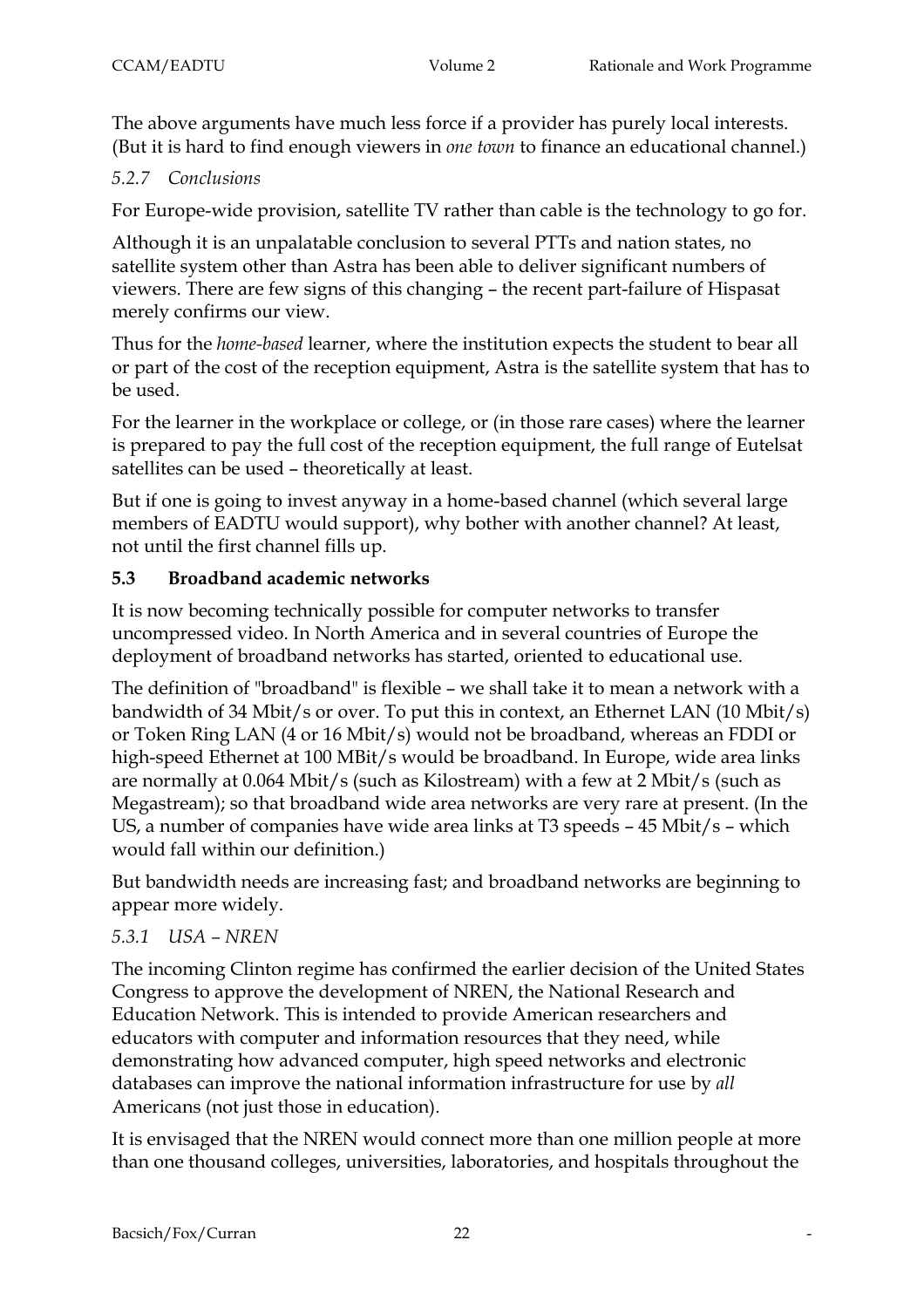country providing an advanced form of Internet (the current academic network) with multi-media transmissions, including images, voice and video.

Unlike the telephone, the NREN will also be a publications medium, distributing electronic newsletters, video clips, and interpreted reports.

# *5.3.2 UK – SuperJANET*

SuperJANET is a broadband network which is planned to connect all UK universities in the next few years. The first phase of this has now been approved with a budget of about 21 million ecu. This will connect six sites with a backbone network. Further sites will be added rapidly until all universities are connected. BT is actively supporting the network, which has overtones of a technology demonstrator as well as being an operational service (which will be charged for).

An example of the imminence and *operational* relevance of SuperJANET can be gleaned from the fact that the UKOU is discussing with SuperJANET the transfer to SuperJANET of much of the future increase in inter-node traffic on the 14-node UKOU wide area network.

The SuperJANET agency is interested in educational and training uses of SuperJANET, such as video lectures over the network. However, one should note that nowadays video is not nearly such a high consumer of bandwidth as it once was, and it is dubious to use video to justify a broadband network (34 Mbit/s upwards) when a video link can be quite realistically supported on a network bandwidth of 1% of that – 0.384 Mbit/s. Applications such as LAN linking and supercomputer access are more likely to be bandwidth-hungry.

# *5.3.3 France*

France Telecom recently launched a 34 Mbit/s TCP/IP research network connecting seven sites around the Ile de France. The network is integrated with the French academic network (Renater). France Telecom plan to extend this 34 Mbit/s network to 160 French research sites by 1995.

### *5.3.4 Germany*

Germany also has some broadband network developments, but so far less oriented to education.

# *5.3.5 Conclusions*

Despite the above examples, our view is that it is premature to assume widespread deployment of such networks in Europe in the next few years. Consequently, we are recommending that operational services start with two separate networks, one for video and one for medium-speed data. Later on, they may fuse.

# **5.4 Dial-up users**

The following points summarise the situation for dial-up networks:

- There are many dial-up networks operating in Europe:
	- national public X.25 networks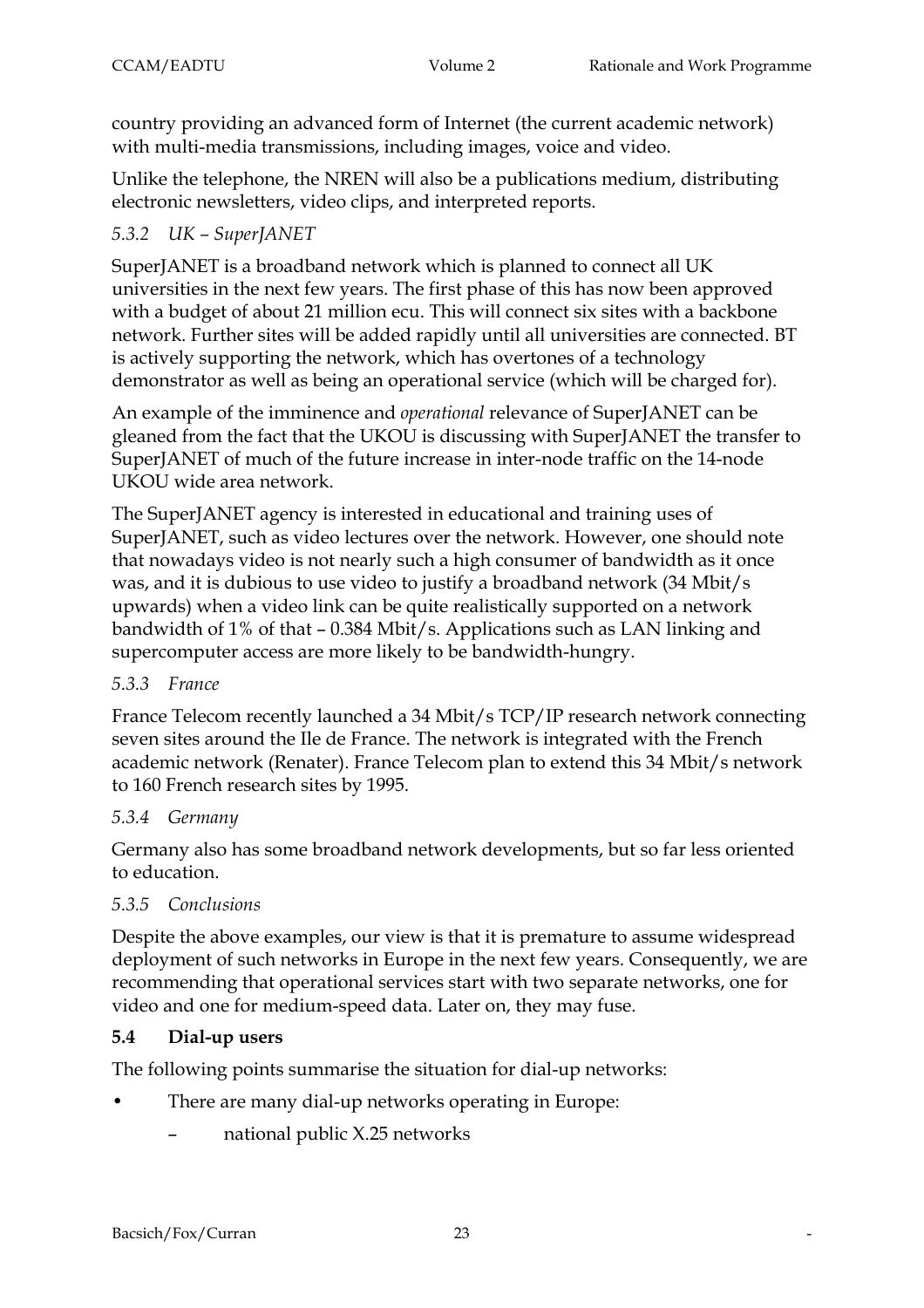- international networks such as GNS/Tymnet (run by British Telecom) and Transpac/Infonet (run by France Telecom)
- other US carriers (GE, etc) operating on their own in Europe.
- The national academic networks have not taken take dial-up seriously they are still oriented to links *between* academic sites.

(It has taken several years for the UKOU to negotiate modem access to JANET sites, and even now only a small number of sites.)

- The US market makes large use of dial-up not just the large on-line services (CompuServe, Genie, BIX, etc) but also myriads of small bulletin boards, and dial-up access direct to the Internet using the venerable UUCP and more modern protocols.
- Possibly under US influence, the dial-up market is changing in Europe in particular dial-up Internet services in Europe are now available – such as in the UK from Demon and UKNet (University of Kent), in Holland from EUNET.
- Speed requirements of users are rapidly increasing.
	- Users are well used to the 2400 bit/s of the V.22 bis standard.
	- Advanced users are making good use of 9600 bit/s and 14400 bit/s (V.32 and V.32 bis).
	- Data compression (MNP-5 up and V.42 bis) gives up to 4 times the "raw" modem speed.
	- As dial-up moves into the area of linking LANs or supporting heavyduty protocols (such as X) or multi-media email transfers, ISDN is becoming relevant.

# *5.4.1 Conclusions*

The above points lead to the following conclusions:

- Dial-up must be supported on the network.
- Dial-up cannot (yet?) be entrusted to the national academic networks.
- Plans should be laid to support ISDN dial-up.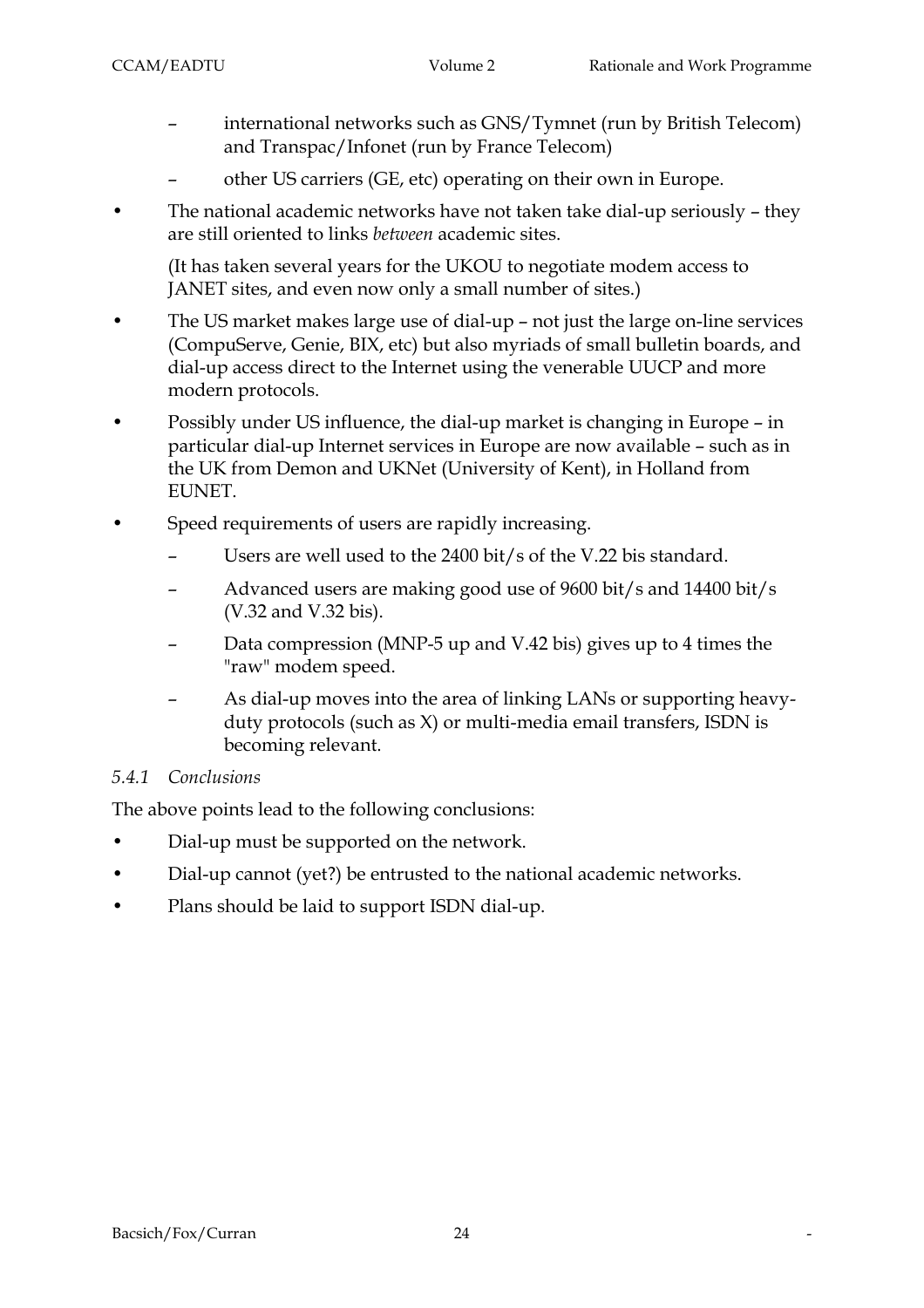# **6 A European Telematics for Education Infrastructure**

We have recommended the setting up of a European Telematics for Education Infrastructure – ETEI. This should link providers and users of learning within the tertiary education domain, wherever the providers and learners are located.

We have stated that it should have two components:

- 1 A computer network component including dial-up access.
- 2 A television service broadcasting on at least one transponder.

We now turn to the tricky questions of (a) costs and (b) organisation of such an infrastructure. This is where real-world constraints enter the idealistic picture.

# **6.1 Costs in a "green fields" scenario**

Let us consider the costs of setting up such an infrastructure from scratch.

### Satellite television broadcast Europe-wide

A satellite television network would cost about 5 million ecu per year for a complete transponder (Astra) plus 1000 ecu capital for each satellite receiver (including a VCR). Thus a network covering 500 Euro Study Centre locations would cost 0.5 million ecu capital plus 5 million ecu per year. The costs are quite reasonable, given the potential coverage that can be gained. As an indicative example, for an organisation with 500 000 students – like the EADTU – the cost per student *per year* is only 10 ecu.

The transponder need not be fully utilised, as long as it is fairly heavily used. The diagram below gives the cost of transponder time per hour on the basis that the transponder is used for only a certain number of hours per week. Thus for 100 hours per week, the cost per hour is only 1000 ecu. On this basis a course with 100 students would pay for satellite TV capacity at 10 ecu per student per hour.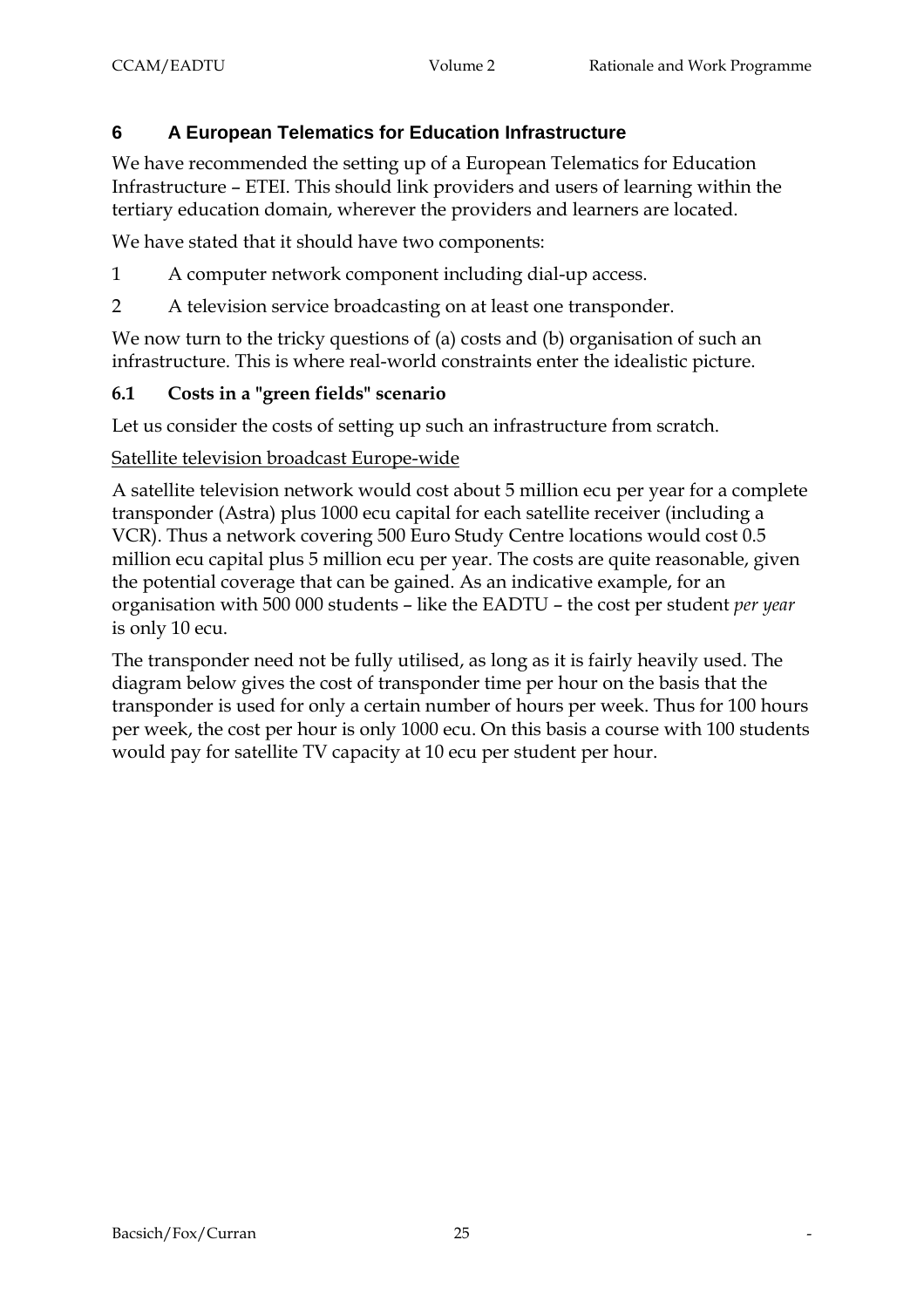

*Cost per hour of satellite TV time at different number of hours per week*

These costs ignore people costs to run the network. They also ignore the costs of reception equipment at home; but we assume that the students pay for that.

In addition, these costs also ignore the cost of producing any TV programmes for the network. However, several institutions (such as UKOU and FernUniversitat) have many TV programmes available already.

### A data network connecting European learning locations in, or associated with, tertiary education institutions

Let us make the assumption that a green-fields network would have relatively low bandwidth on the backbone, say 1 Mbit/s, with 128 kbit/s links to the learning locations (Euro Study Centres).

The network charges for each node of this would lie between 5000 and 20 000 ecu per year. The exact annual costs depend crucially on such factors as speed, technological approach (such as use of satellites) and degree of integration with existing academic networks.

For example, to connect 1000 locations (500 Euro Study Centres, 500 "university" providers) would cost between 5 million ecu and 20 million ecu per year. To this should be added the cost of all the switching equipment needed for the network. This might add about 10 million ecu to the bill, leading to a bill of 15 to 30 million ecu per year. (Our earlier calculation on a different technological basis – links to a PTT switched network – suggested 20 million ecu per year. Either way, it is a lot of money.) And even at these costs, one still does not reach into the home.

To equip a learning location with 10 multi-media microcomputers on a network with a printer and a coupling to the wide area network might cost about 50 000 ecu capital. Thus 500 Euro Study Centre sites would cost 25 million ecu.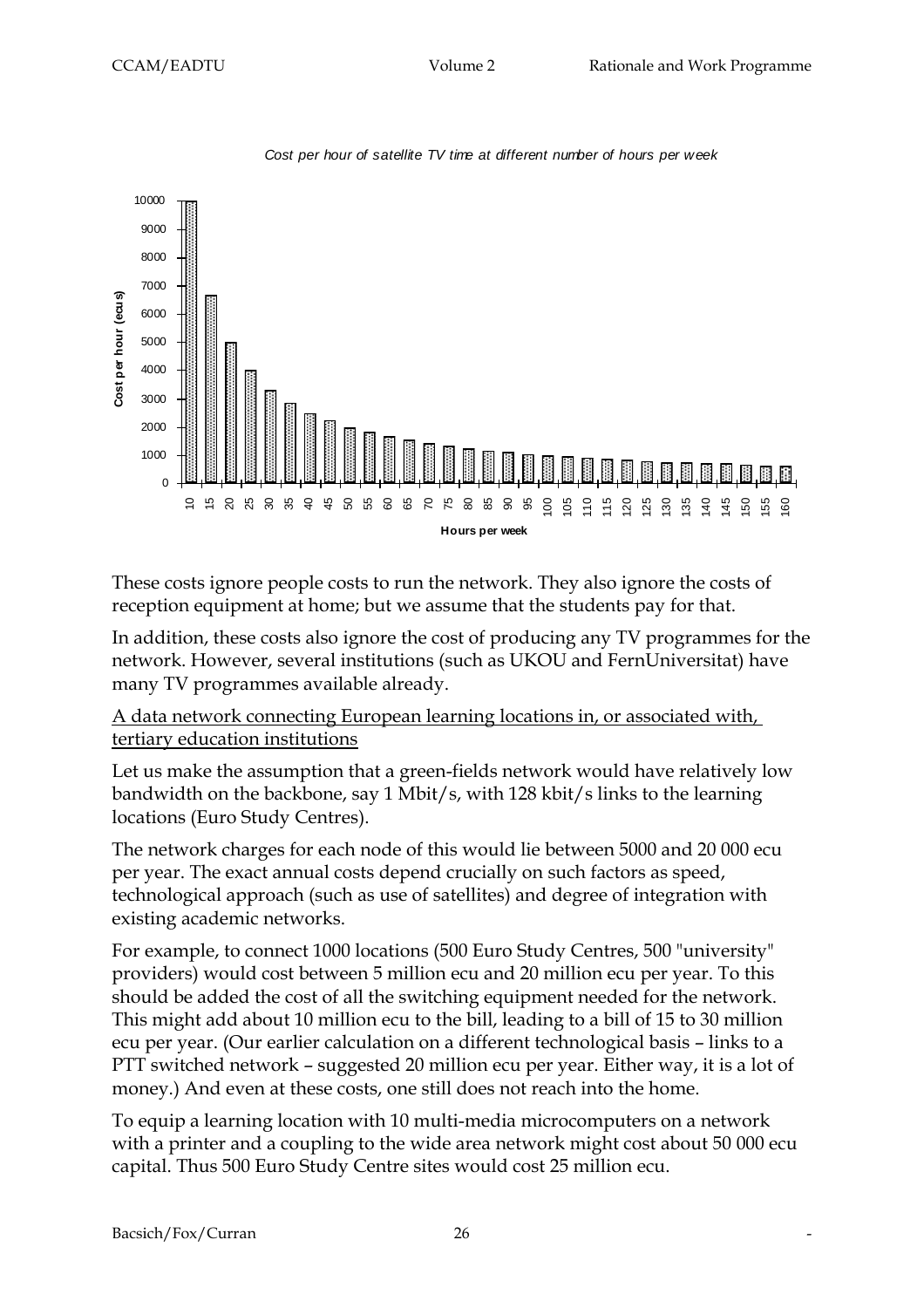Costs would be much higher if speech or naturalistic video facilities had to be provided across the network to each microcomputer; or if the backbone required broadband capacity.

# Conclusions

For the data network, these costs are frighteningly high. Since there are many data networks in existence already, including the academic computer networks, could we not use this instead? Even though they are not individually perfect, perhaps a combination of them would be adequate?

### **6.2 Issues**

As well as cost and technical issues, there are a number of other issues that affect deployment of telematic networks. These include:

- technical/financial match with institutions
- constraints (or lack of) on institution behaviour.

### Technical/financial match with institutions

Such a network should be *lightweight*. This means that there should be no great institutional hassle in joining the network. Technology should be affordable within institutional budgets and not too unfamiliar; the institution should not have to make radical changes to incorporate it, etc.

### Constraints (or lack of) on institution behaviour

The network should be *agenda-less*. This means that an institution can use the network for a range of purposes which *it* decides, not the network.

Some past examples on non agenda-less networks include:

- JANET where its critics would claim that (in the past, up to 1992) organisations had to accept the OSI approach in order to join. (Actually, a national pre-OSI approach, which had even less to recommend it.)
- EUROSTEP where its critics would claim that in the past, organisations had to accept an (implicit) agenda about supporting European TV industry (D2-MAC, HDTV futures) and technology (Olympus) just to send out an hour of video.

Other current examples could be given but would only distress people.

### Conclusions

Most existing networks are neither lightweight or truly agenda-less. How do we ensure that our network is both lightweight and agenda-less? (Except for an agenda of fostering telematic use, we presume.)

# **6.3 Technical factors**

The precise technical details of the network are not the subject of this report. However, we make some remarks on operational and other constraints on the technical details.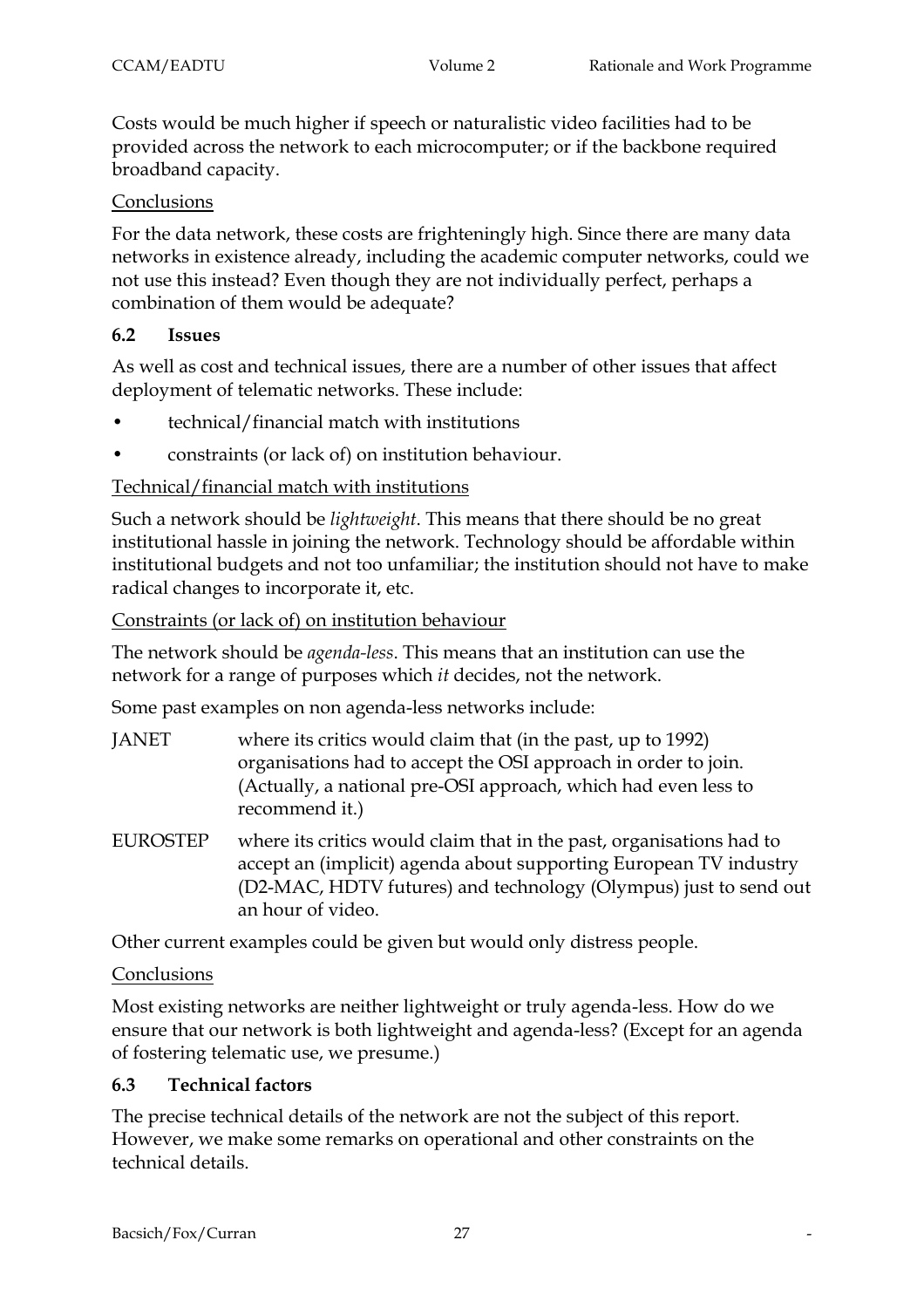#### Backbone

Since multiple ISDN channels are to be supported, the backbone links must be at least 1 Mbit/s links.

#### Protocols

A wide range of services must be supported over the network. These include electronic mail, file transfer and access, and terminal access (the last not now restricted to VT100 terminals) for centralised services.

The network must interoperate with many other networks including the academic networks and networks *inside* academic sites. This currently means that the service must support the TCP/IP protocol suite. (This is in line with current thinking of most academic networks including pan-European ones such as the multi-protocol backbone proposed by RARE.)

Other protocols may be supported and protocols must be future-proof in order not to restrict users in the long term – this will in particular mean that there should be a migration plan to OSI.

Some OSI protocols could be used in the short term – for example X.400 for email could run alongside SMTP.

Network management will be a key area; this is likely in practice to imply SNMP for a network of this complexity.

#### Dial-up

Users will want faster and faster speeds from their modems. This is not primarily for VT100 terminal access (which will gradually die away since it is not within the GUI paradigm) but for windows-based applications, fast email and fast downloading (file transfer).

Practically, the network must support speeds of up to 14400 (V.32 bis) from the start of service. Higher speeds may be supported as the standards firm up (such as V.fast).

The more advanced applications that users want will demand protocol support, not just for VT100 – applications will require TCP/IP and others to be available over dial-up.

Support for VT100 must also be available at first, but kept under review.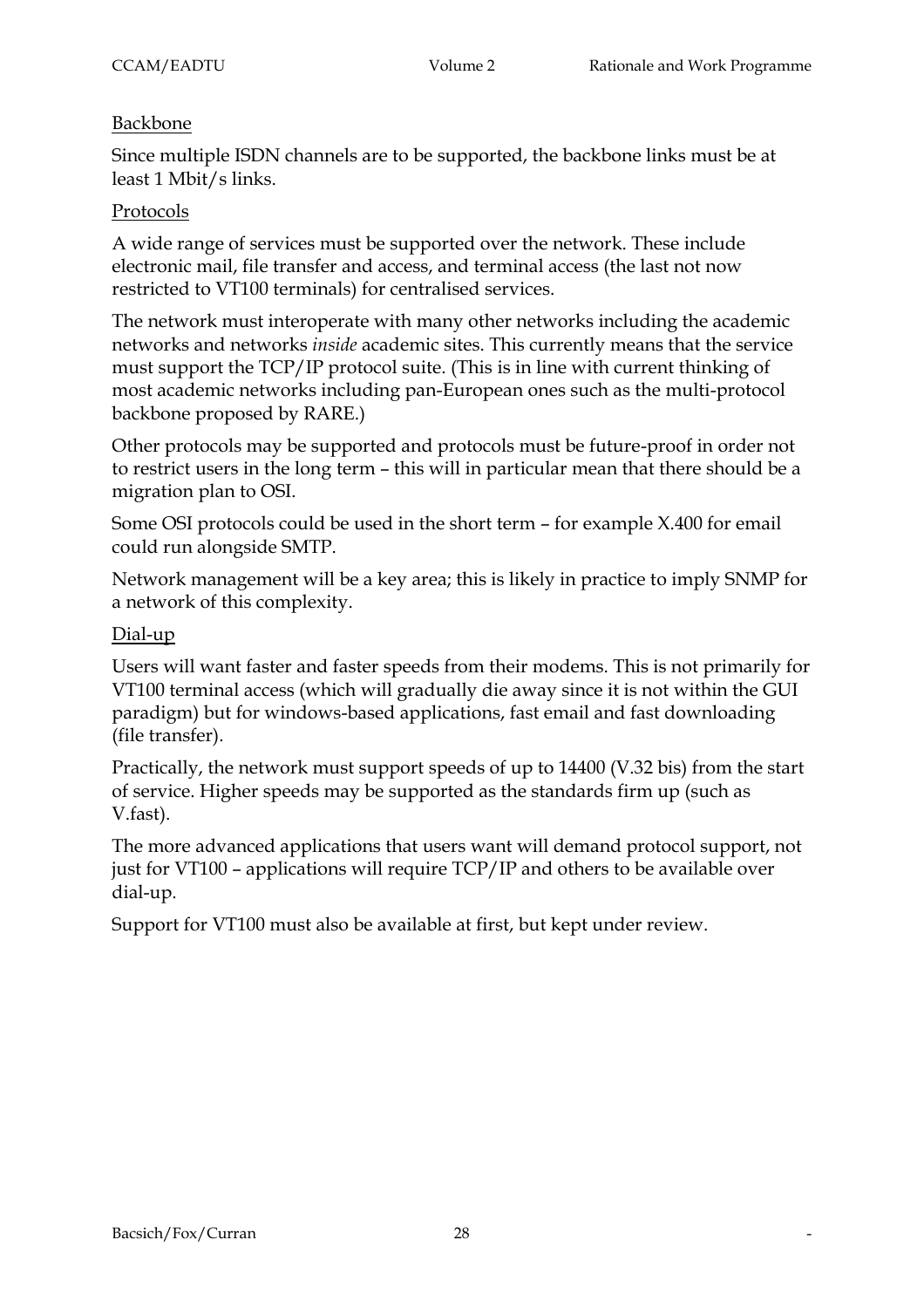# **7 ETEI as a "broker"**

Let us summarise our conclusions so far:

- In Chapter 3 we proposed a European Telematics for Education Infrastructure. (We call this ETEI for short.)
- In Chapter 4 we pointed out there that the costs of setting up such an infrastructure "from scratch" are very high. We went on to survey the suppliers of "raw" network capacity.
- In Chapter 5 we surveyed the range of value-added telematic networks that already exist, which fulfil *part of* the requirement.
- In Chapter 6 we re-visited costs and looked at some institutional issues. Green-field costs seemed a major problem in the data network side, less so in the satellite TV side.

This leads us to recommend that ETEI is set up as a "broker", not a new network with its own hardware and software.

The amount of actual "brokering" would depend on whether it was satellite TV services or data services that a particular client wanted. Essentially, there are far more viable options for a data network. But what *is* a broker, actually?

### **7.1 The broker concept**

This is similar to a package holiday operator. Such an operator does not own hotels or airlines. Their "core business" is to organise holidays. But a customer cannot make up his own holiday – selection is made from a holiday catalogue.

We propose a similar system for ETEI. Thus:

- ETEI would not own any networks.
- It would lease capacity from various networks (the aim will be to have as little as possible work done by ETEI consistent with overall value for money of the network):
	- PTT basic services such as digital leased circuits
	- PTT value-added services such as dial-in networks, Frame Relay, etc
	- Academic networks
	- Other agencies, including satellite network service suppliers (such as in remote areas)
- It would package and resell these services to organisations wishing to use telematic networks for teaching.
- Because of the very different requirements for video and data, ETEI would have two directorates (which of course would work closely together):
	- S Satellite television services
	- N Computer network services.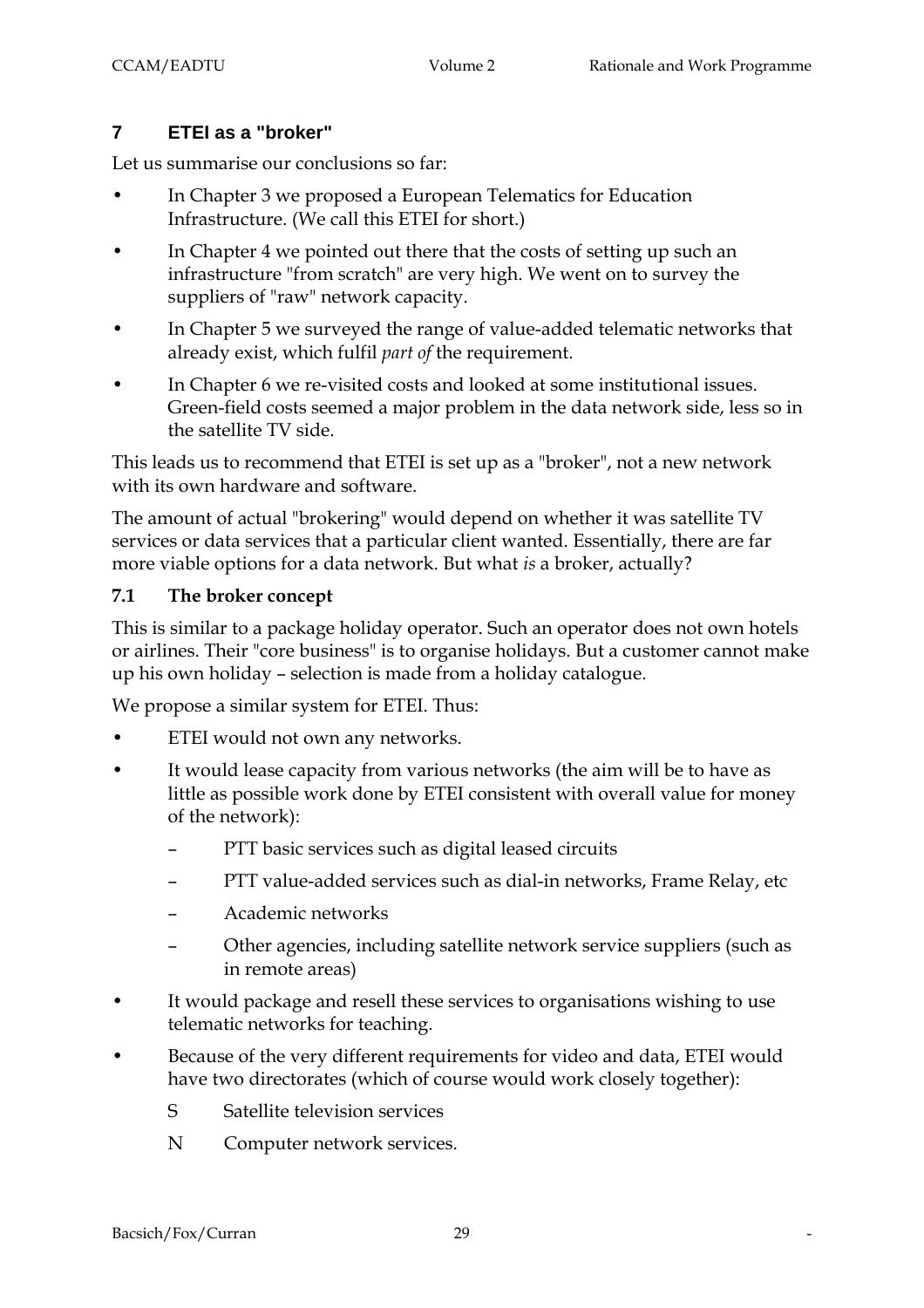• Data broadcasting would be handled by Directorate S, but in close consultation with Directorate N. Conversely, Directorate N may deal with satellite data network suppliers (such as may evolve from JANUS).

The basic concept of the broker is summarised in the diagram below: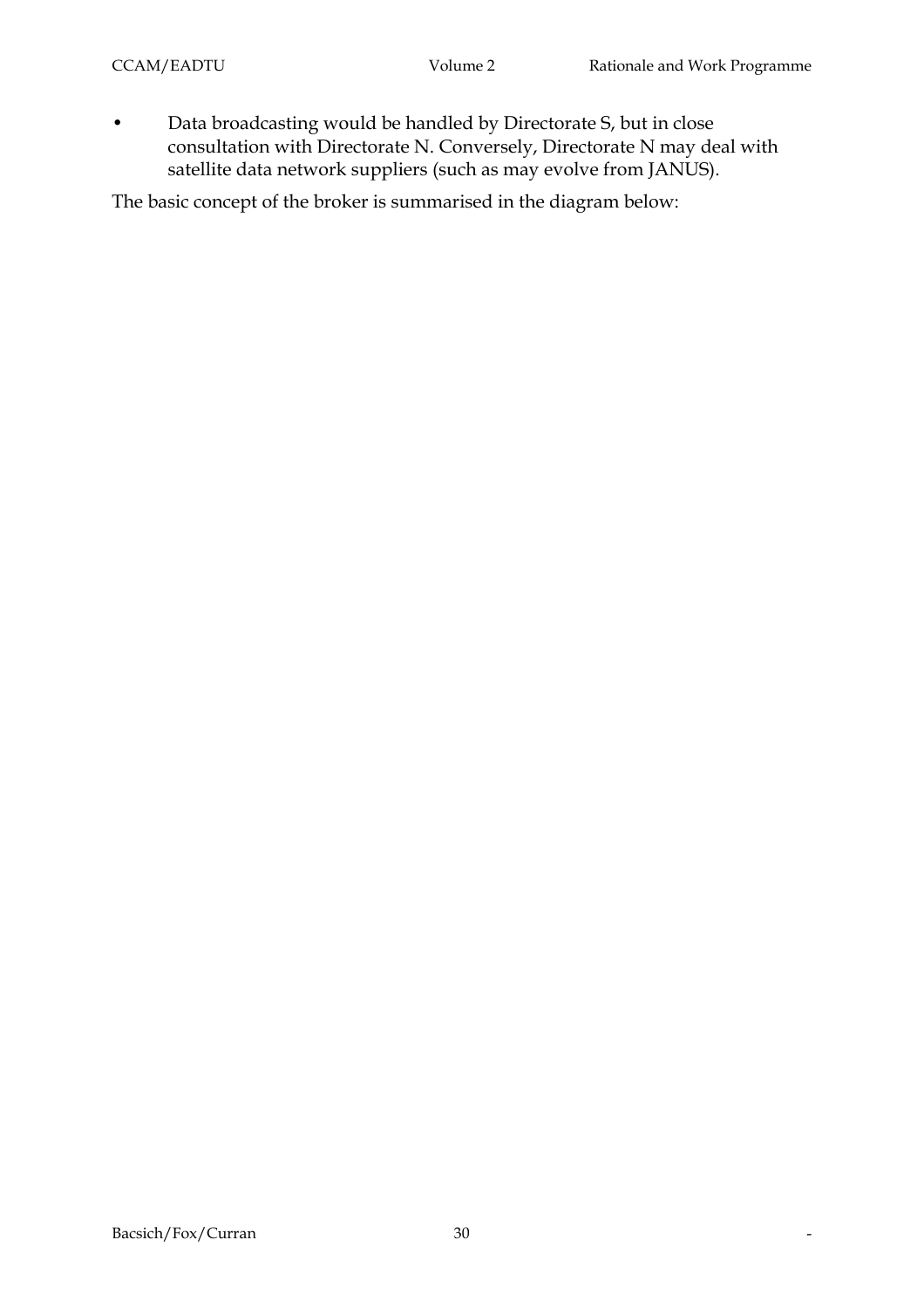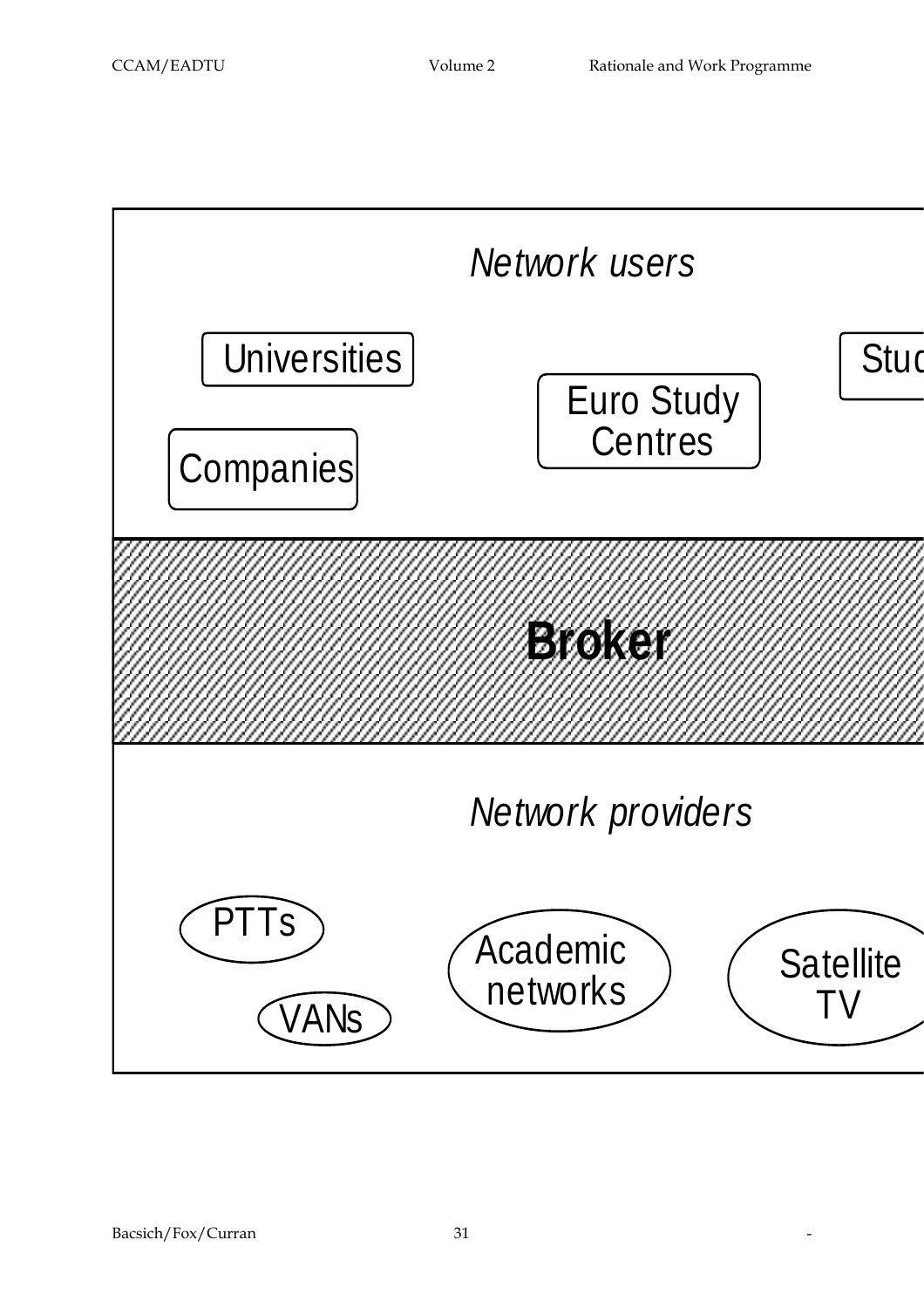### **7.2 Ownership of the broker**

In this section we shall discuss the issues of ownership in a general way. In a later section we shall make some specific suggestions.

It is important that the broker is responsive to users' needs. There are a number of models to avoid:

• The only link between ETEI and its users is that ETEI charges usage fees to users.

This has the advantage of being a PTT approach.

• ETEI is funded centrally and service is free to users. This is close to the model of many academic networks in the past.

It has twin disadvantages that (a) users do not value the service and (b) users have no real way of influencing the service.

• ETEI is funded by (a) a large number of users who individually pay quite small subscriptions plus (b) a large amount of central funds.

This can lead to the phenomenon that in practice the secretariat acts independently of the wishes of (the majority of) members.

This suggests to us that:

- ETEI is owned, and thus controlled, by a small number of members who are the major users of the network.
- Members pay a significant fee, or maybe other forms of contribution towards ETEI (such as staff or premises), so that they value its service and can influence it. Usage charges are also made to reflect marginal costs.
- EC funds are welcome but must be kept under a certain fraction of expenditure. This is especially true for 50% funding.

Since there are in practice many hundreds of potential institutional clients of ETEI, one is forced to look towards consortia of these clients as the members of ETEI. We predict that a natural and active member of ETEI would be EADTU, which represents 150 universities and has already significant network activity.

There are some specific issues involving television (such as the small number of relevant suppliers of satellite TV capacity) which mean that the management of that Directorate (Directorate S) may work under a modified approach. See later.

### **7.3 Management**

We do not believe that it will be a major problem to devise a management structure for ETEI. Factors to be borne in mind are the relatively small size of any headquarters operation and the high degree of dependence on outside agencies.

We have looked at a number of models around which we believe contain relevant exemplars: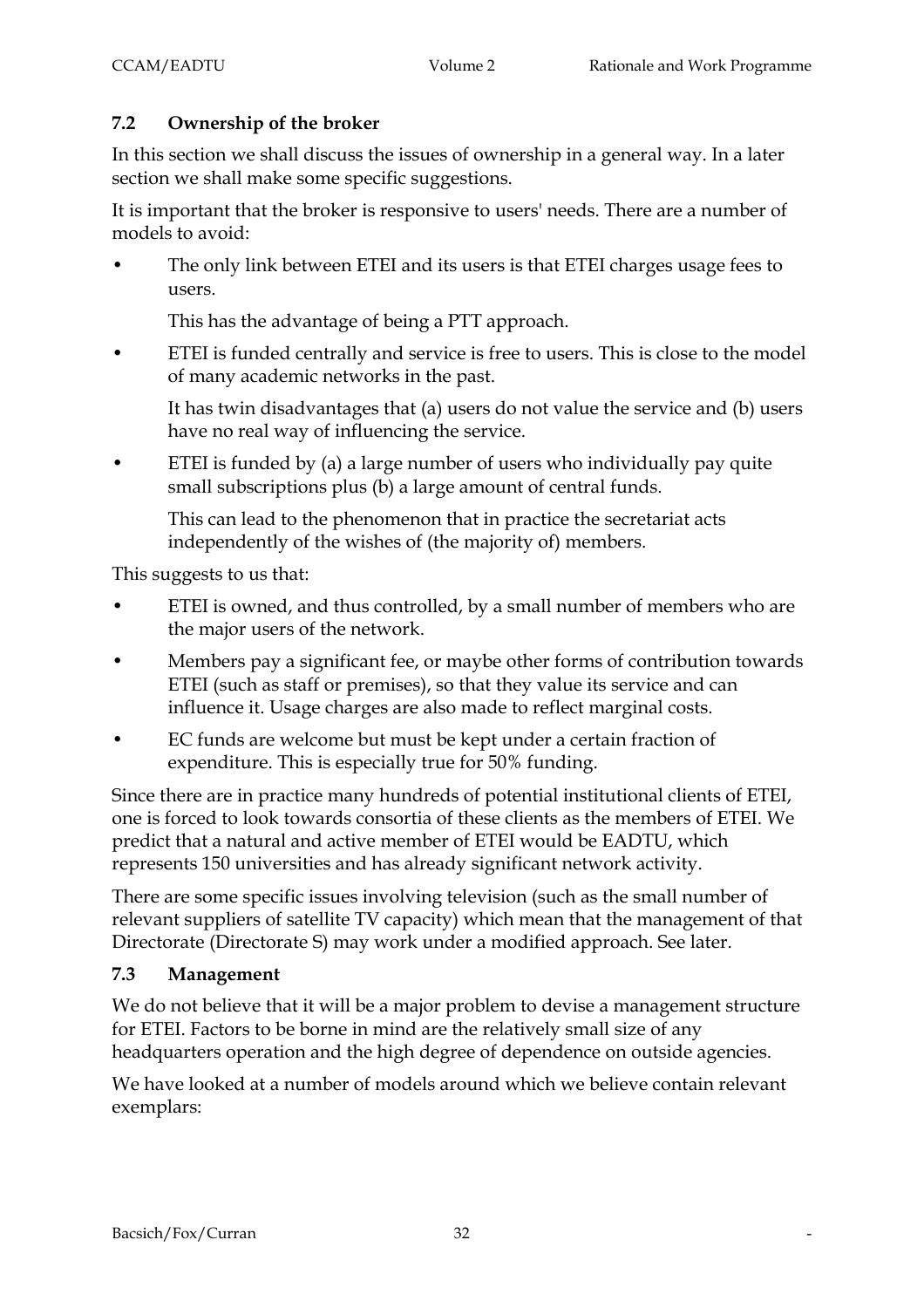- EADTU bureau
- some of the "balanced" centre/consortium members of EADTU such as NDEC in Eire
- RARE Operational Unit proposals
- national advisory/operational units in educational technology such as National Council for Educational Technology in the UK
- EUROSTEP secretariat.
- *7.3.1 General*

There are a number of issues to resolve. A further study will be needed to do this. What follows is merely a starting point for future discussion.

#### Structure and ownership

We take it as granted that ETEI should be a non-profit-making organisation.

It also seems clear to us that because ETEI will have to sign major contracts with suppliers, it needs considerably more legal strength than many of the partnerships or associations common in the European education and training world.

This tends to suggest. that it should be a company. This might seem a prejudice of the the Anglo-Saxon world, but we note that EPOS (the organisation that some PTTs have set up oriented to networks for training) is a company.

However, there are other models that may be appropriate. Within a purely national context, there certainly are other models, for example the "non-departmental public body" model in the UK – but it is not clear how they would apply at the European level (or whether indeed they would be feasible even nationally).

### Board

There are many issues to resolve about the structure of the "governing body" of ETEI. These include the key issue of whether it is a "board of directors" (of a company) or a "council" (for some other kind of agency). In either model, the position and role of the Chairman is crucial. We believe that the Chairman and "council" should remain firmly at a level above day-to-day management.

The board should have balanced representation from the main members of ETEI.

### **Management**

The senior management position in ETEI would be the Chief Executive (to use the terminology current in the UK for non-departmental public bodies). Reporting to the Chief Executive would be a number of Directors, in particular for the two directorates of satellite television and network services. Directors would have a number of managers of Departments reporting to them.

### *7.3.2 Directorate S – Satellite television services*

This would have two Departments:

- Learning centre services
- Home services.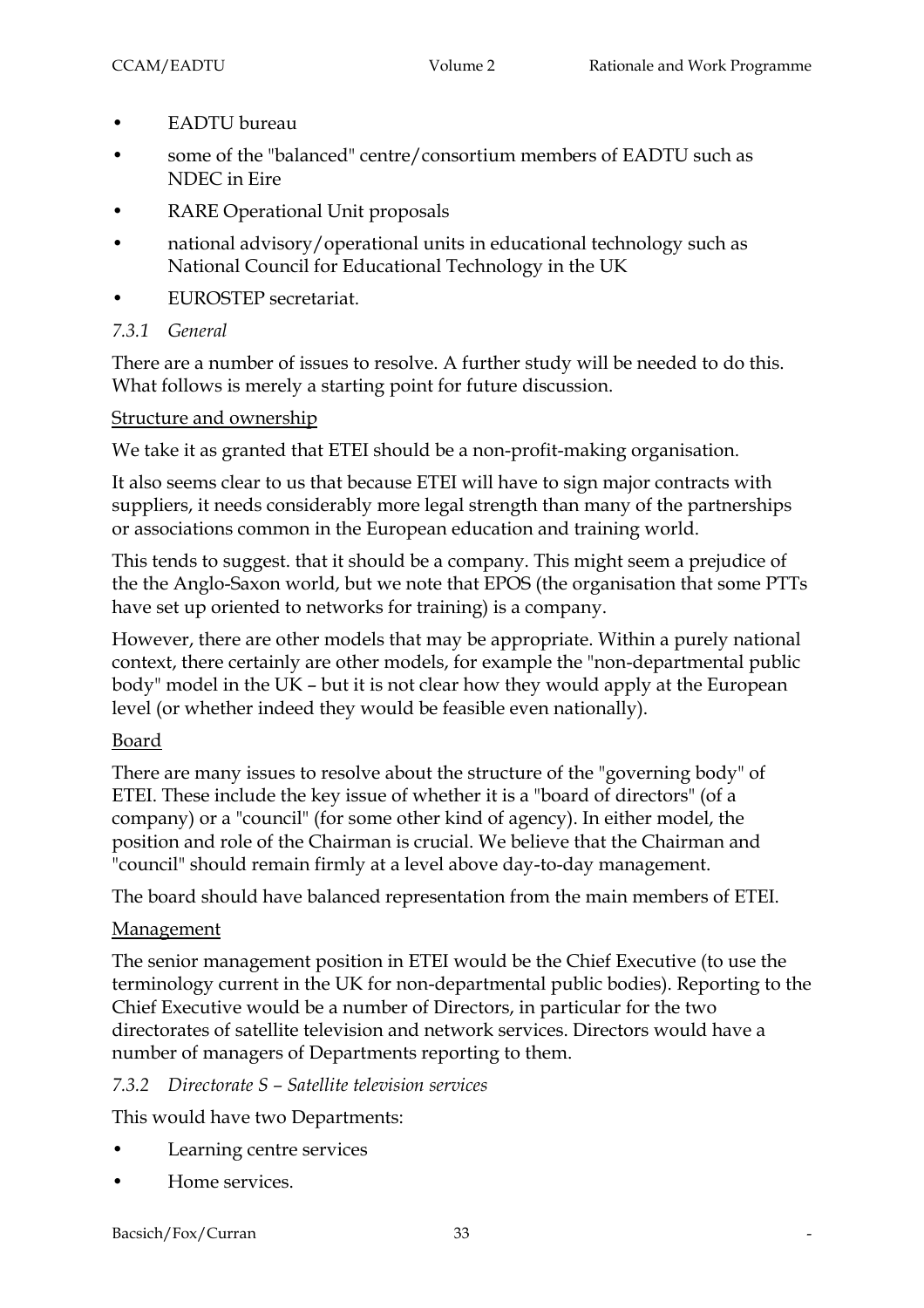These have different orientations; however, it is not clear that they need to use different satellites or even different channels. Especially during the market development phase, a *single* Education and Training Channel may be most costeffective.

These are described in what follows.

#### Learning centre services

This will include services to Euro Study Centres. There are likely to be many providers wishing to use the service. Without getting into too extreme issues of market pricing of time slots (compare the "spectrum pricing" debate), we suggest that there should be some differentiation in price between times of day and days of week.

There will have to be a booking system but in order to maintain flexibility there will be a limit as to how far ahead providers can book slots.

There should be no attempt made to produce a coherent "channel" since there is not planned to be any "drop-in" audience (indeed, many programmes will be encrypted); however, it will be useful if there is a timetable of programmes available to reception sites.

Since the service is not a channel, programme types, subjects and production qualities will vary widely. This is not a problem.

#### Home services

This Division *would* have the task of running a "channel". (This is almost certainly going to have to be on Astra.) Since relatively few organisations appear to be interested in providing educational television for *home*-based users, this Department may require a different organisational approach from that of other departments or directorates.

One approach might be to have a small consortium of the major providers each of whom would commit to have a fixed sizable number of hours per week at set times on the network. (Say at least 10 hours per week.) Call these the "charter providers". Initially these programmes may include non course-linked broadcast of existing material. The balance of programming would reflect audience interest.

Representatives of these "charter providers" would jointly decide on any remaining issues concerned with the scheduling of programmes – inevitably a contentious issue. The remaining hours would be allocated to smaller providers – somewhat like the "independent producers" on some national television channels. The allocation of these remaining hours might be under the control of the central organisation, or devolved.

### One channel

The view has been put to us that it is by no means certain that there need to be two separate satellites used for these two services, or even two separate channels. In fact, it makes good sense (in terms of keeping down the cost and complexity of receiving arrangements) that the services are available *on the same channel*, but at different times.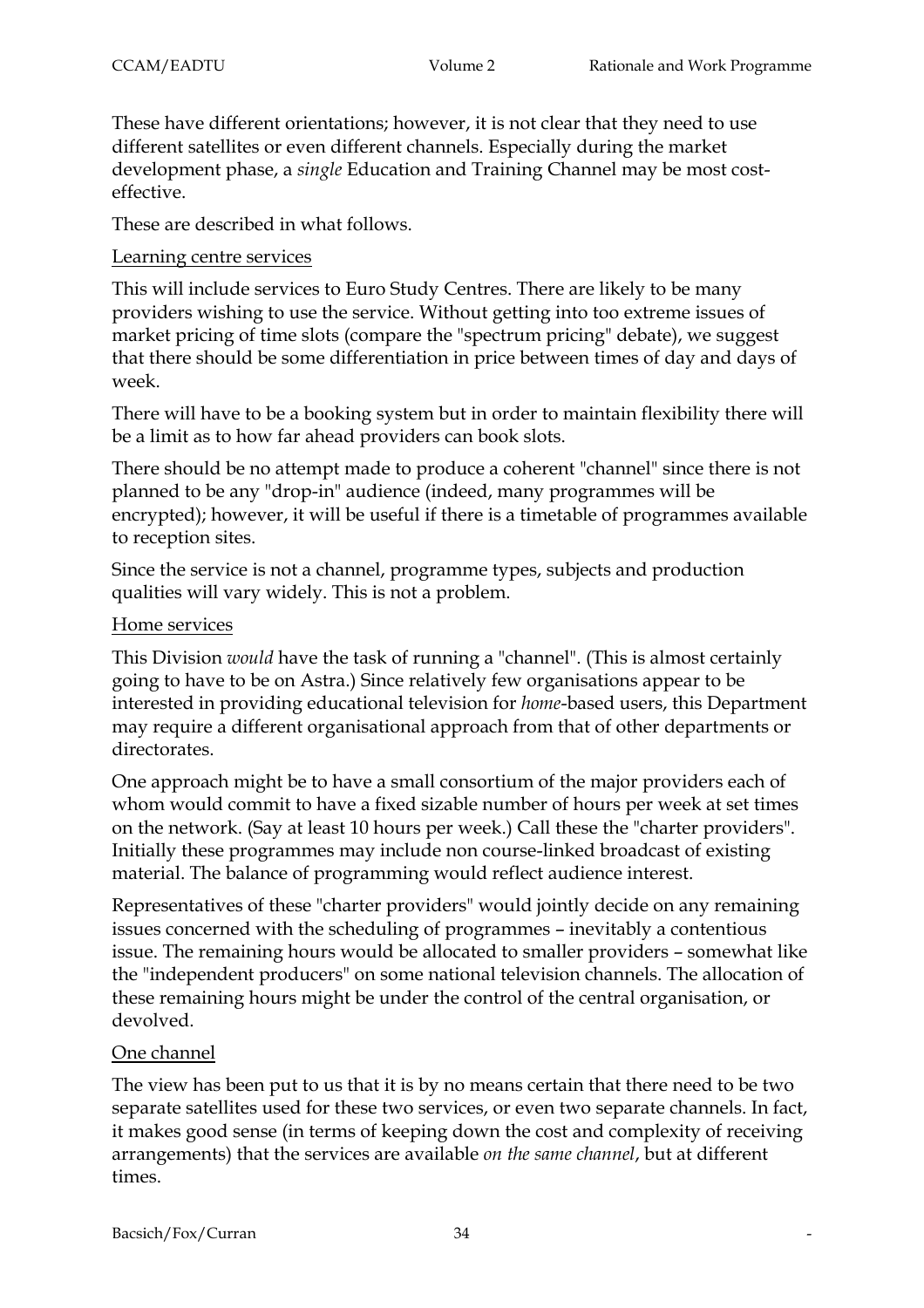For reasons referred to earlier (cheapness and widespread availability of reception equipment), this implies that service should be sought from Astra, in at least in the first instance.

An example of such an arrangement (as proposed at the February 1993 consultative meeting) is given below:

| Morning   | Schools broadcasting with a pan-European flavour                                               |
|-----------|------------------------------------------------------------------------------------------------|
| Afternoon | In-company training (EuroPACE-like, NTU-like) and distance education to<br>institutional sites |
| Evening   | Distance education - home users (EADTU, EUROSTEP)                                              |
| Overnight | Delivery of video (and data) to schools, colleges, homes, Euro Study<br>Centres                |
| Weekends  | Distance education shading into general cultural<br>(example Knowledge Network)                |

The idea of this channel is to avoid many of the problems that have bedevilled satellite education and training channels attacking only part of the market. Notice that the channel crosses various sectoral divides which are seen in European circles as major barriers. (But the BBC in the UK also crosses these divides – it can be done. The barriers may be supply-driven rather than user-driven.)

Other models are no doubt possible, and indeed needed in the longer term as (hopefully) demand exceeds the capacity of just one channel. But we are a long way from that now.

### *7.3.3 Directorate N – Computer network services*

This Division would buy in services from other providers: PTTs, VANs, academic networks, etc; possibly even from satellite network providers either at the "raw" level or from value-added satellite network providers (such as the JANUS consortium, or part of it, might evolve into).

The methodology here is to build on best practice from the academic networks, but take a more business-like approach including being more responsive (than has been traditional) to user needs.

it is important that the Directorate takes seriously the provision of cost-effective services to *home-based users* over the *analogue network*. This has been a bit of a "blind spot" of most academic networks and many EC-funded projects who (inevitably) focus on ISDN.

Of course ISDN is also very relevant, but for institutions and Euro Study Centres, not for homes.

### *7.3.4 Location of the headquarters of ETEI*

This is always a tricky question. We have considered the strengths and weaknesses of the following location arrangements, among others. (The following paragraphs do not give an analysis of these arrangements – they merely state what they are.)

EADTU on the campus of the Dutch Ou now moving to its own building.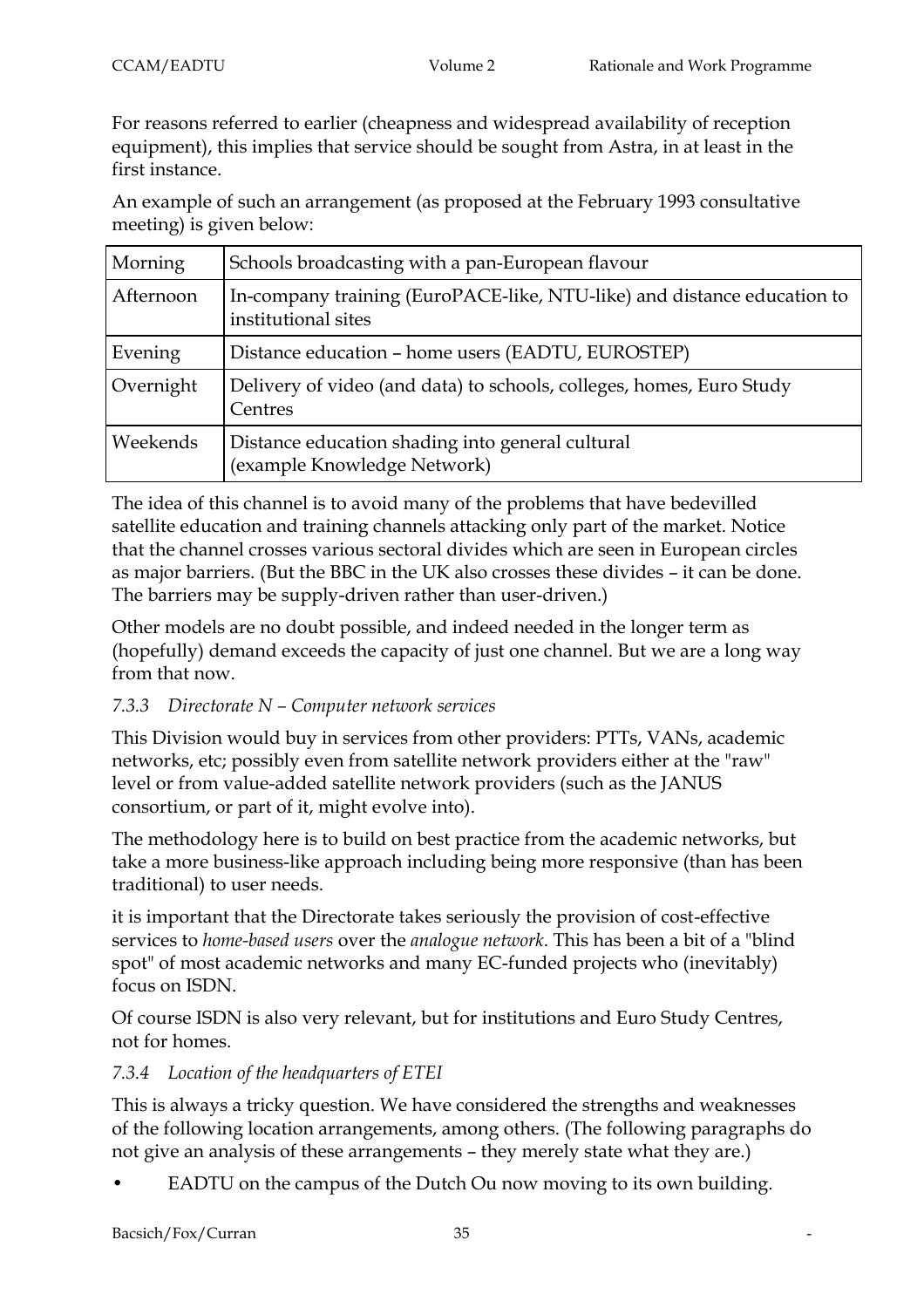- This should be compared with EUROSTEP and SATURN in their own premises; and EuroPACE, of course.
- NDEC on the campus of Dublin City University, and part of the organisation but with the status of an "autonomous faculty".
- The National Council for Educational Technology (a UK public body) on the Science Park, but *not* on the campus, of the University of Warwick.
- Various UKOU arrangements for externally-funded semi-autonomous agencies over the years including ICDL (International Centre for Distance Learning) and ECCTIS (Educational Counselling and Credit Transfer Information Service).
	- ICDL is, and ECCTIS was, on the UKOU campus with separate accommodation but not a separate building.
	- One can also look at the history of the UKOU's Continuing Education Division and Open Business School over the years and consider the correlation between their success and their relocation to campus.
- NERIS (the National Educational Resources Information Service) had its location in a village near the UKOU – but maybe not near enough, given its recent problems.

It is not easy to draw conclusions in a way that would not embarrass certain agencies. However, in general terms:

- Our analysis leads us to believe that an organisation like ETEI should not be set up in a physical location isolated from other relevant agencies.
- This suggests a "host agency" concept where ETEI is set up at or very near the premises of an organisation with an interest in the business of ETEI; but with careful institutional and perhaps physical arrangements so that the "local" organisation does not unduly (even discreetly) dominate the business of ETEI.
- One can be *too* close, geographically or institutionally. But one can certainly be too far away.

# **7.4 Other points**

- ETEI should be set up for an initial period of 5 years. The aim should be that after that period, ETEI evolve into a number of inter-operating infrastructure suppliers (as has happened with the Internet).
- The contract to run the Network Management Agency will be awarded to an existing organisation – or small consortium of organisations – with competence in the area.

### **7.5 Modifications to the concept**

The ETEI is likely to find gaps in provision. There are many of these. Three obvious ones at present are:

i) V.32 bis dial-up across Europe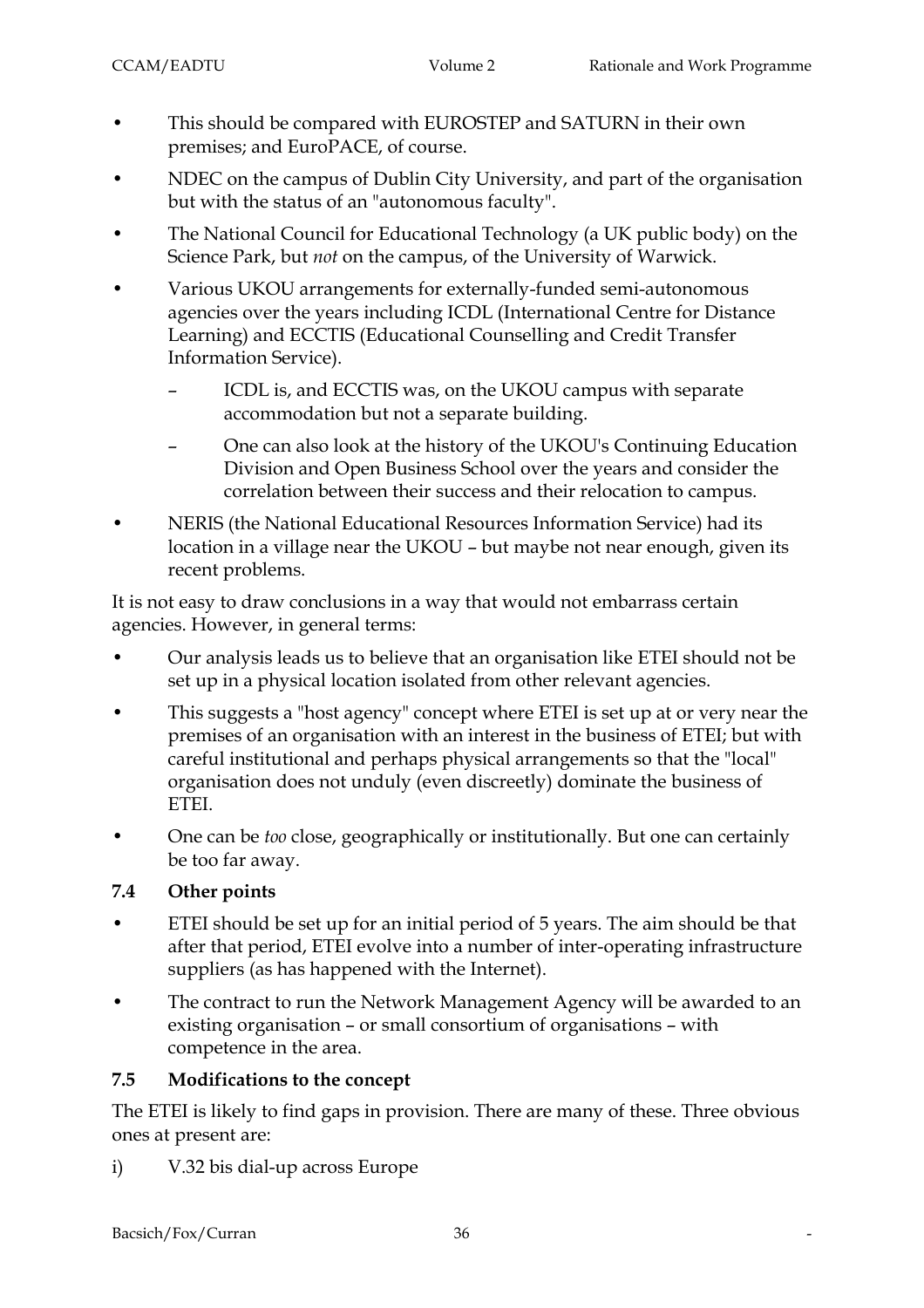- ii) dial-up services into academic networks
- iii) network provision in remote and island regions, and in East Europe.

For such gaps the aim of ETEI should be as far as possible to encourage other providers to fill the gaps, rather than committing ETEI to becoming an operational agency. However, in some circumstances ETEI may have to take some pumppriming activity, perhaps as a joint venture with another agency.

Looking at the examples above, possible strategies could be:

- i) Encourage PTTs and VANs to move forward their plans for V.32 bis deployment, perhaps helped by EC funds and/or a large trial.
- ii) Work with individual universities on the academic networks to get them to install modems. (Our experience tells us that this is a slow process.)
- iii) Work jointly with an agency such as JANUS which can make such provision.

One modification of the brief that we would discourage is that ETEI should have an experimental role in the technological sense. ETEI should be about *services* for education (including of course *educational* experiments and trials).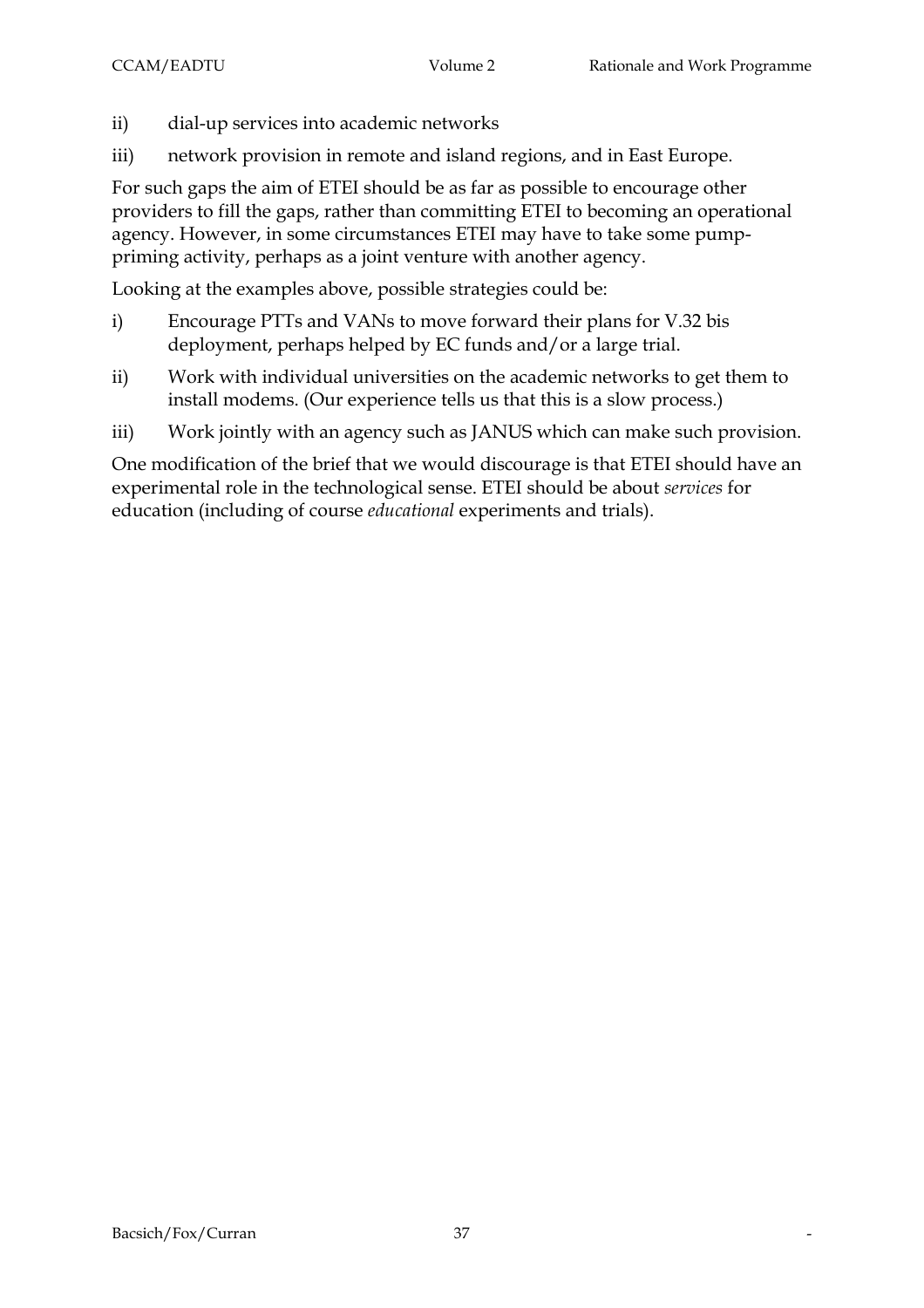### **8 Trials on the infrastructure**

We propose a number of trials on the emerging ETEI in order to get more information about the economics of telematic provision in real-world situations.

### **8.1 Choosing the trials**

Our list of trials has been drawn up based on the following factors:

- The scenarios (themselves based on idealised best practice).
- Input from the survey (though this was fairly general).
- What other projects are doing and appearing to find useful.
- What is likely to be of interest to the constituency. (We have good information about plans and needs of members of EADTU – less good about other organisations. However, note that EADTU includes many "traditional" universities as well.)

#### **8.2 Trials**

This is our current list (as presented at the consultative meeting):

| "Media"                           | Sample application                          |
|-----------------------------------|---------------------------------------------|
| Broadcast video                   | Post-graduate course for credit             |
| Voice mail and audio conferencing | Language teaching                           |
| LAN linking                       | (Euro)Study Centre support                  |
| Video conferencing                | Virtual summer school                       |
| CD-ROM plus dial-up               | Multi-media courses database & registration |
| Email & computer conferencing     | Remote tutoring and self-help groups        |

We look at these in turn.

#### *8.2.1 Broadcast video*

The suggested application area is post-graduate courses for credit. (This has an overlap with specialised training provision, but it is a traditional area of activity for distance education – for example the EMOT and EMBA courses under the COMETT programme.)

The technologies for broadcast video would include satellite delivery including for home-based users but could also include ISDN-based video delivery.

This trial is of interest to EADTU; but also impinges on the EuroPACE proposals.

# *8.2.2 Voice mail and audio conferencing*

The suggested application area is language teaching. This is an area where EADTU members have not been strong (although expertise is building up, for example at the UKOU). However, it will appeal to many universities in the "traditional" sector. It also appears to have impact on the CONDAT study for SMEs.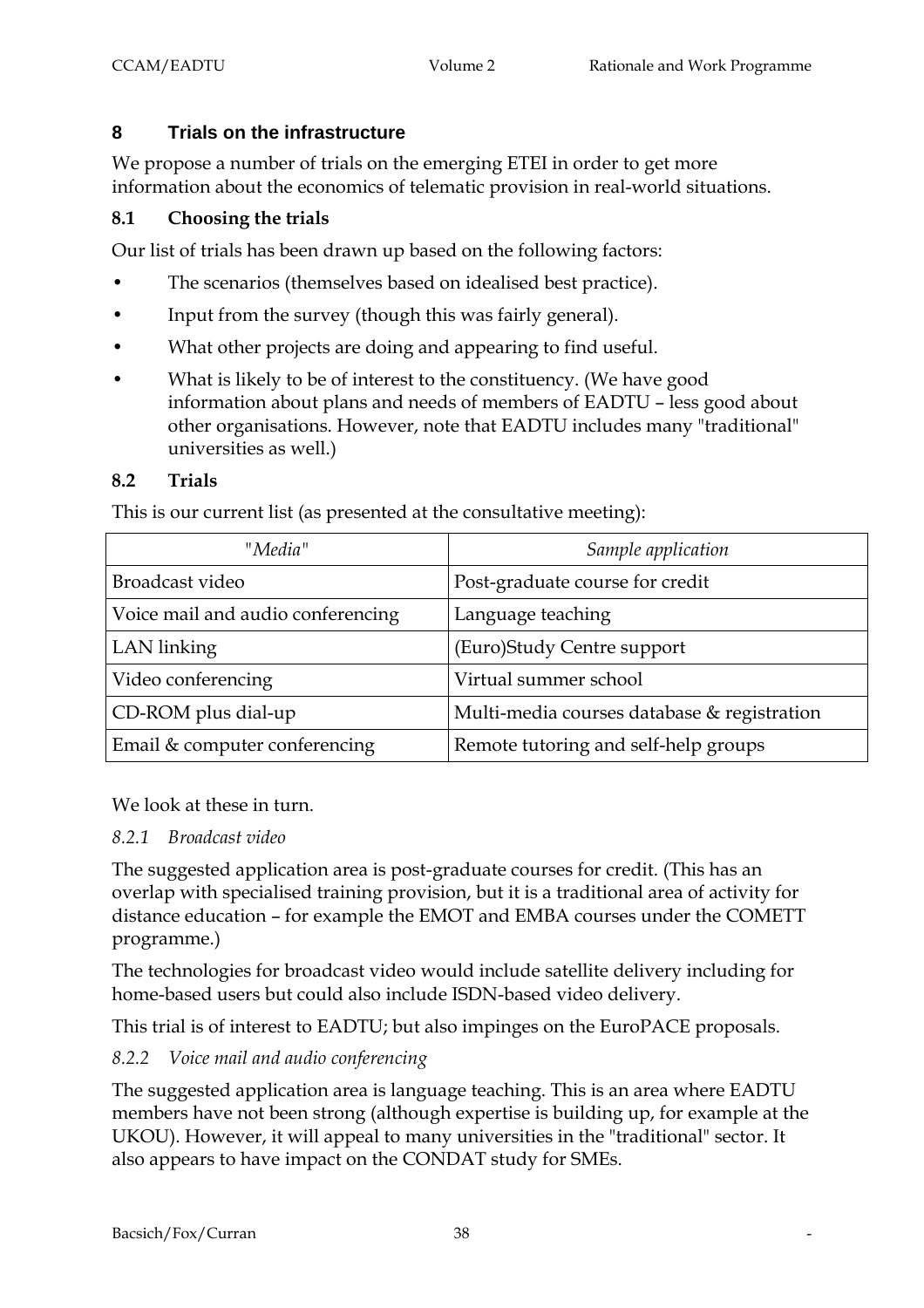### *8.2.3 LAN linking*

The suggested application is Euro Study Centre support. The aim would be to support an initial group of Euro Study Centres for a wide range of teaching tasks.

Applications would include:

- Delivery of EDDiE-type information services.
- Courseware sent over the network.
- Tutoring using ISDN-based audio-graphics and computer conferencing.

The technologies should be satellite- and ISDN-based. Some other points:

- The EADTU aspects of the trial would be oriented to students in universities, not training. However, this trial could appeal to all three sectors in the CCAM study.
- The ISDN can transmit text (and graphic) course material, and limited animations/motion video.

### *8.2.4 Video conferencing*

The suggested application is the "virtual summer school". The term "summer school" normally means a week-long course where students on a distance education course come together in person for tutorials, group work, laboratory experiments, and so on. Two large members of EADTU (UNED and UKOU) run extensive summer school programmes – some of the others are actively considering introducing the summer school concept.

The idea comes in two flavours:

- a) Linking together of two summer school sites using video conferencing and other telematic techniques (conferencing and email). This could be done between summer school sites run by the same organisation. For example, for reasons of accommodation and student preference the UKOU uses more than one site at a time for the same course. It is moving towards non-UK locations for summer school for its non-UK students – linking such non-UK locations to the UK summer school "hub" could be very useful educationally since the non-UK locations are likely to contain quite small numbers of students and tutors and so have less scope and variety of courses. Another, perhaps more interesting model would be to link summer school sites run by *different* EADTU members – however, this raises tricky questions of compatibility of syllabus between courses.
- b) A more radical development is to *replace* a summer school experience with a week of "telematic saturation" producing the simulation of a physical summer school. This could go on at various levels of commitment. At the lower levels it could consist of extensive use of television satellite programmes (say 2 or 3 hours per day), preferably with heavy feedback by audio or email, spread over a week – rather like the theme weeks that restaurants or even TV stations have from time to time. At higher levels of coupling it could involve students spending several hours a day at the local Euro Study Centre coupled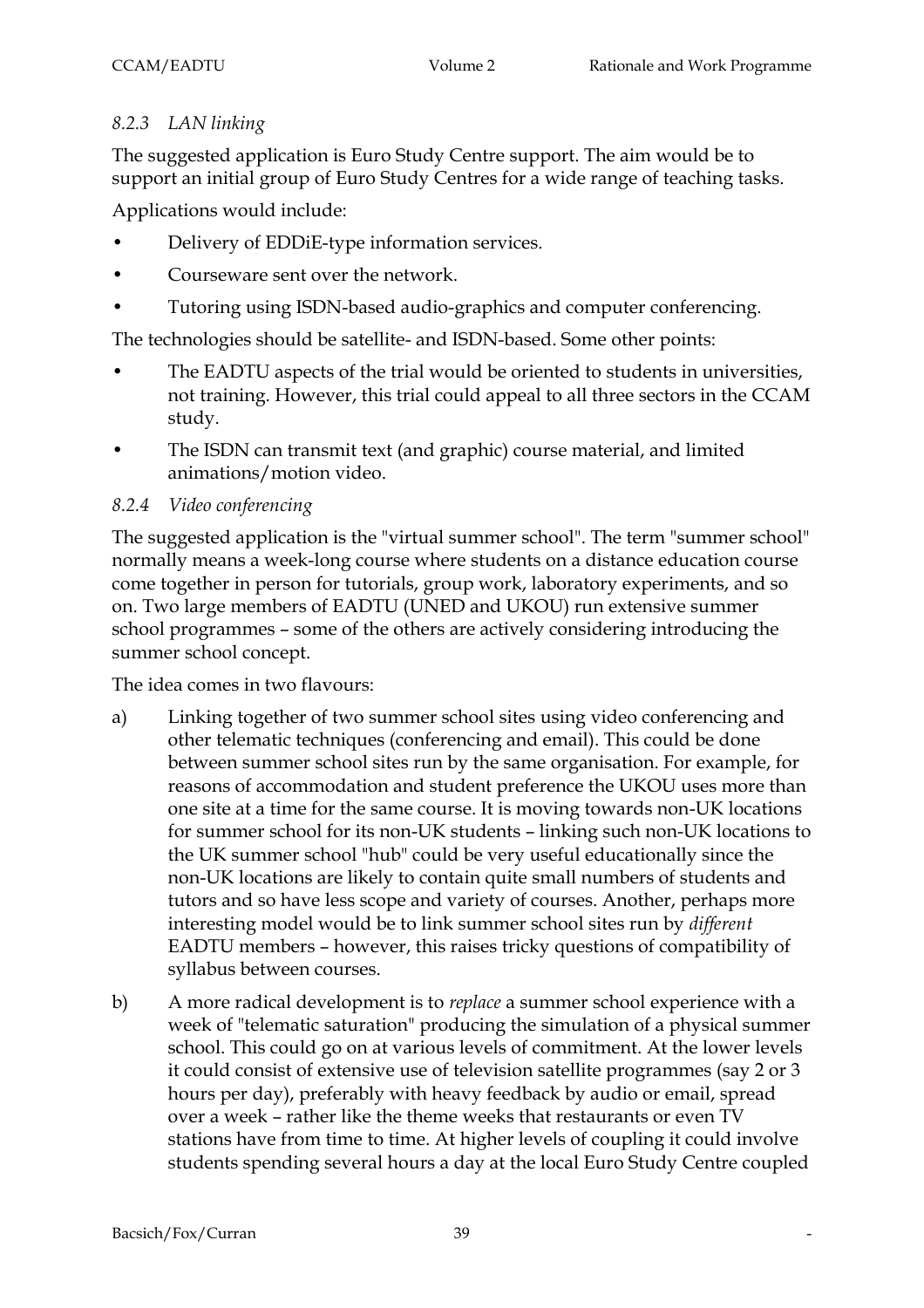to other centres by video, audio-graphics and email, engaged in intensive lectures, tutorials and group work.

### *8.2.5 CD-ROM plus dial-up*

The suggested application is a multi-media courses database allowing on-line registration for courses. This could spin off from a stage in the development of the EDDiE database. (The idea is reminiscent of certain applications in the travel trade; and ideas for the COSTEL "Pick & Mix" system.)

EADTU would produce a multi-media CD-ROM consisting of a directory of courses *plus* fragments of courseware. The CD-ROM would be supplied to Euro Study Centres. Prospective students could browse the CD-ROM and when they found a course that was interesting they could click on a "confirm" screen which would contact the relevant institution's central computer system and book them onto the course. (This would be the ideal, but there are a number of educational and financial issues to solve first, such as "Is it educationally acceptable for students to order a course and charge it to their credit card?" Initially it might be necessary to for the system merely to contact the central system to provide further information on the course, leaving the actual booking subsystem to a later phase of development.)

Technically this trial could be run also with home-based students but the educational worries about such an activity would be greater with home-based students. In a Euro Study Centre there would be additional sources of information and advice for the student to draw on.

### *8.2.6 Email & computer conferencing*

The suggested application is remote tutoring and self-help groups for students at home. This may seem like not a new sort of trial, but we beg to disagree, for the following reasons.

While computer conferencing has become quite widely used, it has somehow not broken out of being a niche application. There are many reasons for this, including cost and complexity of telephone access and lack of integration with organisational purposes, but one till now has been largely overlooked – the systems that are deployed (students might say "inflicted on them") are many years out of date in their interface design and integration with the printed components of the system, namely word processor files.

Attempts are being made, in JANUS and other DELTA projects, to retro-fit windows interfaces to the current (so-called) widely used traditional conferencing systems such as CoSy, and we wish such activities well, but it is not the only approach. The other approach is for organisations such as the UKOU to write off their large investment in such 1970s-style conferencing systems and start again. This is a radical approach with large risk factors. Will organisations take such a step without evidence? We think not. They need evidence that such a radical step would solve the impasse they are in with existing systems.

This trial would aim to do this. It would overcome both (a) the problems of cost and complexity of telephone access by using the appropriate telematic network and (b) the problems of lack of integration with word processors by using a modern (post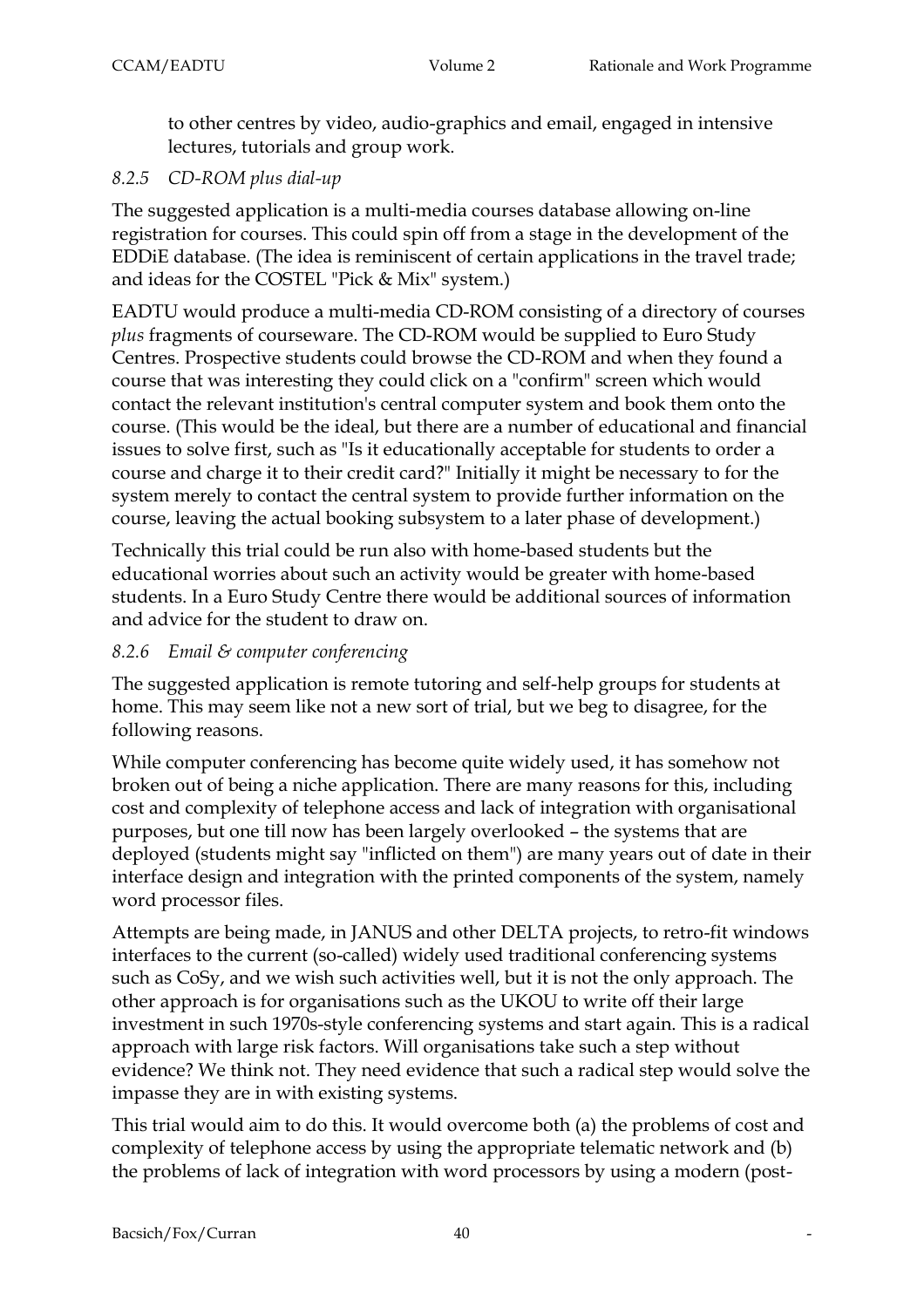1990) conferencing system with a windows interface which is well integrated with word processors on the student microcomputers.

If there is a free choice of such software in a green-fields situation unconstrained by finance, then software is commercially available to meet this requirement – more than one choice, in fact.

### Connection speed issues

A related axis of this trial would be to try out various connection speeds for the network, from 2400 through 9600 up to and including ISDN access at 64000 bit/s. This is to test out the hypothesis that above a certain bit rate, it is *educationally immaterial* at what speed the connection to a conferencing system is made.

This would not just be a dry academic finding – it would have substantial investment implications. As a possibly unlikely example, if, given the right interface there was no difference in educational effectiveness between 2400 bit/s and 9600 bit/s, then there would be no point in PTTs investing possibly millions of ecus in upgrading their existing 2400 bit/s dial-up X.25 networks to 9600 bit/s for applications such as email and conferencing.

We say that it is an unlikely example, but it is true that on modern commercial windows-based conferencing services such as AppleLink the majority of users seem to be happy with 2400 bit/s access except when downloading large files, and one could argue that downloading is not strictly a conferencing activity. (One could also argue that if downloading was replaced by a downloading *request* system which resulted in a floppy disc of requested files being posted out, then downloading would be a lot less used. Such a methodology could apply also to database searches, another large application of X.25 networks.)

### **8.3 Correlation with other studies**

We believe that the network approach outlined above would satisfy the *telematic network* needs of the two other sectoral studies. There is no need in our view to set up *another* telematic network broker. In particular:

- dissemination of satellite television for training
- access to databases, whether of courses, courseware or research/news data

and

• tutoring over ISDN

can be satisfied on our network. (In other words, the broker will ensure that such services are provided if a user constituency requires them.)

Given a common understanding of the role of Euro Study Centres, the dissemination points of the CONDAT proposal could be identified with Euro Study Centres. The CONDAT sectoral resource centres would be connected into the "EADTU" telematic network (probably on leased digital circuits) which would allow access to them from Euro Study Centres, homes, institutions, etc. From what we understand of the EuroPACE sectoral resource groups, any databases that they generate would be mounted on host systems on the network.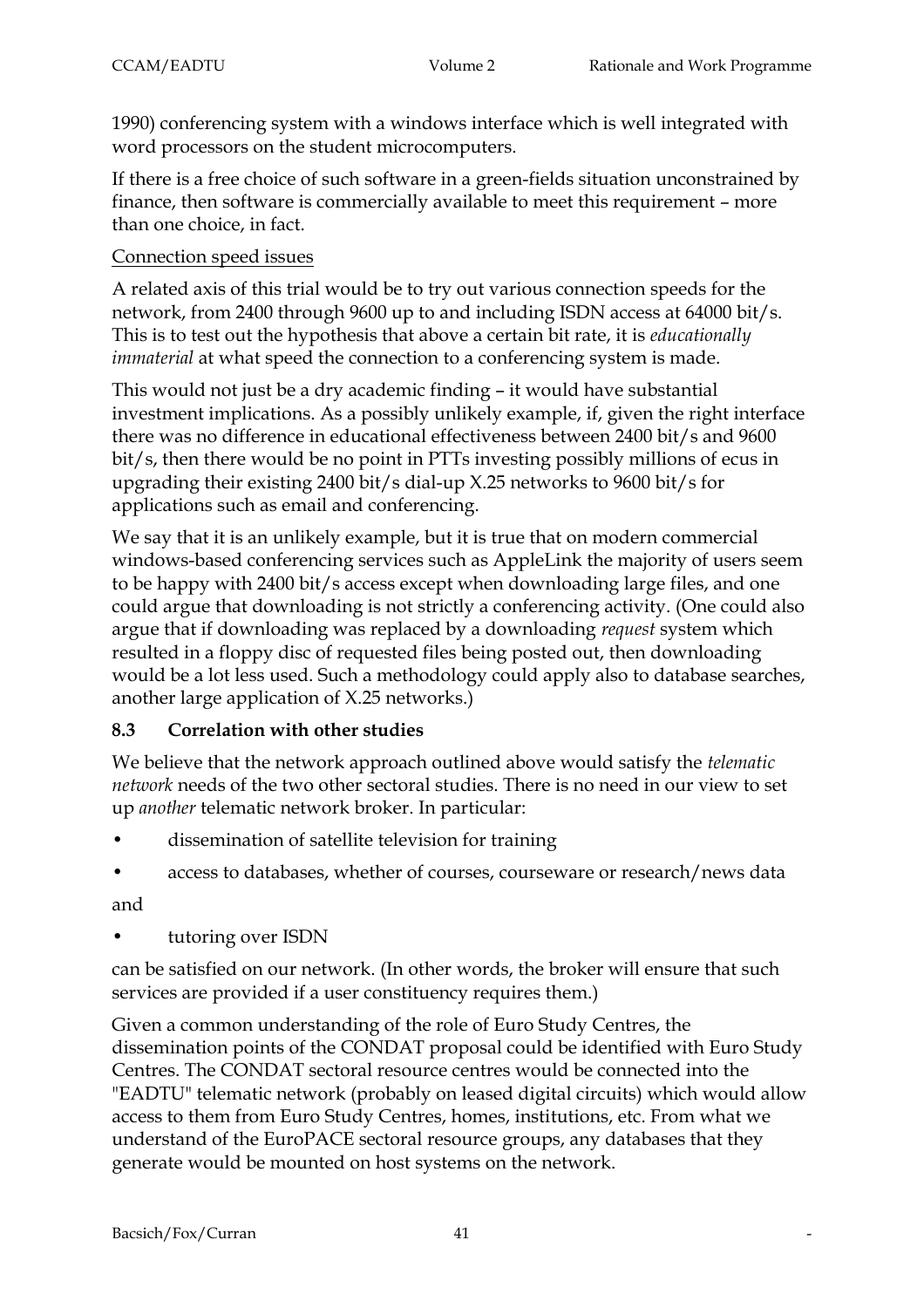Where we differ from the other two sectoral studies is that they want *more* than a telematic network. Thus CONDAT recommends a "Management Centre", IDATE (trying to synthesise all the studies) recommends a "Eurofile" centre. We are not sure what EuroPACE really recommend in operational terms.

We are not against other studies recommending more than a telematic network, but we would claim that the role of a telematic network (and its associated network management centre) should be separated from the role of management centres offering more general functions. Telematic networks are best managed by telematic network managers. It is not the core business of EADTU to run such a centre and we humbly submit that it is not core business for EuroPACE (as was), CONDAT or IDATE, let alone questions of having the correct range of skills.

Having settled (to our satisfaction) the issue that we should all be able to agree on the need for a telematic network management centre, what about the other functions?

#### Non-telematic functions and the need for centres

There our view is that, unlike telematic networks, where the overall job is not being done at all at present, the task of these other management centres overlaps substantially with existing organisations, agencies and projects. As an obvious example, before any discussions about databases of distance learning courses were to take place in CCAM circles, there would have to be rationalisation of such ideas with plans emanating from the EC-funded EDDiE study which involved many of the major European actors.

As another example close to the heart of some of our authors from the educational technology domain, the idea that IDATE propose of one centre containing a comprehensive range of skills in educational technology as a sort of "Euro advice centre" seems totally unrealistic. (In fact it is unrealistic even within institutions – both the UKOU and Dutch Ou have very large departments of educational technology but both would admit that relevant educational technology skills are spread over other departments as well. Indeed at the UKOU a large wide-ranging project such as JANUS calls on five separate departments for just such reasons. So even one large institution cannot have just one all-embracing centre of expertise.)

Furthermore the idea seems close to the kind of thinking some years ago which the EC rightly turned its back on, the "DEUCE" concept of one central institution as the European Electronic University. Instead EADTU with others agreed that a distributed model was best. (This also now seems consistent with the principles behind subsidiarity.) Such a distributed model requires a telematic network to support it, of course – and this is covered by the EADTU proposal.

It should not need saying that EADTU proposals on networks are not designed to be exclusive to EADTU. This is true in a practical as well as a theoretical sense – to see that one only has to look at the collaboration in JANUS with non-EADTU partners and the existing moves towards network compatibility between EADTU key members and other agencies – including SATURN and EUROSTEP as well as national agencies.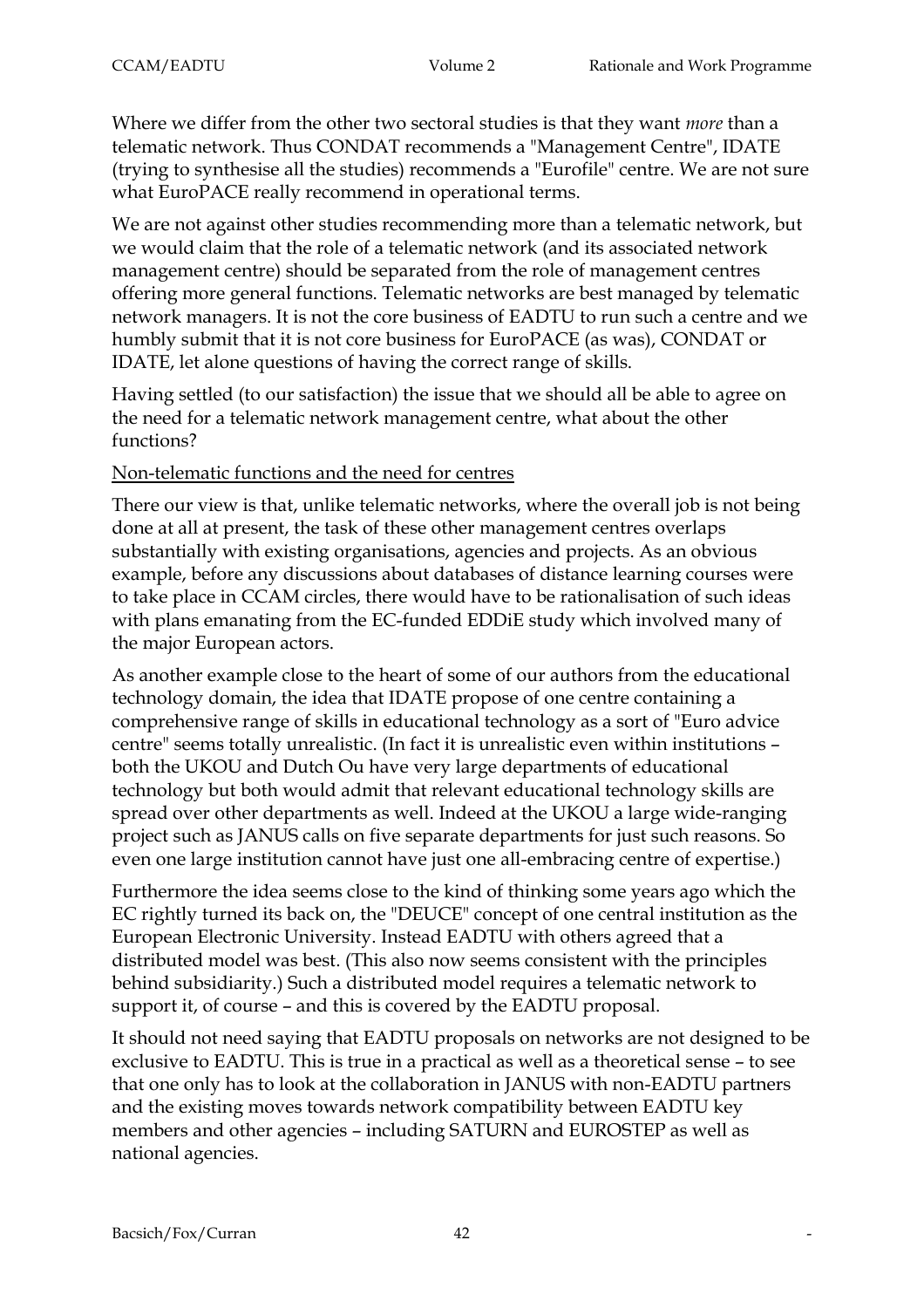### **9 Conclusions and implications**

In Volume 1 of the EADTU CCAM Report we looked at the cost-effectiveness of telematic networks for distance learning at the tertiary level. Our general conclusion was that in order to be cost-effective, they have to be used extensively, for many students and for many study hours per student. (Note that our conclusions are valid for training applications as well as for education.)

However, it is in the nature of new developments – and not just in education – that they tend to "start small" and only later attain a critical mass which makes them costeffective. So how to overcome this start-up hurdle?

In Volume 2 (this volume) we proposed that to overcome this problem, a European Telematics for Education Infrastructure be set up to offer cost-effective and easy to use network services so that even early adopters of telematics can benefit from economies of scale.

The other studies have proposed their own solutions, and further integration has to be done. We believe that an approach based on ours will be an appropriate model to go forward with.

Once a common model is agreed, more work of course has to be done at a detailed level. Section 9.1 below gives an overview of what has to be done next.

#### **9.1 Detailed planning for ETEI**

The planning for the ETEI can benefit from planning that has been carried out for other networks. Studies that are worth revisiting include planning for:

- the RARE Operational Unit
- SuperJANET
- JANUS pre-operational service (ongoing see for example Deliverable 18 and the forthcoming Deliverable 22)
- wide area networks in the member institutions of EADTU in particular UKOU.

Based on these, we propose the following as an initial set of headings and subheadings for the planning for ETEI:

- Ownership and management:
	- board/council
	- management team and responsibilities
	- organisational structure
- Purchase of network services:
	- EC guidelines (such as Services Directive)
- Commissioning of services
	- carried out by whom?
	- work to agreed standard
	- acceptance criteria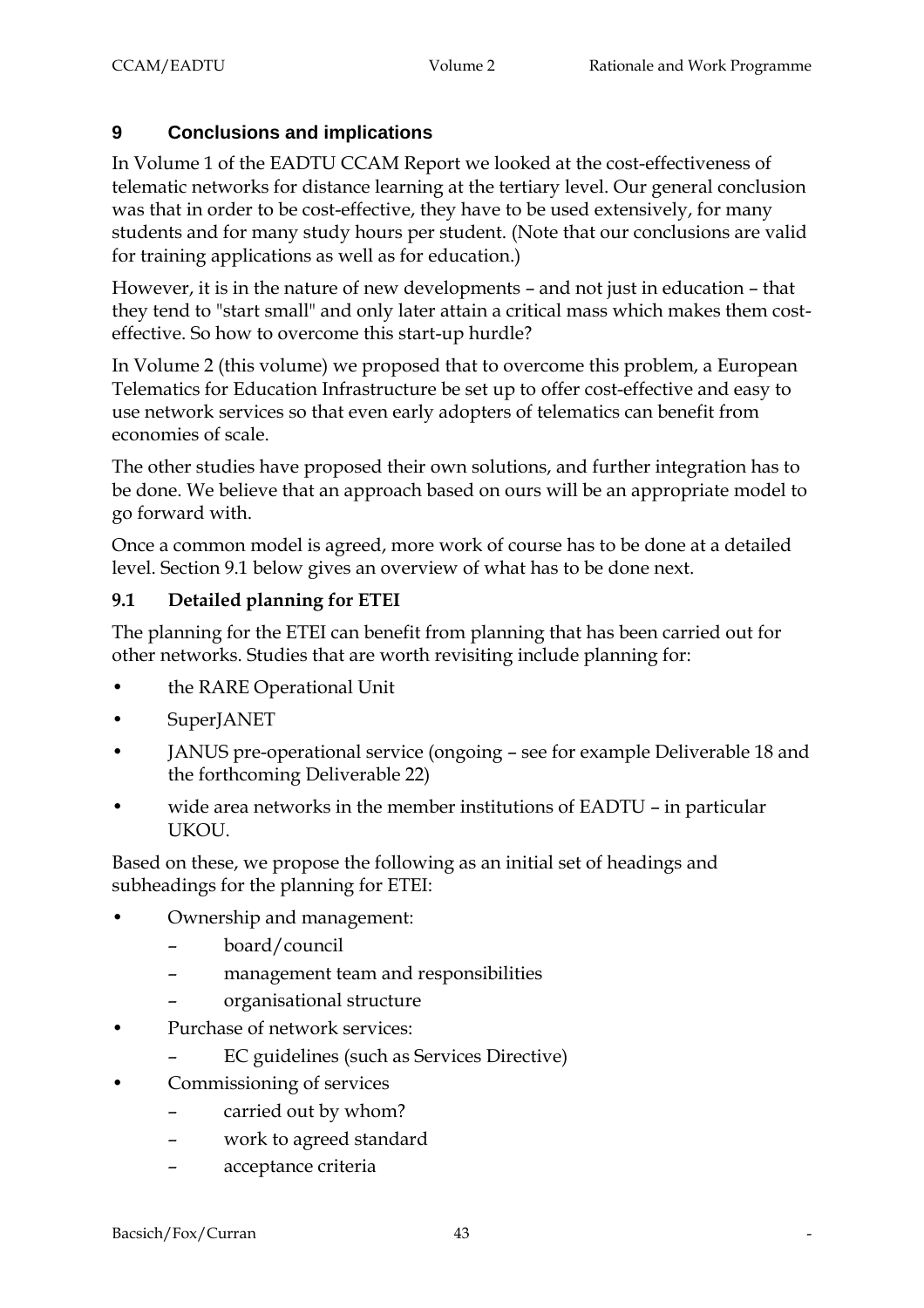- liaison with suppliers
- liaison with sites
- Network management
	- requirements
	- cost
- **Maintenance** 
	- requirements
	- cost
- **Standards** 
	- purpose of standards
	- who sets them?
	- who implements them?
	- updating agreed standards
	- development of new operating standards
- Code of practice
	- who can use the facilities "Acceptable Use" guidelines
	- how much should be charged?
	- can/should charges be subsidised?
	- which part of system gets subsidies? (end-users, providers, ...)
- Revenue policy
	- pricing policy (related to actual telematic cost, use of equipment, flatrate charge, per-capita charge, etc?)
	- charging mechanism
	- subsidies.

### **9.2 Appropriateness of organisations**

There is no point in proposing new organisations (even small ones) in a vacuum. The EC and each country has many existing organisations and agencies involved with education and with telematics – some would say too many – and any proposal should state how it fits in with these.

We have not dealt with such real-world issues up till now because we wished our arguments to stand on their own merits, not the merits of the organisation proposing them.

However, now is the time to make a few remarks. This is rarely done – often various factors such as commercial sensitivities or modesty prevent realistic appraisals of organisational strengths in documents of the kind we give below. But even we shall be fairly discreet and cryptic, for various obvious reasons.

The EADTU is getting more and more involved in telematic networks. At an operational level, all of its main members make some use of telematic networks for teaching: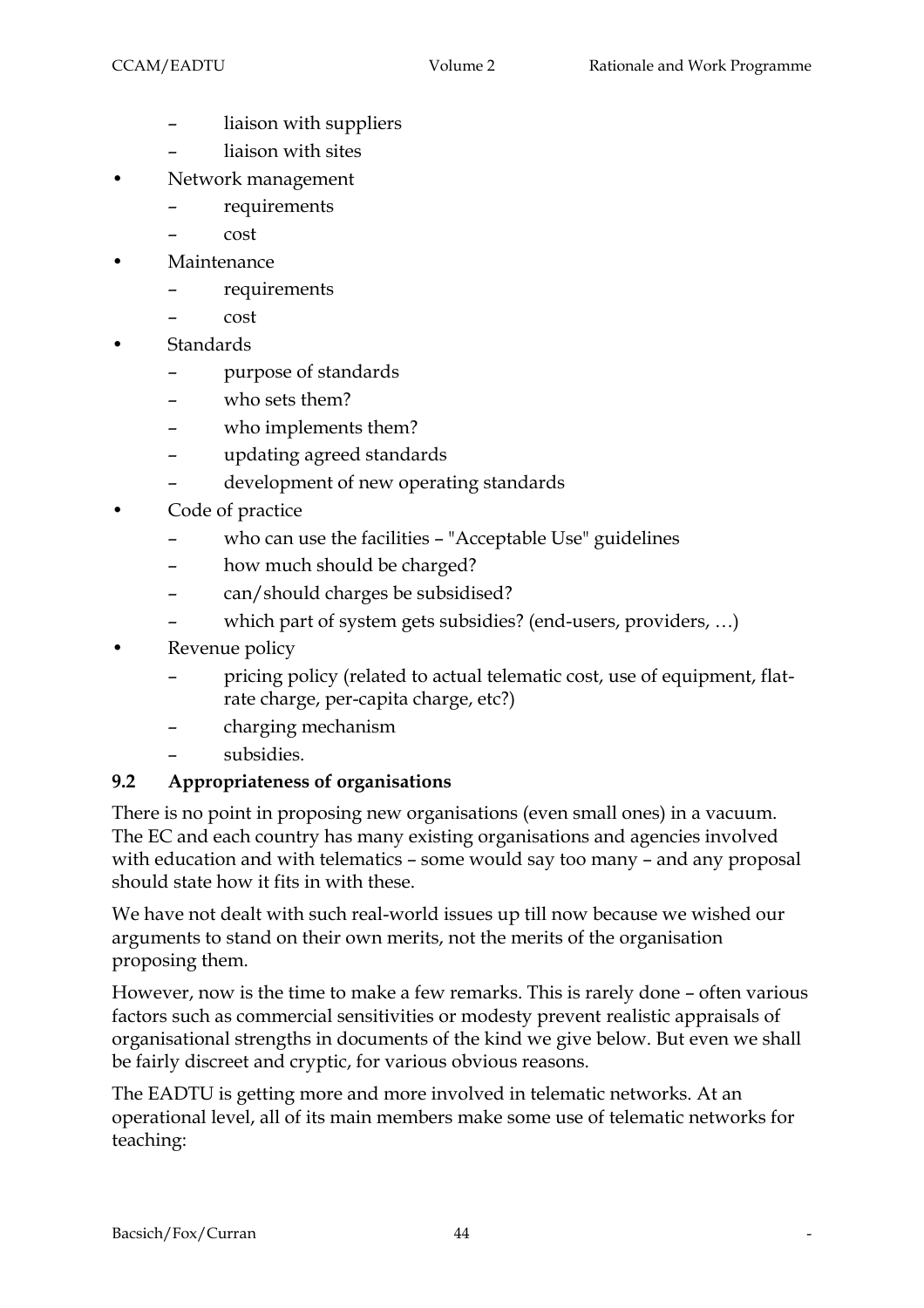- television (including satellite television) is used by FernUniversitat and UK Open University
- computer conferencing and videotex are used or about to be implemented at UKOU, UNED, FernUniversitat and Dutch Ou.

Most of the smaller members and consortium members also make use of systems such as conferencing or email in their teaching or course development.

In addition, the EADTU (including the UKOU) is the major actor within the JANUS project which is piloting a satellite-based network, within DELTA. JANUS management assure us that although based largely on a specific technology (VSAT), the network is designed to provide a general range of services managed in a technology-independent way – looked at in this light it becomes a precursor of the ETEI Network Services Directorate rather than a potential service provider to ETEI; in fact, it might split into two consortia eventually, one for each role.

Thus the EADTU would be interested in becoming a founder member of ETEI. In addition EADTU would wish to have a seat on the board/council.

This does not mean that EADTU wants to *run* ETEI. In line with current business thinking, EADTU wishes to focus on its core business of facilitating its members' activities in teaching at a distance. However, EADTU would be interested in exploring the possibility of one of its member sites hosting ETEI (thus providing an organisational base) – while preserving a suitable "arms length" relationship. In order to preserve the arms length relationship – so-called "Chinese walls" in UK terminology – it would be appropriate for ETEI to be either a separate organisation from the member (compare the NERIS – UKOU situation) or *at the closest* an autonomous spending unit within the member (compare NDEC within Dublin City University or ICDL within UKOU). Neither form of the relationship would prohibit ETEI buying specialist services from the member (or indeed other members) but would tend to rule out, for example, the idea of ETEI being just an informal group within one of the member's faculties or divisions.

EADTU would of course be willing to work along with other organisations on the board of ETEI. However, it is important that the other organisations are themselves either (a) direct users of telematics networks (such as a large traditional university) or (b) associations who accurately represent the interests of such *users* via membership of the association (and this is not true of all such organisations). Agencies who are purely advisory or consultative or "mere" programme or network suppliers would not seem relevant to have an ownership share in ETEI or any rights over nominating management; however, this would not rule them out from nominating non-executive directors.

### Satellite TV

The situation with satellite television is somewhat special. Currently there is only one remaining agency in existence with serious operational capability in satellite education and training TV, namely EUROSTEP. We assume that EUROSTEP would want to become a founding member of ETEI. Indeed, some would go further and suggest that EUROSTEP undergo fission and remodel its operational half as the core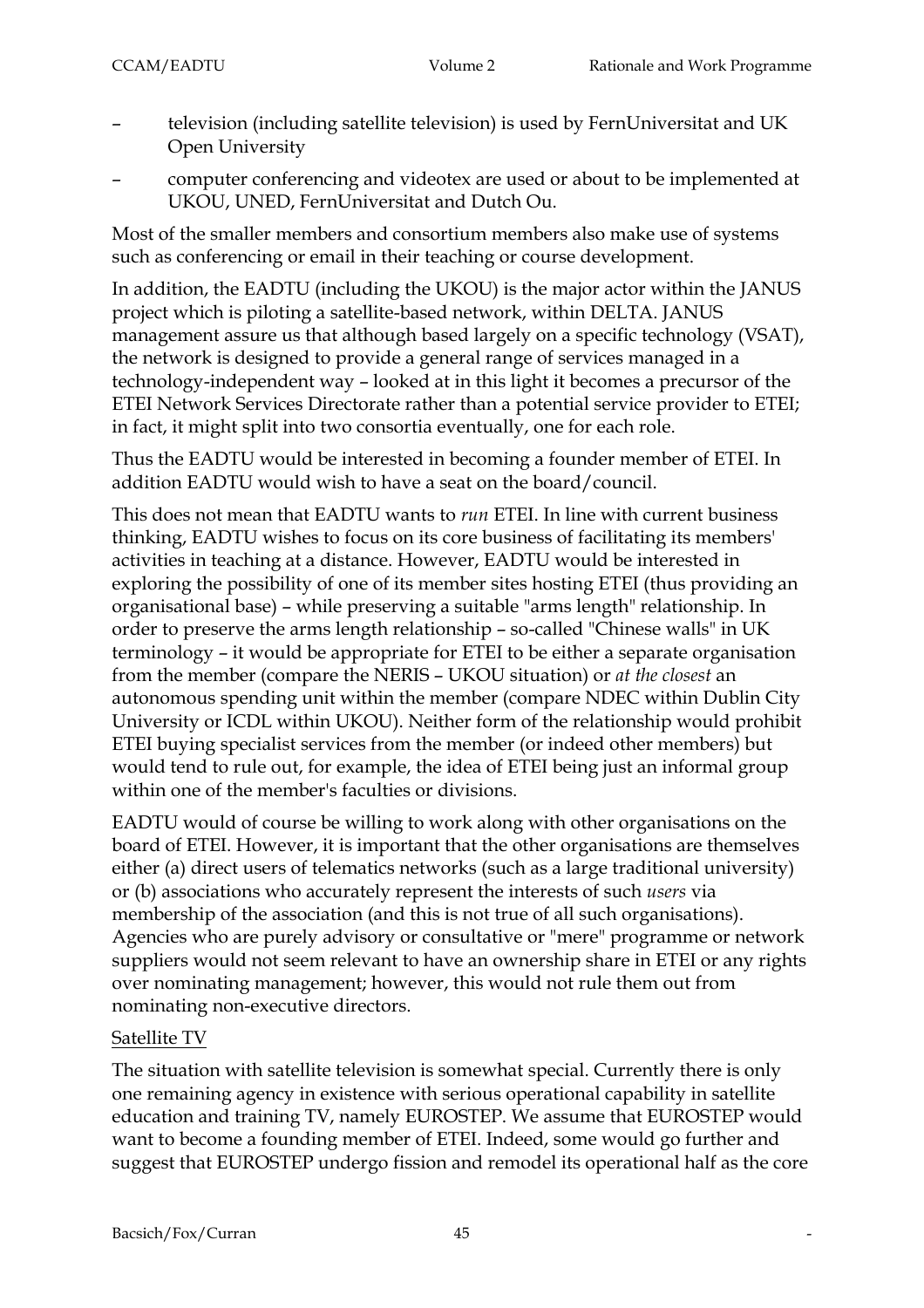of the Satellite TV Directorate of ETEI, while keeping the membership/advisory half outside.

We have earlier argued that there is no real division between education and training. Many of the members of EADTU undertake both vocational training and high-level professional training/updating. Thus we are not sympathetic to the idea of having a separate training channel (or even worse, as with EuroPACE, on a separate satellite). Such separation *may* occur once a viable market has been established, perhaps if there is a need for more than one channel's worth of capacity.

Of course, there is no reason in terms of ETEI why there should not be a group of training-oriented providers who band together to use ETEI for delivering training – but over the same channel as for education. Their voting power on the board of ETEI will in the end depend on level of usage – but the existing TV output of EADTU members would provide a substantial core of programmes.

#### Information dissemination

EADTU remains committed to the idea of better dissemination of information on *courses*. EADTU has been actively involved in the courses database area through the EDDiE project; and several members of EADTU have been involved as project leaders or subcontractors in several database services, such as ICDL, ECCTIS and NERIS.

For that reason, EADTU would support moves to widen the current EDDiE circle of partners to include other agencies interested in this area, with a view to formulating a proposal for EC funding under an appropriate programme.

However, EADTU remains sceptical about the other database aspects proposed elsewhere.

### Proposal

EADTU is willing to be involved in leading the development into the next phase of ETEI – which is effectively a planning and trials phase. EADTU would work with a relevant agency, such as EUROSTEP, on the satellite TV planning. EUROSTEP would be encouraged to commission experts in the area of satellite TV for *training* (and they would be likely to have come from EuroPACE). CONDAT would seem to be an appropriate lead in the area of services for training.

IDATE might wish to lead on (a) analysis of market demand for the network and (b) the regulatory impediments, although for the first part of the work we feel it would be prudent for them if they worked alongside SATURN.

EADTU would rapidly make temporary arrangements (for example, at the secretariat or with one of its members) to host the nascent ETEI Agency, while entering negotiations with its membership over longer-term solutions for the headquarters and other arrangements for ETEI.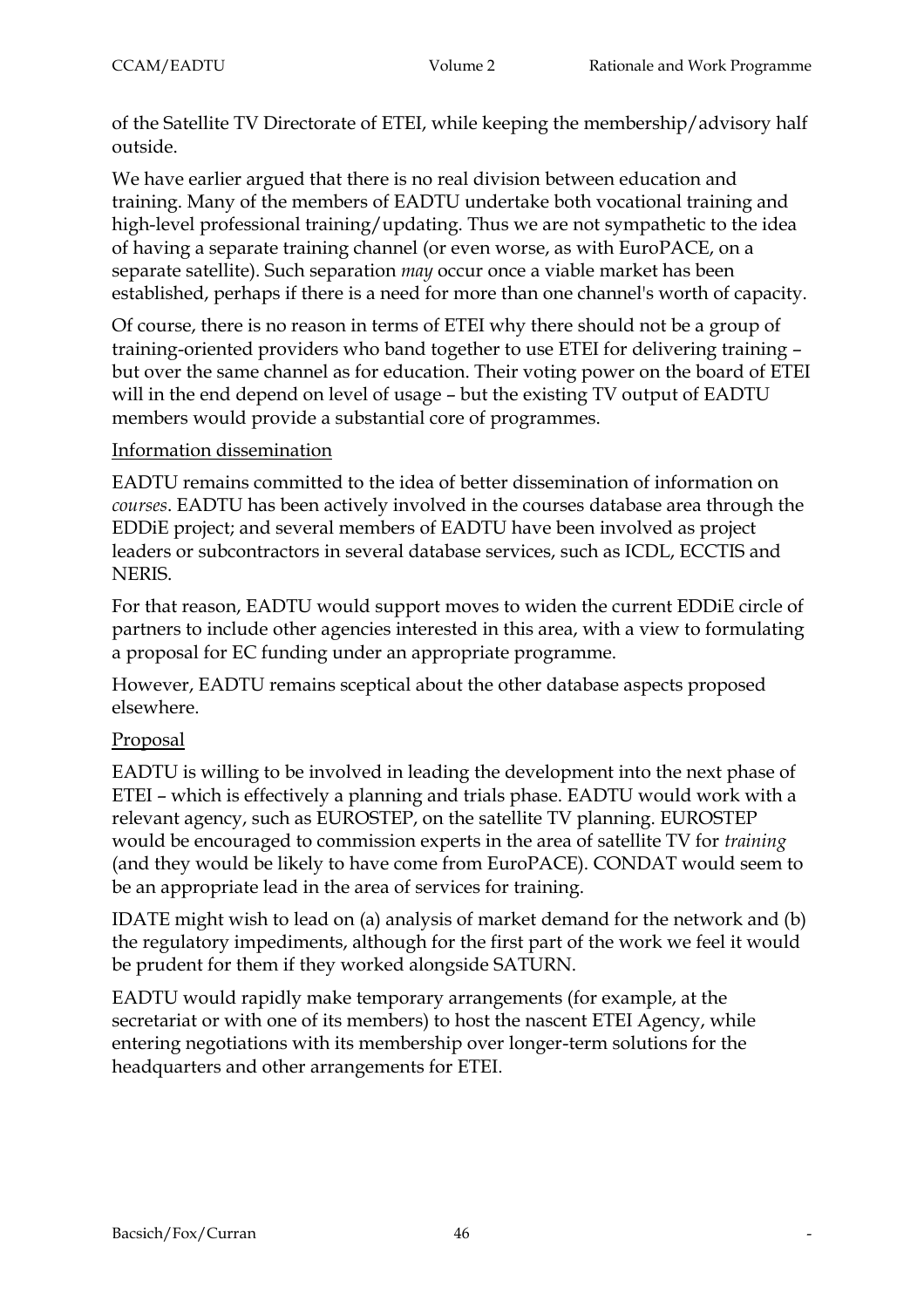### **10 Reports consulted**

We are of course familiar with what might be called the "traditional" telematics in education literature and have been responsible for some of it. For this report we have cast our net rather more widely including into the schools arena here and abroad.

We give a selection of such papers below and some other ones that we found useful or stimulating (or sometimes both). Unfortunately not all the papers are easily accessible – those that are public or available at nil or low cost or via libraries are marked with an asterisk.

There is a large need for more published material in this area.

\*Bacsich, Kaye, Lefrere. "New Information technologies for education and training – a brief survey" Oxford Surveys in Information Technology, vol 3, Oxford University Press 1986

\*Bacsich, Bates, Nouri, and Vinckel. "The potential of VSATs in education and training" JANUS Deliverable 10, 1993.

\*Bacsich. "Services on VSAT" JANUS Deliverable 18, 1993.

Bacsich. "Satellite TV" Report to COMETT DECAD project, 1993.

\*Bates. Broadcasting in education: an evaluation. Constable, 1984.

\*Bates (editor). Media and technology in European distance education. EADTU, 1990.

\*CEC. "Memorandum on Open Distance Learning in The European Community", CEC, November 1991

\*Collis. "Telecommunications-based training in Europe: a state-of-the-art report" in The American Journal of Distance Education, Vol 5. No 2.

\*Ford. "Universities without walls – information technology opportunities for higher education establishments" Digital Equipment Corporation, 1992.

\*Keegan 1990. Foundations of distance education (2nd edition). Routledge.

Larmouth et al. "Distance Learning – Report of Phase 1 study" Report to British Telecom, 1993.

\*NCET "On-line – electronic mail in the curriculum" NCET, 1991

Sherwood-Roberts and Vervest. "Technology options for multimedia in distance learning" Report to CEC, 1991

Wilson. "Building a cathedral" Paper presented to NCET workshop on the Future Curriculum and Electronic Communications, January 1993.

Wilson. "The future of electronic communications in education and training" Report to National Council of Educational Technology, 1993.